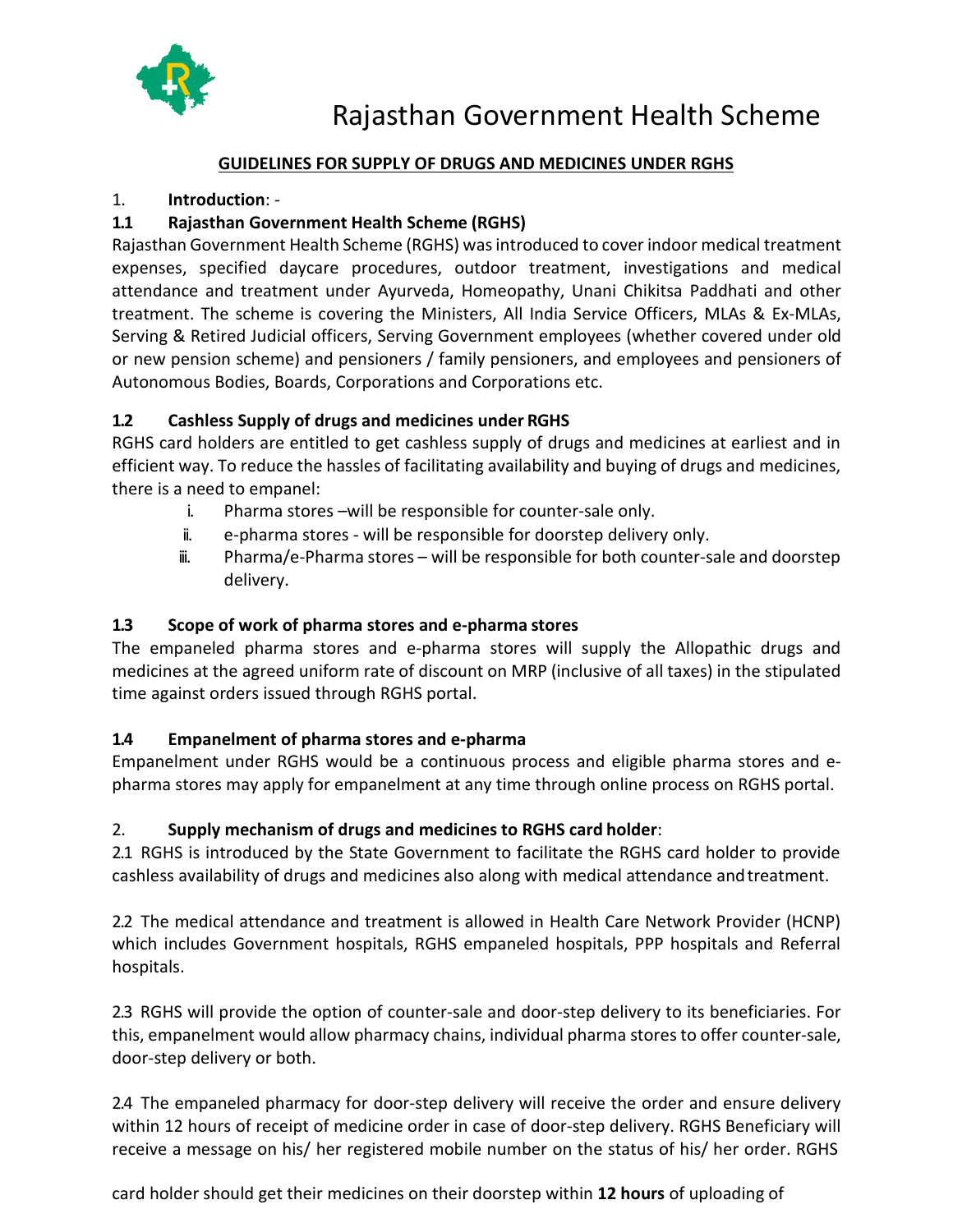

prescription.

2.5 In case of counter-sale, prescription can be uploaded on RGHS portal by registered beneficiary or hospital or pharmacy store. If beneficiary uploads the prescription, he/she will be given an option to select the **empaneled** pharma store of his/her choice. In case the hospital uploads the prescription, hospital may select the pharma store basis beneficiary's choice or select the medicine store in the vicinity of the hospital. The prescription will be directed to the selected pharma store for providing medicines to the beneficiary.

2.6 Registered beneficiary may also have the option of visiting any **empaneled** pharma store of his choice. In such case, pharma store will have the provision of uploading RGHS beneficiary prescription and supply medicine to the beneficiary.

## **3. Procedure of applying for empanelment as pharma stores/ e-pharma stores:**

3.1 Government medicine shops run by CONFED/ Rajasthan Sahkari Upbhokta Sangh, Uphokta wholesale Bhandar, Kraya Vikraya Sahkari Samiti and Jan Aushadhi Kendra will be deemed empaneled pharma stores of RGHS and the required fees as per EOI will not be charged. However, these stores are required to join SIMS ( State Inventory Management System) for generation of bills and have to login RGHS web portal through their SSO ID, for transactions under RGHS.

3.2 RGHS invites application from pharma stores/ e-pharma stores' as per above referred eligibility conditions and also agree to the terms and conditions mentioned under this procedure, EOI along with requisite fee of Rs 1000/- (Rupees One Thousand Only) perstore and Performance Bank Guarantee of Rs. 1,00,000/- (Rupees One Lakh only).

3.3 The application in the prescribed form is available on RGHS portal i.e.  [www.rghs.rajasthan.gov.in a](http://www.rghs.rajasthan.gov.in/)nd should be filled online only.

3.4 Applications received incomplete in any respect are liable to be rejected. RGHS reserves the right to accept or reject any/all of the applications in full or part without assigning any reasons.

3.5 RGHS reserves the right to scrap the empanelment panel at any time, without assigning any reasons thereof.

3.6 RGHS has the right to modify/alter any requirements in this document at its discretion inthe interest of the State as deemed appropriate by the Office.

3.7 RGHS decision in this regard shall be binding and final.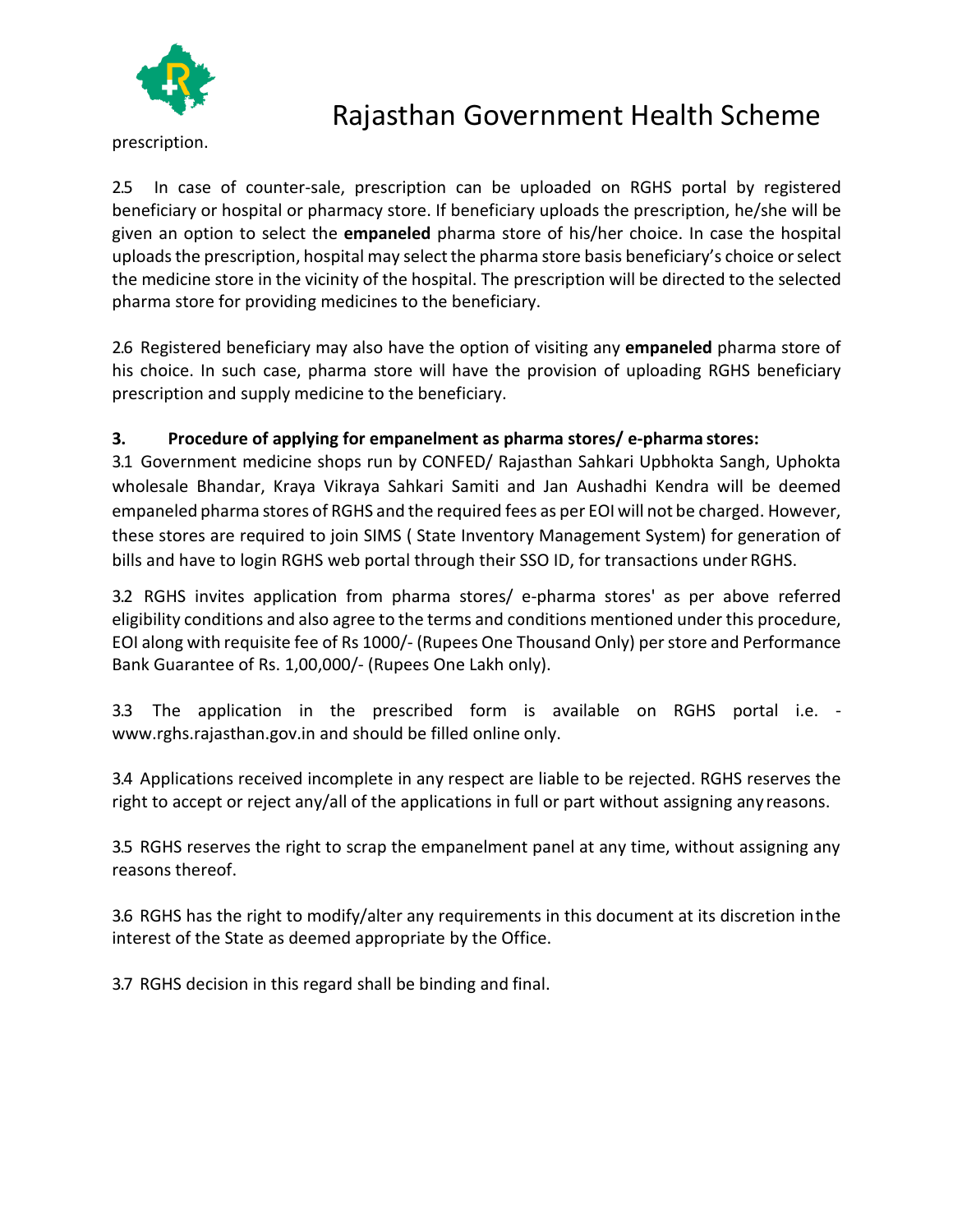

#### **S. No. Eligibility Supporting Documents (all documents should be submitted online only.)** 1. Valid license as on the date of application issued by the Drug Control Authority of the State under the provisions of Drugs and Cosmetics Act, 1940 as applicable and any other lawsin force. License should be valid till the end of empanelment period. Self-attested copy of Drug License issued by Drug Control Authority valid through the empanelment period. 2. GST Registration Self-certified copy of valid GST registration certificate. An undertaking should be submitted by the pharma stores / e-pharma stores that GST will be paid regularly. 3.  $\Box$  The pharma stores / e-pharma stores should be regularly filing income tax return. (i) Self-certified copy of PAN (ii) Copy of ITR of last financial year. pharma stores / e-pharma stores. 4. The pharma stores shop should be registered in respective city of Rajasthan under Shops and Establishment Act/ Indian Partnership Act 1932 / Companies Act 1956/Limited Liability Act 2008 and should be in existence for at least last one financial year. Copy of: (a) Registration Certificate issued by competent authority under Shops and Establishment Act/ Indian Partnership Act 1932 / Companies Act 1956 with name and complete postal address of the shop located in the respective place in Rajasthan (b) the relevant ownership deeds along with full details of ownership and control of each member thereof. e.g. Proprietorship/ Partnership Deed/Memorandum or Articles of Association for company. 5. **Self-Declaration:** This is to certify that - 1. Pharma stores/e-pharmacies has not been debarred / black-listed by any Govt. / Semi-Govt. / Public Sector organization; 2. Pharma stores/e-Pharmacies should not be a part of any cartel with other vendors and will be applying for empanelment under individual capacity. The firms found in cartel may be warned that their names are likely to be deleted from the list of approved vendors and will be de-empaneled. Cases of cartel

#### **4. 4.1 Eligibility of empanelment of Pharma / e-pharma Stores:**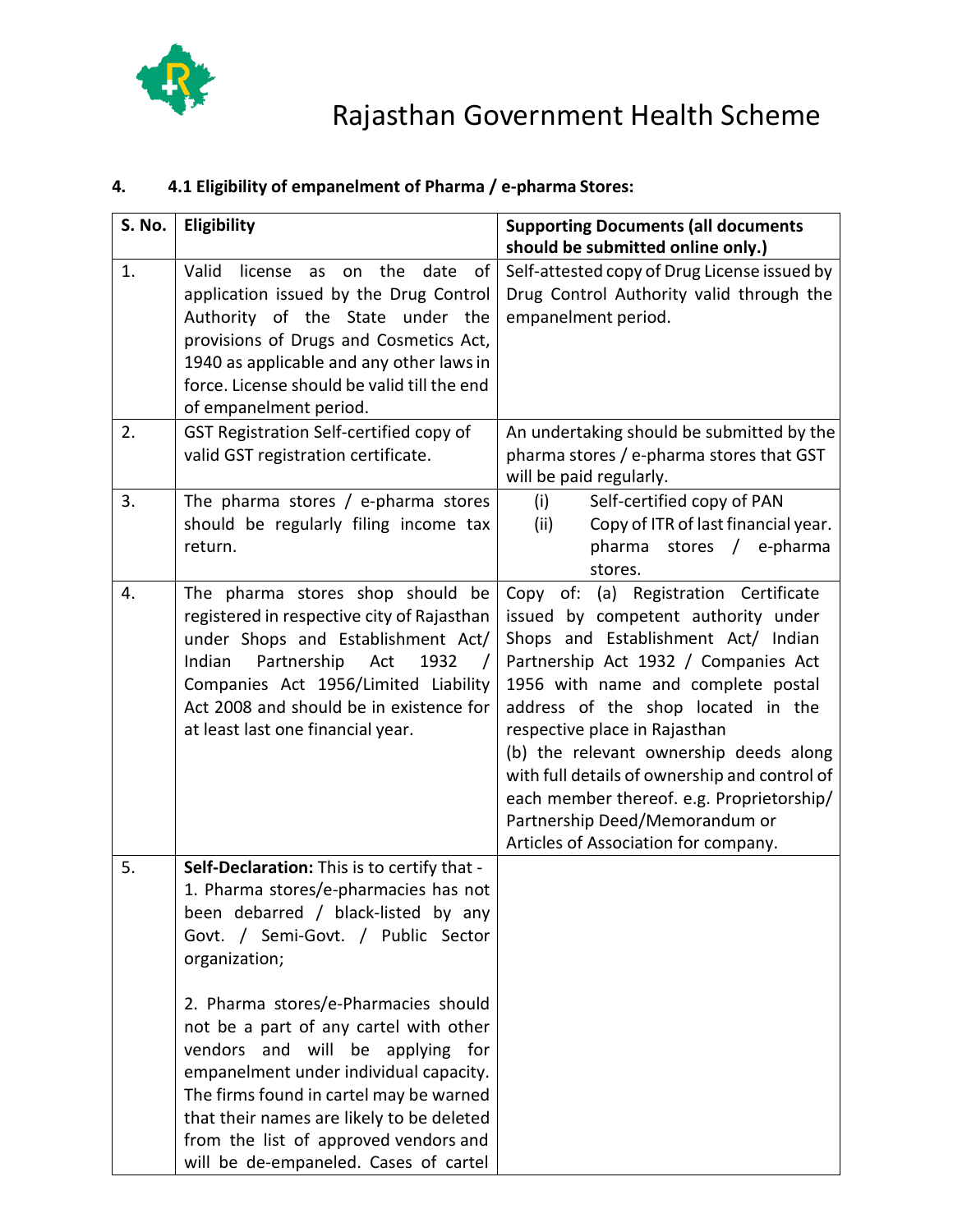

| formation may also be reported to $-$ The<br>Competition Commission of India (CCI),<br>New Delhi.                                                                                                                                                                                             |  |
|-----------------------------------------------------------------------------------------------------------------------------------------------------------------------------------------------------------------------------------------------------------------------------------------------|--|
| 3. Pharma stores/e-Pharmacies havenot<br>been convicted by the State Drugs<br>Controller nor any case is pending<br>against the Pharma stores under the<br>Drugs and Cosmetics Act and Rules<br>made thereunder as well as under the<br>Drugs Price Control Order issued from<br>time to time |  |
| 4. GST will be paid regularly by Pharma<br>stores / e-pharmacies<br>5. e-Pharmacies (door-step delivery)<br>should have an online Inventory<br><b>Management System</b>                                                                                                                       |  |
| 6. Pharma stores/e-Pharmacies have to<br>comply with the terms and conditions of<br>the EoI as applicable.                                                                                                                                                                                    |  |

#### 4.2 **Pricing**:

Pharma/e-pharma stores should quote rates as agreed in respect of all items of supplies to be made as per EoI irrespective of their brands or manufacture. It should be noted that liability to pay any duties, levies or taxes leviable under the law would be that of pharma stores. The pharma / e-pharma stores will also have to bear all expenses etc. connected with proper packaging, delivery, in connection with supply to any place specified by RGHS beneficiary.

The pharma / e-pharma stores will provide MRP list in soft and hard copy to RGHS from time to time during the period of empanelment on PD RGHS's email (pd.rghs@rajasthan.gov.in) . RGHS will pay only MRP minus discount as offered by the pharma/e-pharma store which shall not be less than 30% for Generic and 10% for Ethnic medicines and as per rates of medicines supplied under CGHS.

#### 5. **Procedure for supply of medicines through pharma stores / e-pharma stores**:

## 5.1 DELIVERY OF SUPPLIES –

a) Orders placed between 7 AM to 5 PM will be delivered within 4 hours.

b) Orders placed post 5 PM to 7 AM – will be delivered within 12 hours.

c) In case of counter sale, medicines will be supplied as per store opening and closing time.

5.2 NON-SUBSTITUTION - In case of order for specific brand of medicines, the brand shall not be substituted.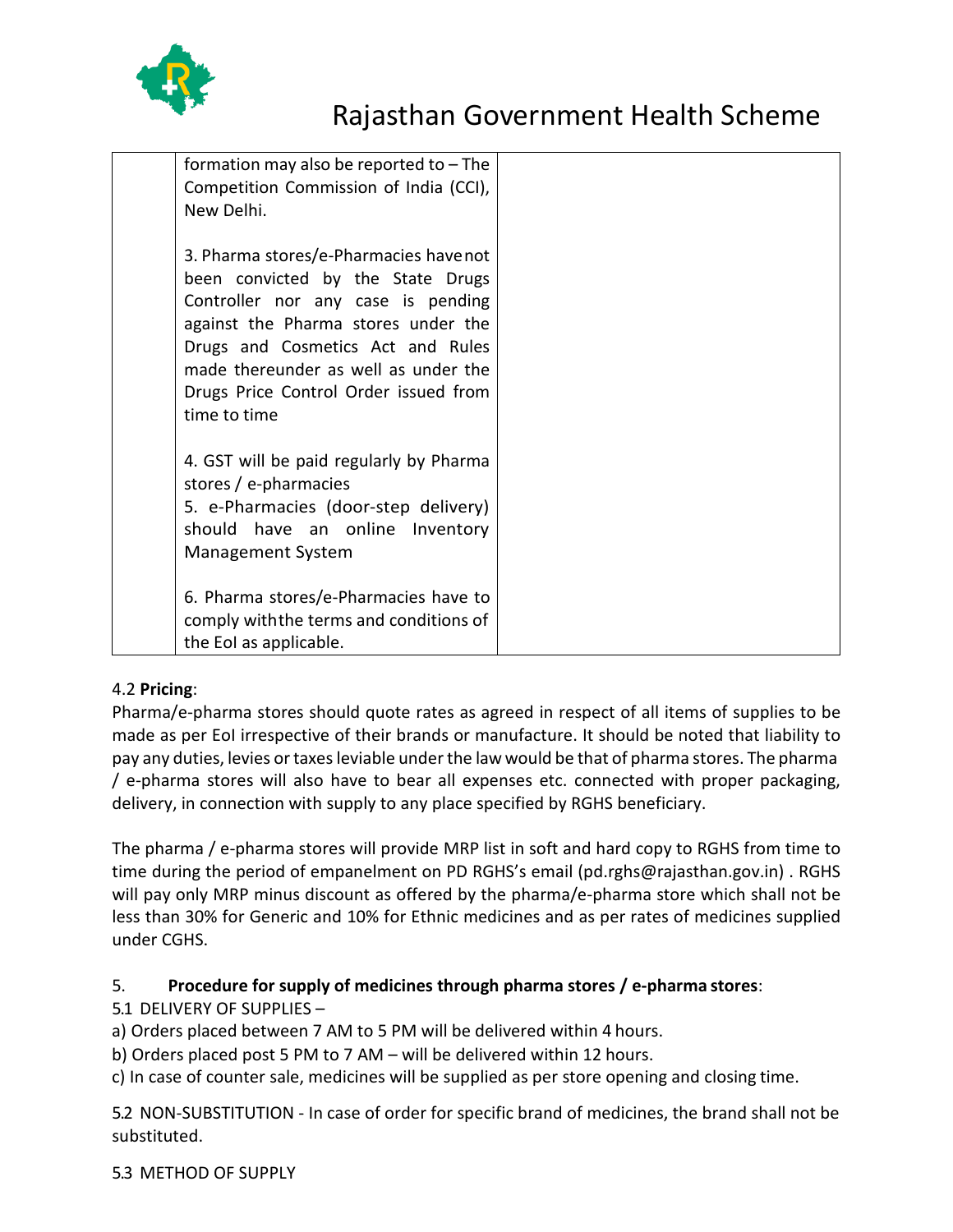

5.3.1 PACKED SUPPLIES: In case of e-pharmacy, supplies are required to be made in original packing of manufacturer.

#### 6. LIFE PERIOD OF MEDICINES SUPPLIED:

Every medicine has its own shelf-life period mentioned on the label of medicine. The shelf life of medicines supplied should at least be one month at the time of supply.

#### 7. ONLINE CONNECTIVITY WITH RGHS Portal :

7.1 The pharma stores / e-pharma stores shall ensure reliable internet connectivity to ensure connectivity to RGHS portal to receive online indent/order from RGHS.

7.2 Copies of the order shall be printed by the pharma stores / e-pharma stores on plain computer stationary as per specifications prescribed by RGHS.

#### 8. PERIOD UPTO WHICH SUPPLY ORDERS WILL BE PLACED:

8.1 Supply orders will be placed against the empanelment up to the last date of the empanelment.

8.2 Orders received even on the closing date should be honored in accordance with the terms of empanelment even though the last date of empanelment may have expired on the date of supply of medicines.

## 9. SUPPLY OF MEDICINES by Pharma Stores / e-pharma stores:

9.1 Sufficient stock of standard quality of medicines at all times will have to be maintained by the pharma stores / e-pharma stores, to avoid inconvenience to the RGHS beneficiaries.

9.2 In case of failure or refusal on pharma stores'/ e-pharma stores' part to supply the medicines within the time as provided in the relevant clauses of Agreement, the Agreement is liable to be terminated /cancelled at pharma stores' risk and cost. Any additional cost involved in arranging supply from alternative source will be recovered from the pharma stores / e-pharma stores. This will be in addition and without prejudice to the deduction as per Agreement.

9.3 The pharma stores/ e-pharma stores will indicate batch number, name of manufacturer, date of expiry of drugs indented in the relevant columns of the Indent sheet at the time of issuing or supplying the drugs and medicines.

9.4 The medicines/drugs to be supplied shall be of standard quality. In case it is found that a drug/ medicines is expired or is near the date of expiry, found not of standard quality, substandard or spurious, Pharma stores / e-pharma stores will be liable to be debarred for a period of 1 years besides other legal action that may be initiated against them as perlaw.

9.5 In case of order of drugs by a specific brand of medicines, the same shall not be substituted by another brand. If any such case is noticed during subsequent scrutiny after or before the payment, the pharma store / e-pharma store will be penalized as per terms and conditions of the EoI/Agreement.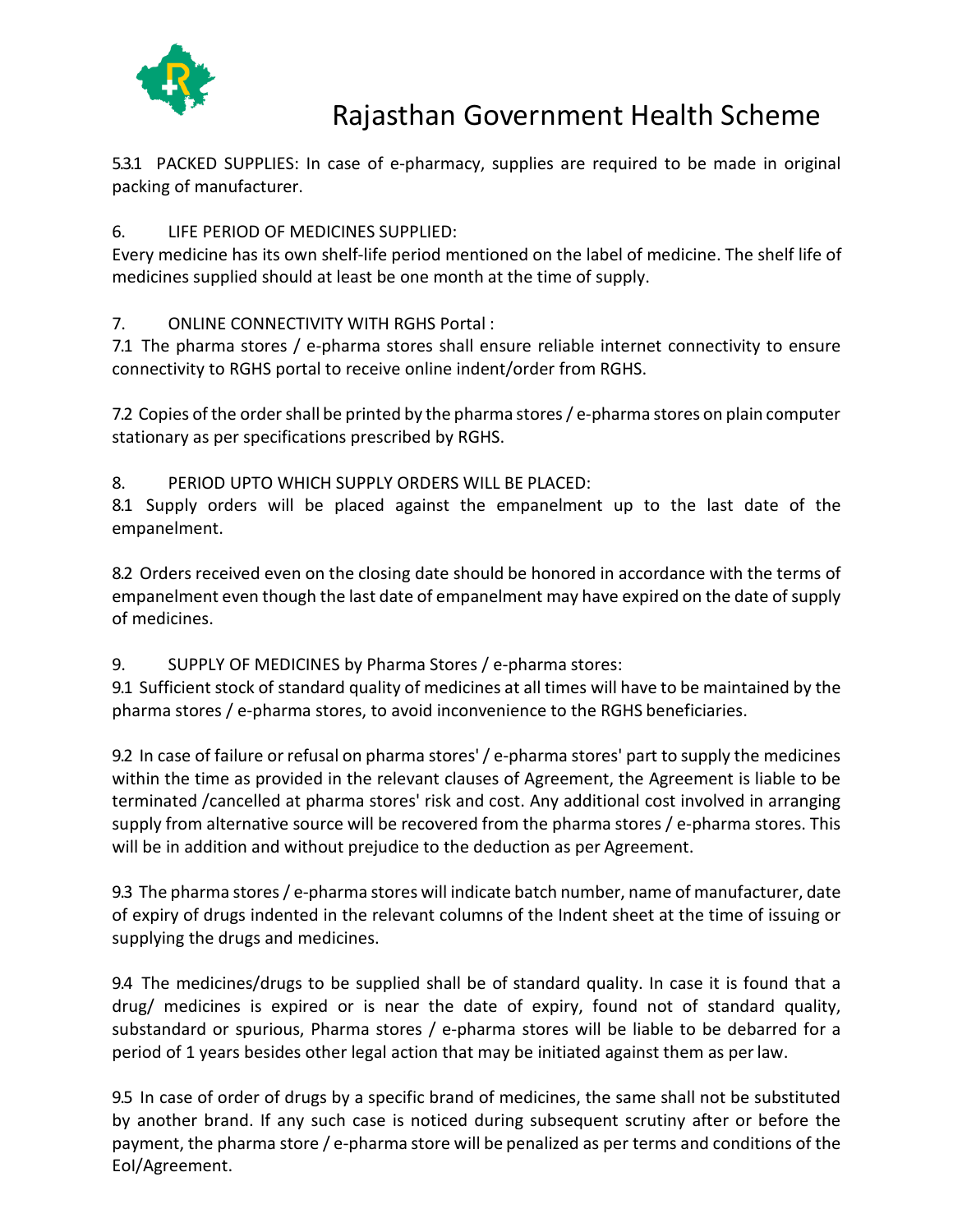

#### 10. **Period of Empanelment**:

10.1 The period of the empanelment Agreement shall be valid as per the validity of Drug License certificate subject to satisfactory performance. The empanelment is also liable to be forfeited if the pharma stores:

- 1. Fail to adhere to the terms of the EoI, or
- 2. Deliver any sub-standard, spurious drugs or substitute medicines, or
- 3. Delays in supplies or Overcharging

10.2 The pharma stores/ e-pharma stores should agree to deliver the medicines as per prescription of authorized medical practitioner irrespective of the brands or manufacturers. Post empanelment, failure to do so as described elsewhere in the document will result in automatic forfeiture of Performance Guarantee.

10.3 The e-pharma stores shall have to sign an agreement for the empanelment period on a Rs.100/- non-judicial stamp paper as per Annexure III.

#### 11. **Presentation of Bills**:

11.1 The pharma stores / e-pharma stores shall present the bill to the office for the supplies made on monthly basis on RGHS portal. The bill should clearly indicate the details of the supplies made such as name of the item, quantity, rate, discount amount, name of manufacturer, batch No., date of manufacture & expiry date, Indent No. with date etc. and any other information required by RGHS.

11.2 The bill shall be supported by the original credit slip duly signed by the staff or their dependents with date, for receipt of items indicated in the credit slip.

11.3 Incomplete bills not accompanied by any of the particulars as mentioned per 11.1 and 11.2 in (a) & (b) above will not be entertained.

#### 12. **Payment**:

12.1 Payment of the bills presented will normally be arranged within 20 working days from the date of presentation of the bill.

12.2 Electronic transfer of payment will be made to the empaneled Pharma stores / e-pharma stores for which the same will provide requisite details of bank address, account no. etc.

#### 13. **Corrupt, Fraudulent or Unethical Practices**:

13.1 RGHS requires that the pharma stores / e-pharma stores observe the highest standards of ethics during the procurement and execution of Agreement for supply of medicines.

13.2 The medicines/drugs to be supplied will be of standard quality. In pursuance thereof, the terms are set forth as follows: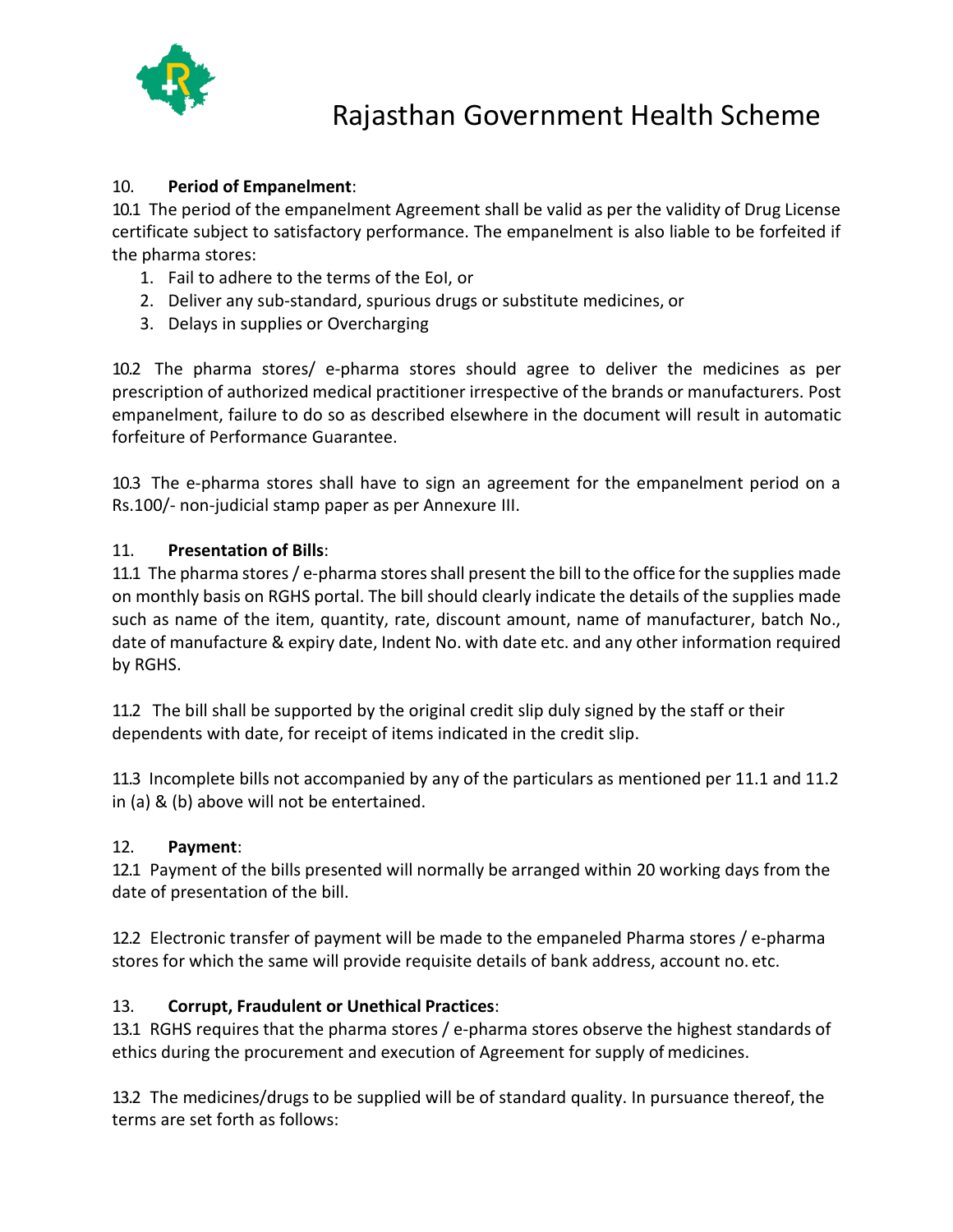

- a) The pharma stores / e-pharma stores shall not resort to offering, giving, receiving or soliciting of anything of value to influence the action of any official of RGHS in the empanelment process or in Agreement execution.
- b) The pharma stores / e-pharma stores shall not resort to misrepresentation of facts in order to influence the empanelment process or execution of Agreement to the detriment of RGHS.
- c) RGHS will declare a pharma stores / e-pharma stores ineligible, either indefinitely or for a specified period of time, for award of the Agreement, if at any time, it determines that the pharma store has engaged in corrupt and fraudulent practices in executing the Agreement.
- d) RGHS may, without prejudice to any other remedy for breach of Agreement, at its sole discretion, terminate the Agreement in whole or part in respect of any pharma stores/ epharma stores for any of the following reasons:
	- i. supply of sub-standard/ spurious/ substitute medicines,
	- ii. delay in supply/ refusal to supply/ non-supply of medicines,
	- iii. over charging in the bill,
	- iv. in case it is found that any particular medicine's date is expired or is near the date of expiry
	- v. if the pharma stores / e-pharma stores fails to perform any other obligation(s) under the Agreement in the judgement of the Bank has engaged in corrupt or fraudulent practices.
- 13.3 If any such case indicated in (d) above is noticed during subsequent scrutiny after or before the payment, then the pharma stores / e-pharma stores shall refund the disputed/excess amount already paid by RGHS, replace the medicines in question. RGHS may stop payments due or recover the cost of such supplies from the amounts due to the pharma stores / epharma stores.

#### 14. **Indemnity**:

The pharma stores / e-pharma stores shall indemnify RGHS against all actions, suits, claims and demands brought or made against RGHS in respect of anything done or committed to be done by the pharma stores / e-pharma stores in execution of or in connection with the work of this Agreement and against any loss or damage to RGHS in consequence to any action or suit being brought against the pharma stores / e-pharma storesfor anything done or committed to be done in the execution of this Agreement.

#### 15. **Arbitration**:

15.1 The Agreement is based on mutual trust and confidence. Both the parties agree to carry out the assignment in good faith.

15.2 If any dispute or difference of any kind whatsoever (the decision whereof is not herein otherwise provided for) shall arise between RGHS and the pharma stores / e-pharma stores in connection with or arising out of the Agreement, whether during the Agreement period or completion and whether before or after the termination, abandonment or breach of the Agreement, shall be referred to and settled by sole arbitration Finance Secretary (Budget)who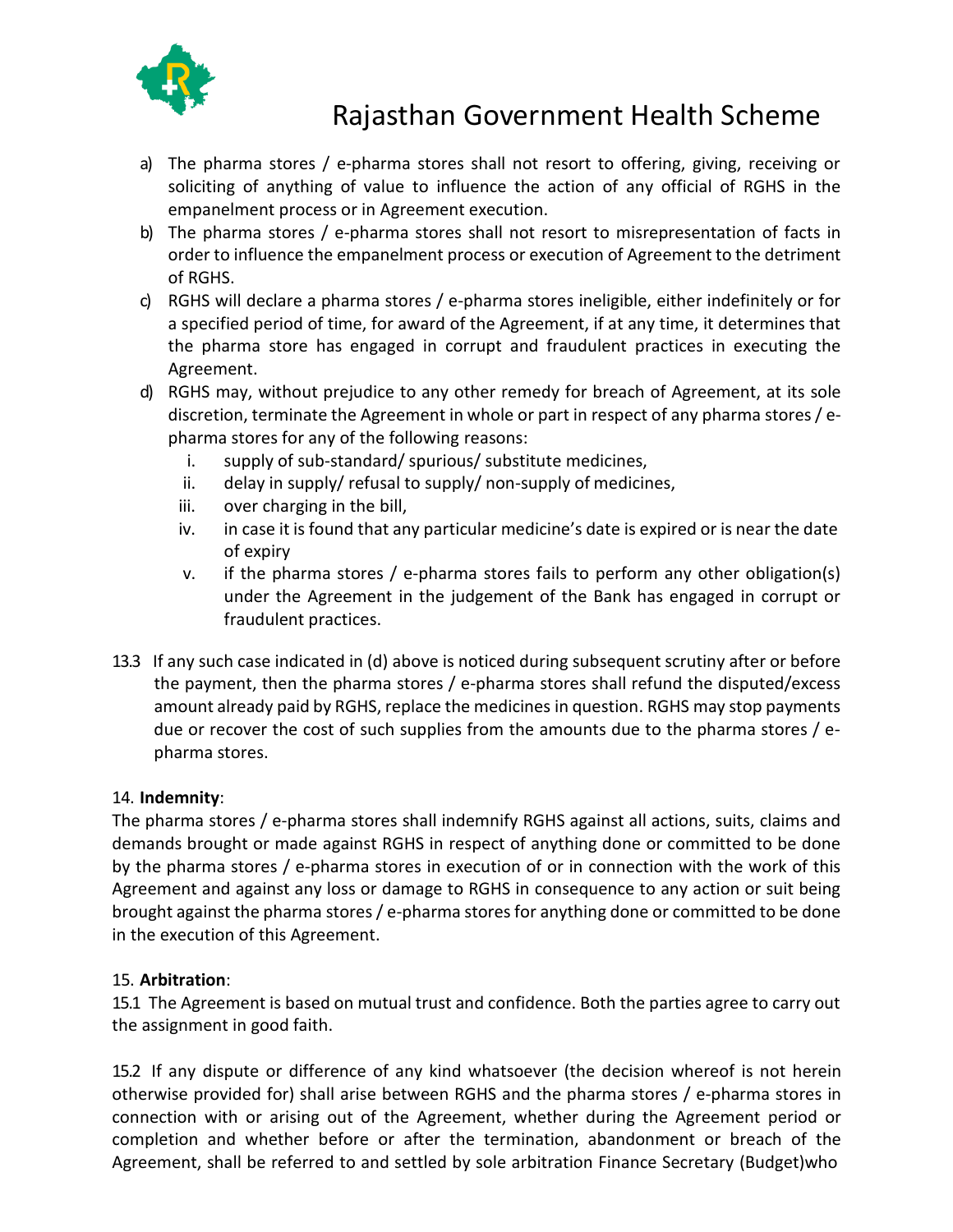

shall give written award of his decision to the pharma stores / e-pharma stores The decision of Finance Secretary (Budget)will be final and binding.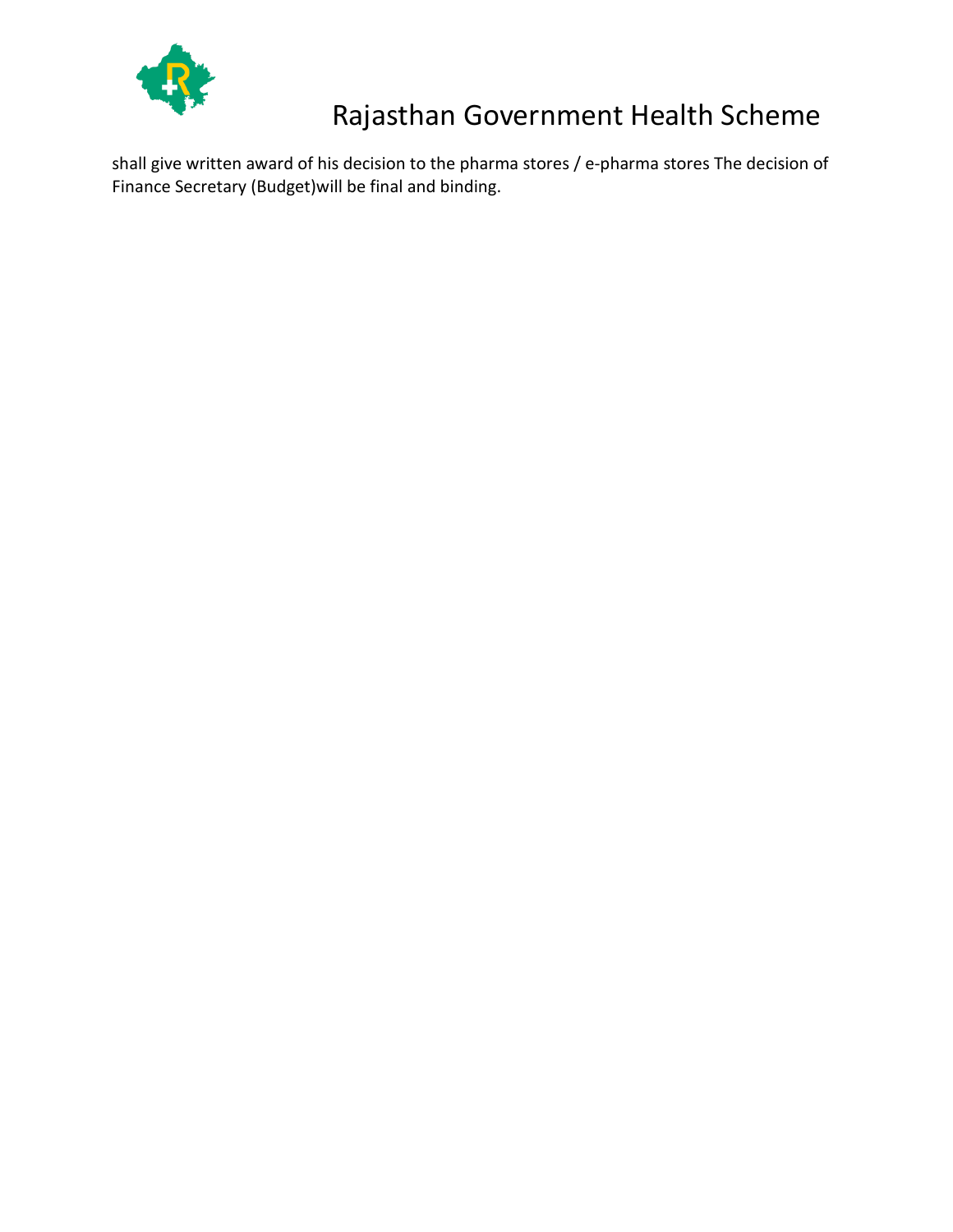

## **Annexure –I**

APPLICATION FORM FOR EMPANELMENT OF PHARMA / E-PHARMA STORE FOR SUPPLY OF DRUGS & MEDICINES

| $\mathbf{1}$<br>(Counter-sale/Counter-sale & Door-step<br>Type of Delivery                          |  |
|-----------------------------------------------------------------------------------------------------|--|
|                                                                                                     |  |
| Delivery/Door-step Delivery)                                                                        |  |
| Name of the Pharmacy<br>Text                                                                        |  |
| <b>Address</b><br>Text                                                                              |  |
| <b>Contact Number</b><br>Text                                                                       |  |
| e-Mail Address<br>Text                                                                              |  |
| Partnership/<br>Self-attested copy to be uploaded in<br>$\overline{2}$<br>Constitution<br>(Company/ |  |
| "Upload Document Section".<br>Proprietorship)                                                       |  |
| 3.<br>Name(s) of the Proprietor/Partner/Director<br>Text                                            |  |
| / Official with designation authorized to<br>make commitment to the Bank                            |  |
| The pharma stores should be registered inSelf-attested Copy of Certificate to be<br>4               |  |
| respective city of Rajasthan under Shops and uploaded in "Upload Document Section"                  |  |
| Establishment Act/ Indian Partnership Act                                                           |  |
| 1932 / Companies Act 1956/Limited Liability                                                         |  |
| Act 2008 and should be in existence for at                                                          |  |
| least last one financial year.                                                                      |  |
| <b>GST Number</b><br>Text + Self-attested Certificate to be<br>5                                    |  |
| uploaded in dropdown                                                                                |  |
| <b>PAN Number</b><br>Text + Self-attested copy of PAN to be<br>6                                    |  |
| uploaded in dropdown                                                                                |  |
| Self-Declaration: This is to certify that the<br><b>Online Self-declaration</b><br>7.               |  |
|                                                                                                     |  |
| 1. Pharma stores/pharmacy has not debarred /<br>black-listed by any Govt. / Semi-Govt. / Public     |  |
| Sector organization;                                                                                |  |
|                                                                                                     |  |
| 2. Firm/Pharmacy should not be a part of any                                                        |  |
| cartel with other vendors and will be applying                                                      |  |
| for empanelment under individual capacity.                                                          |  |
| The firms found in cartel may be warned that                                                        |  |
| their names are likely to be deleted from the                                                       |  |
| list of approved vendors and will be De-                                                            |  |
| empaneled. Cases of cartel formation may also                                                       |  |
| be reported to - The Competition Commission                                                         |  |
| of India (CCI), New Delhi.                                                                          |  |
| 3. Pharma stores/Pharmacy has not been                                                              |  |
| convicted by the State Drugs Controller nor any                                                     |  |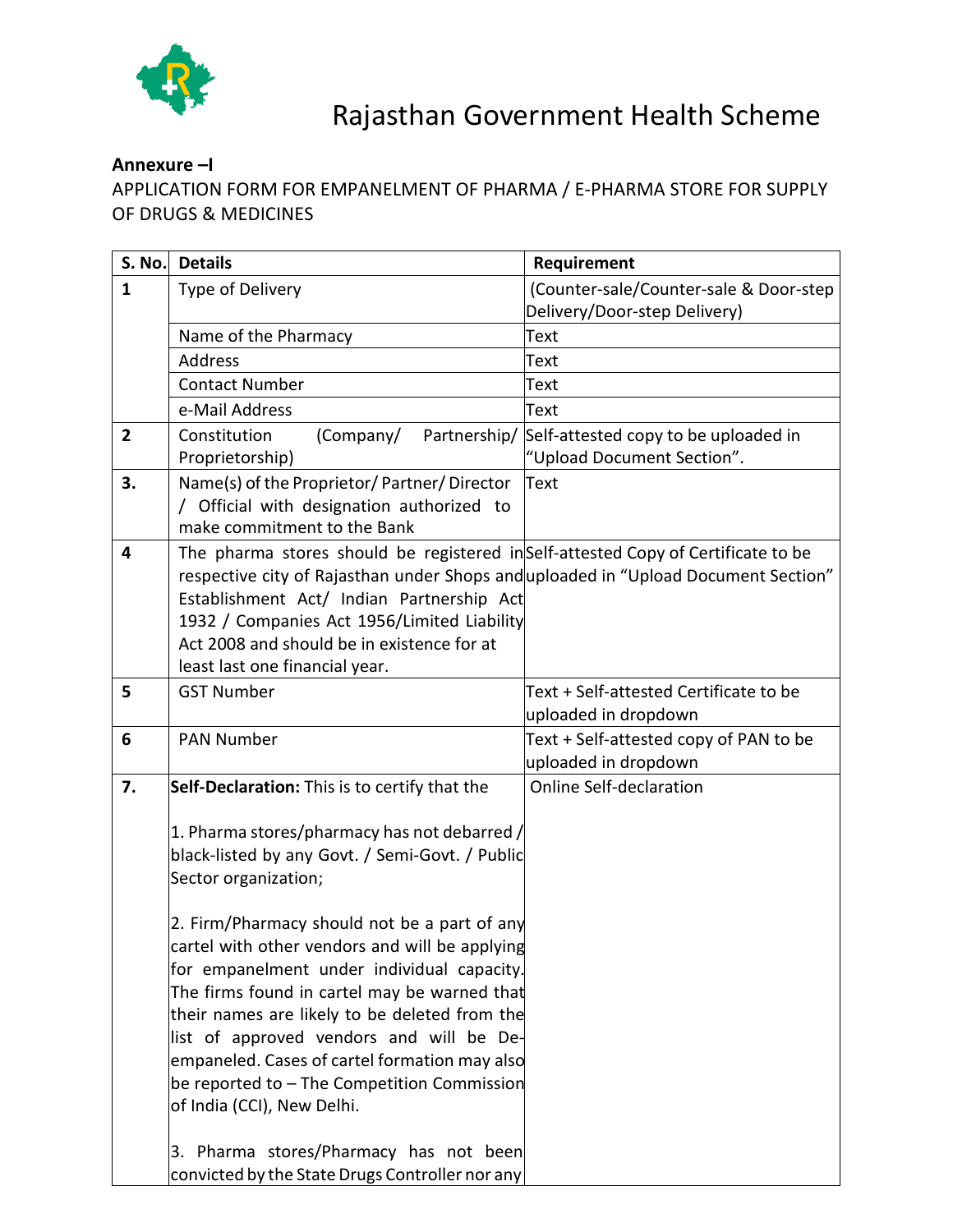

| case is pending against the Pharma stores      |  |
|------------------------------------------------|--|
| under the Drugs and Cosmetics Act and Rules    |  |
| made thereunder as well as under the Drugs     |  |
| Price Control Order issued from time to time   |  |
|                                                |  |
| 4. GST will be paid regularly by Pharma stores |  |
| e-pharmacies                                   |  |
|                                                |  |
| 5. e-Pharmacies (door-step delivery) should    |  |
| have an online Inventory Management            |  |
| System.                                        |  |
|                                                |  |
| Pharma stores/e-Pharmacies have to<br>6.       |  |
| comply with the terms and conditions of the    |  |
| Eol as applicable.                             |  |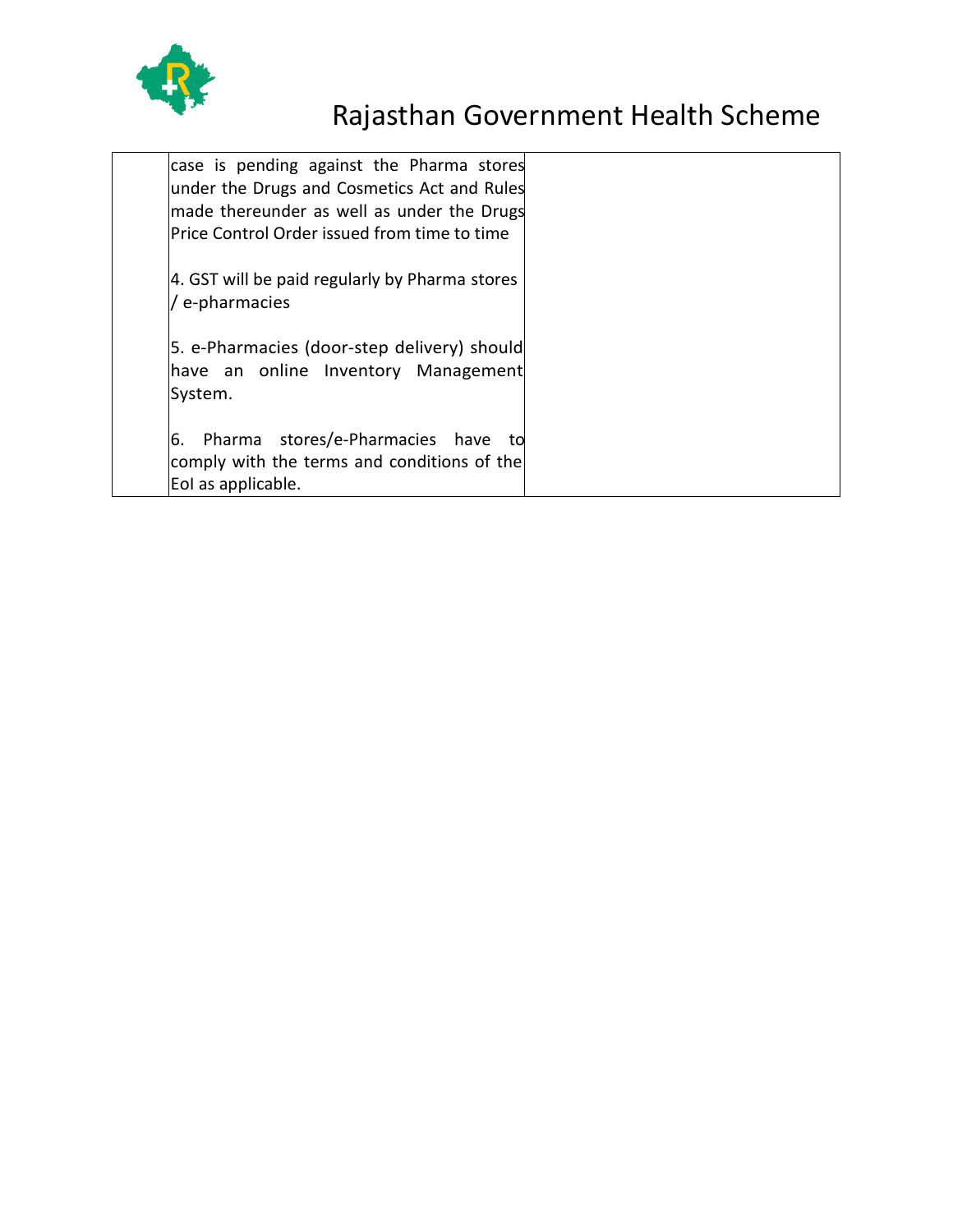

## **Annexure II Performance Bank Guarantee for Empanelment of Medical Stores/e-Pharmacies**

#### **On Rs 500 Stamp paper**

To: The Director State Insurance and Provident Fund Department 2-2 A, Bhawan, Collectorate Road, Sawai Jai Singh Hwy, Bani Park, Jaipur, Rajasthan 302016

| <b>WHEREAS</b> |                              | (Name of Pharma Store/e-Pharmacy) has |    |
|----------------|------------------------------|---------------------------------------|----|
|                | undertaken, Registration No. | 2021<br>dated                         | to |
|                |                              | (Description                          | ot |

Services)hereinafter called "the Agreement".

**AND WHEREAS in accordance to the said Agreement related to produce the bank Guarantee from a nationalized bank payable at Jaipur for the sum specified therein as security by the empaneled medical stores/ e-pharmacy to SIPF Department.**

#### **AND WHEREAS we have agreed to give the Pharmacy/e-pharmacy a guarantee.**

THEREFORE WE (Name of the Bank) hereby affirm that we are Guarantors and responsible to you, on behalf of the pharma store/e-pharmacy (hereinafter referred to "the Second Party")up to a total of (Amount of the guarantee inWords and Figures) and we hereby irrevocably, unconditionally and absolutely undertake to immediately pay you, upon your first written demand declaring the Second Party to be in default under the Agreement and without cavil or argument, any sum or sums within the limit of as aforesaid, without yourneeding to prove or to show grounds or reasons for your demand or the sum

specifiedtherein. This guarantee is valid until the day of.

This Guarantee shall be incorporated in accordance with the laws of India.

We represent that this Bank Guarantee has been established in such form and such content that is fully enforceable in accordance with its terms as against the Guarantor Bank in the manner provided herein.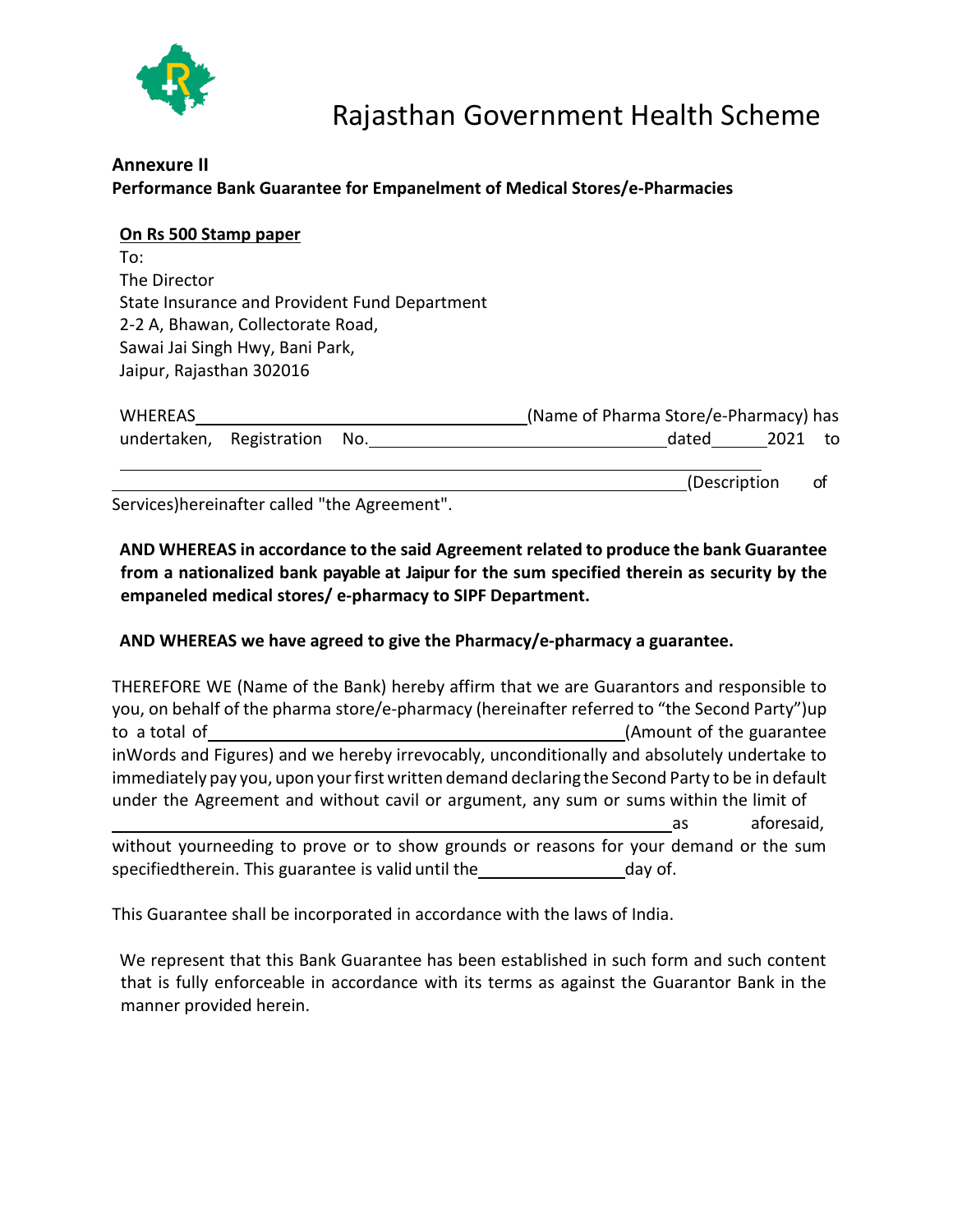

The Guarantee shall not be affected in any manner by reason of merger, amalgamation, restructuring or any other change in the constitution of the Guarantor Bank or of thepharma store/e-pharmacy.

Date **Signature and Seal of Guarantors** 

Address: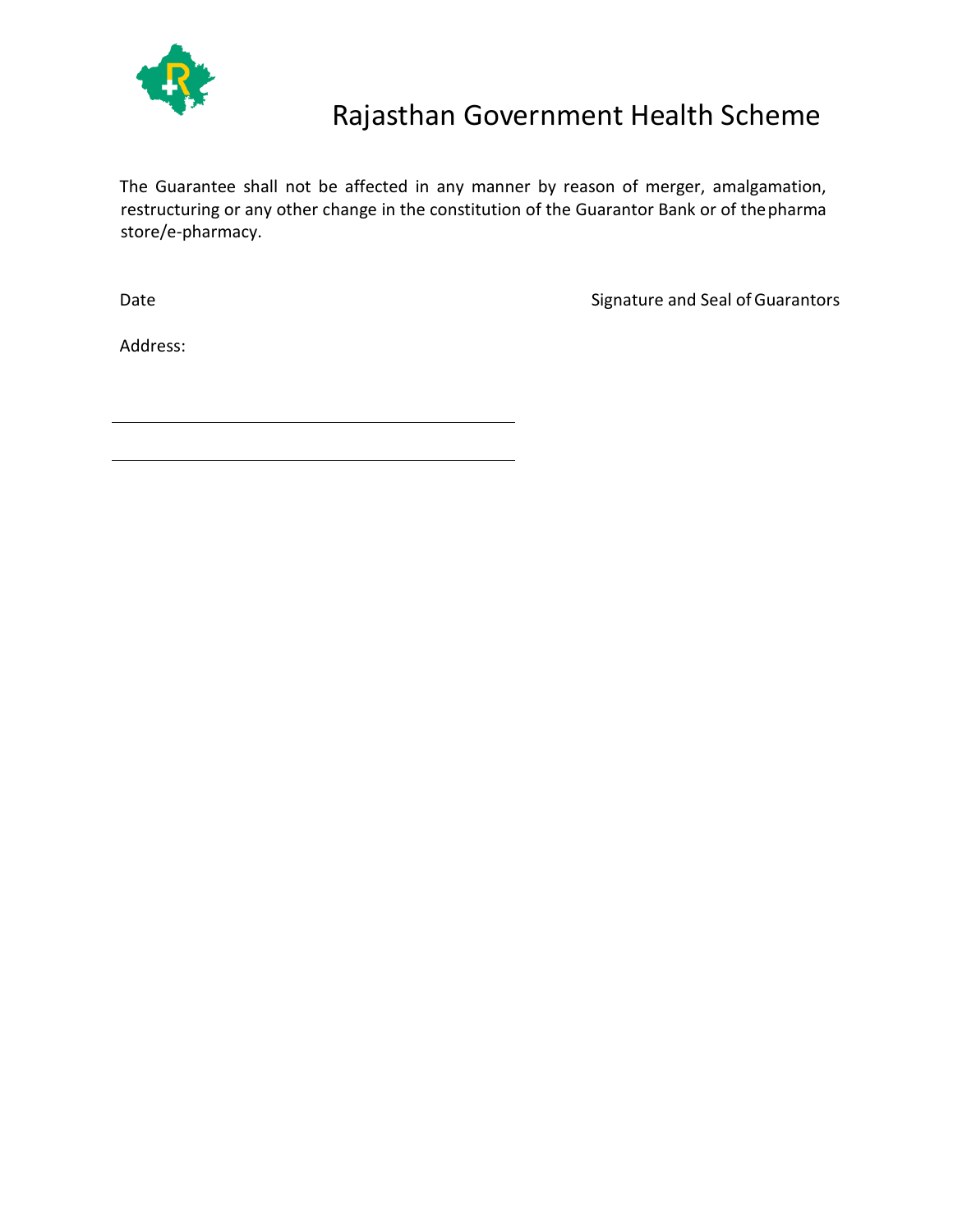

#### **ANNEXURE III**

#### **MEMORANDUM OF AGREEMENT NOTORISED EMPANELMENT OF e-PHARMACY WITH RGHS**

Memorandumof an agreement of (Date/Month/Year)betweenGovernmentofRajasthan acting through the Project Director, State Insurance and Provident Fund Department, hereinafter called in this MOA, the "**State Government**" and referred to as "the First Party" (which expression shall include its successors and permitted assignees) as party of the one part

and on the part

and M/S (here-in-after the "Authorised e-Pharmacy") on the other part whereby the said officer agrees to grant the rights hereunder specified and the **Authorised e-Pharmacy** agreesto undertake agreement ofsupplying medicines and consumables as per the demand of RGHS upon the following terms and conditions:-

1. That the Authorised e-Pharmacy shall obey all official orders, routine instructions and regulations from time to time in force during the continuance of this agreement, including instructions/orders from time to time for fixing of cost in respect of sale of medicines and consumables to RGHS.

#### 2. M/S

has agreed to give % ( percent) overall discount on MRP (including GST) **(not less than 10 percent for Ethnic and 30 percent for Generic**) medicines procured during the period of agreement. The **Authorised e-Pharmacy** agrees for the following terms and conditions :-

(a) That medicine will be supplied at the % overall discount on MRP (including GST) **(not less than 10 percent on Ethnic and 30% on Generic)** for the medicines procured during the period of agreement.

**(b)** That the **Authorised e-Pharmacy** agrees to deliver the medicines at the location as mentioned in the order received from RGHS **as per clause 5.1.**

(c) That at no point of time, the stock of medicine to be supplied against orders received from RGHS will have shelf life less than one month (minimum gap between date of supply and date of expiry printed).

(d) That the **Authorised e-Pharmacy** agrees to supply only those medicines which have been demanded by RGHS beneficiary as per order and are not of banned/prohibitedvariety/category.

(e) **Authorised e-Pharmacy** will provide medicines in original packing of manufacturer. The packing should approximately be nearest to the total quantity demanded of any particular medicine / drug on any particular day.

(f) **Authorised e-Pharmacy** shall supply bar-coded medicines indented for one beneficiary in one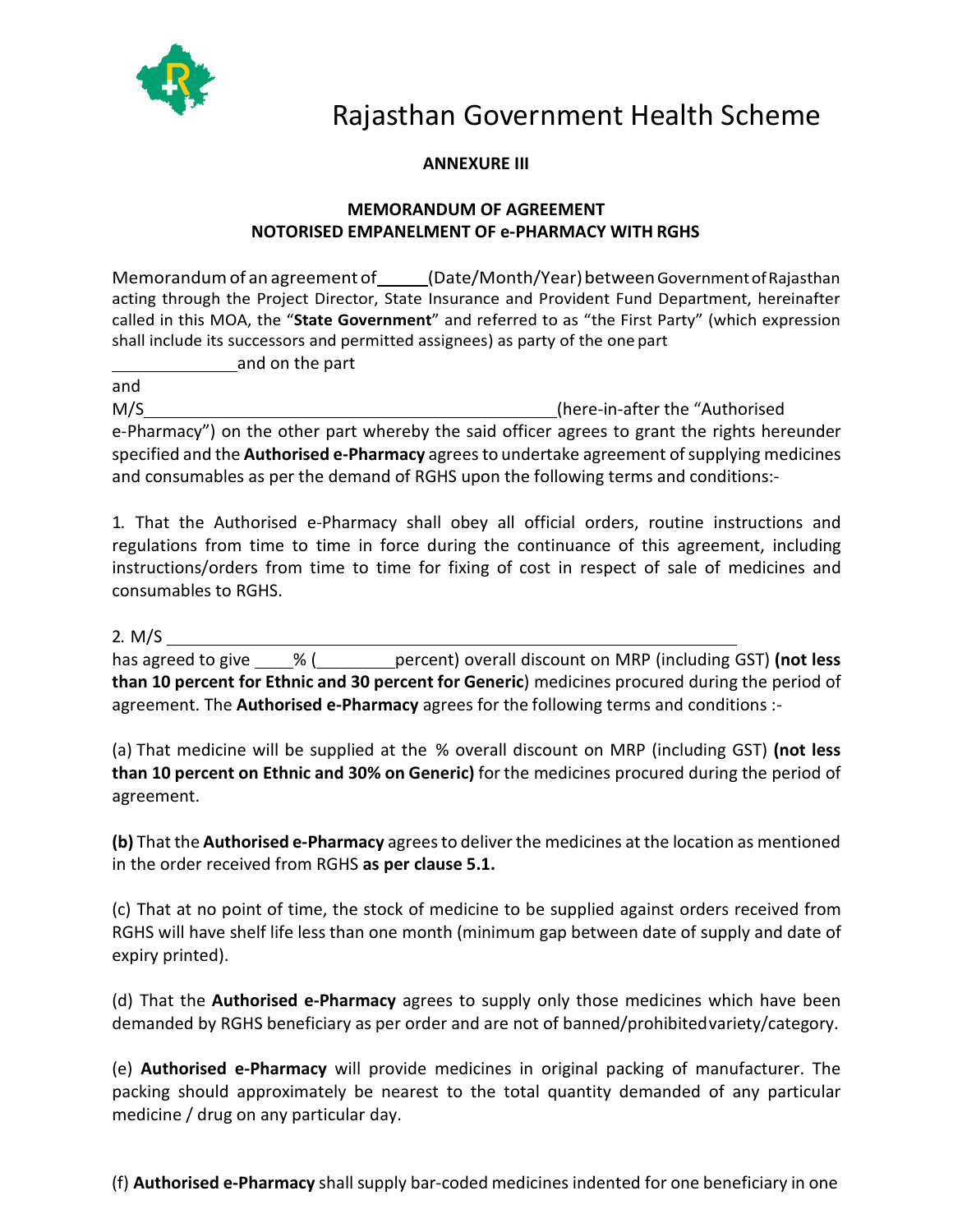

packet and write the name and the beneficiary order ID number on the packet.

(g) That the Authorised e-Pharmacy agrees to take back and replace the not expended medicine, if supplied to RGHS beneficiary " in casenot consumed within 60 days from the date of supply.

3. The **Authorised e-Pharmacy** shall not have any right to supply goods other than those demanded by RGHS beneficiary.

4. The **Authorised e-Pharmacy** shall at all times keep a sufficient stock of medicines as are necessary for supply to RGHS beneficiaries.

5. If **Authorised e-Pharmacy** is supplying medicines to other Govt/ Semi Govt agencies, the maximum discount on MRP offered to any agency will also apply to the supply made to RGHS.

6. **Payment Terms**. The payment for the medicines supplied by the **Authorised e-Pharmacy** will be made in a period of 20 days by RGHS. The bills for the medicines supplied will be produced online by the **Authorised e-Pharmacy on a real time basis** to RGHS. The bill (as per format provided by RGHS) should clearly indicate the details of supplies made as per order such as name of the item, name of manufacturer, batch No., date of manufacture & expiry date, name of beneficiary, beneficiary ID No. with date, rate, discount as per contract etc. and any other information required by RGHS.

7. **Performance Bank Guarantee (PBG)**. Authorised **e-Pharmacy** shall have to furnish Performance Bank Guarantee of Rs. 1,00,000/- valid for six months beyond empanelment (**i.e. for 1 yr 6 months**) of signing of MoA to ensure efficient services, safeguard against any default and recovery if any:-

8. This agreement will be **valid for one year** from the same to to the same to the same to the same to the same to

and renewed thereafter, if agreed to, by RGHS or invite fresh application for empanelment. **The agreement may be terminated earlier by Project Director, RGHS by giving one month notice in writing.** Any notice given to the **Authorised e-Pharmacy** under the terms of the agreement is deemed served if the same shall have been affixed on outer door or any other conspicuous part of the shop/address given by the **Authorised e-Pharmacy.** This agreement may be terminated by the said officer without any notice for any of the following reasons :-

(a) The medicines supplied at the concessional rates stipulated on Para 2(a) above are found to be sold to unauthorized persons.

(b) If there is any breach of discipline by the **Authorised e-Pharmacy** or hisstaff, of any conditions contained in the agreement.

(c) If supplies any substandard, spurious drugs and substitutes medicines.

**(d)** If more than three consecutive incidents are found/reported against the **Authorised e-**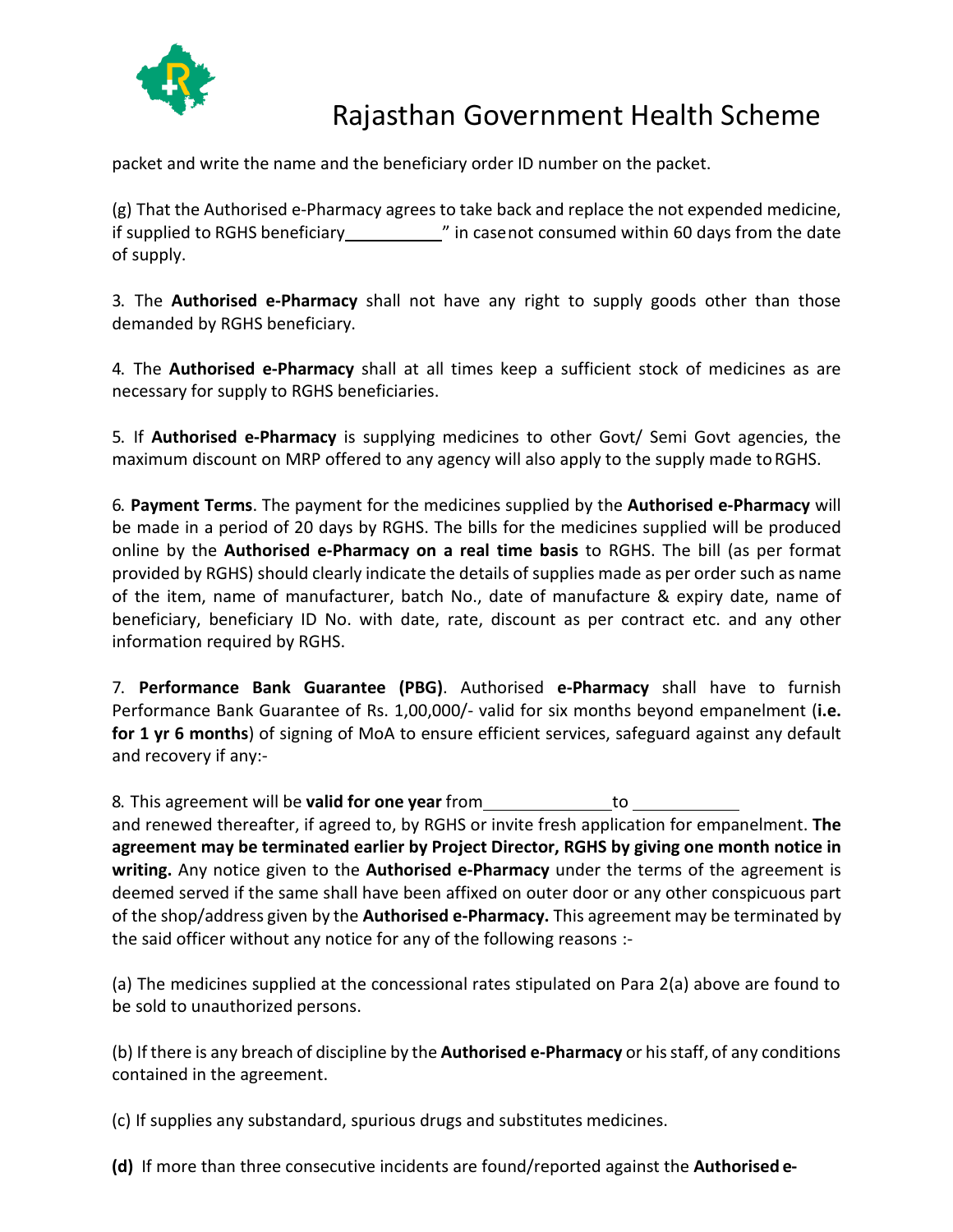**Pharmacy** for failure to supply any medicines required by RGHS on order within the stipulated period of 12 hrs without prior intimation and justification for delay.

(e) If RGHS finds that services are no longer required on any ground whatsoever.

(f) If the **Authorised e-Pharmacy** is adjudged bankrupt or enters into any composition or agreement with or assignment for the benefits of his creditors, or in the case the company is wound up or taken on liquidation, or any execution of will on his property.

(g) For any other unspecified reasons due to service conditions.

(h) For violation of any part of the agreement.

9. If **Authorised e-Pharmacy** gets de-empaneled from any Govt/ Semi Govt agency, it will deem to be de-empaneled from RGHS as well.

10. In case of damage/loss caused to the medicines stores during transit to the location as per order due to any reasons such as accidents or otherwise, RGHS/the Govt will not be responsible for the damages/ loss claim and the **Authorised e-Pharmacy** will bear the cost of loss/ damage itself.

11. The **Authorised e-Pharmacy** shall pay license fee and taxes concerning his own trade, provided these are not provided free under the rules and regulations.

12. On termination of contract agreement due to violation of the terms and conditions as laid down in this contract deed, the **Authorised e-Pharmacy** forfeits to exercise legal right to file any suit against Project Director, RGHS in the civil court of law under any circumstances.

13. Subject to the above conditions having been satisfactorily fulfilled this agreement shall be operative from to \_ and would be deemed terminated on the later date.

14. Any other terms and conditions not mentioned in the MoA shall apply as per EoI.

**For and on behalf of For and on behalf of First Party Second Party**

Authorized Signatory Authorized Signatory

Witness-1 Witness-2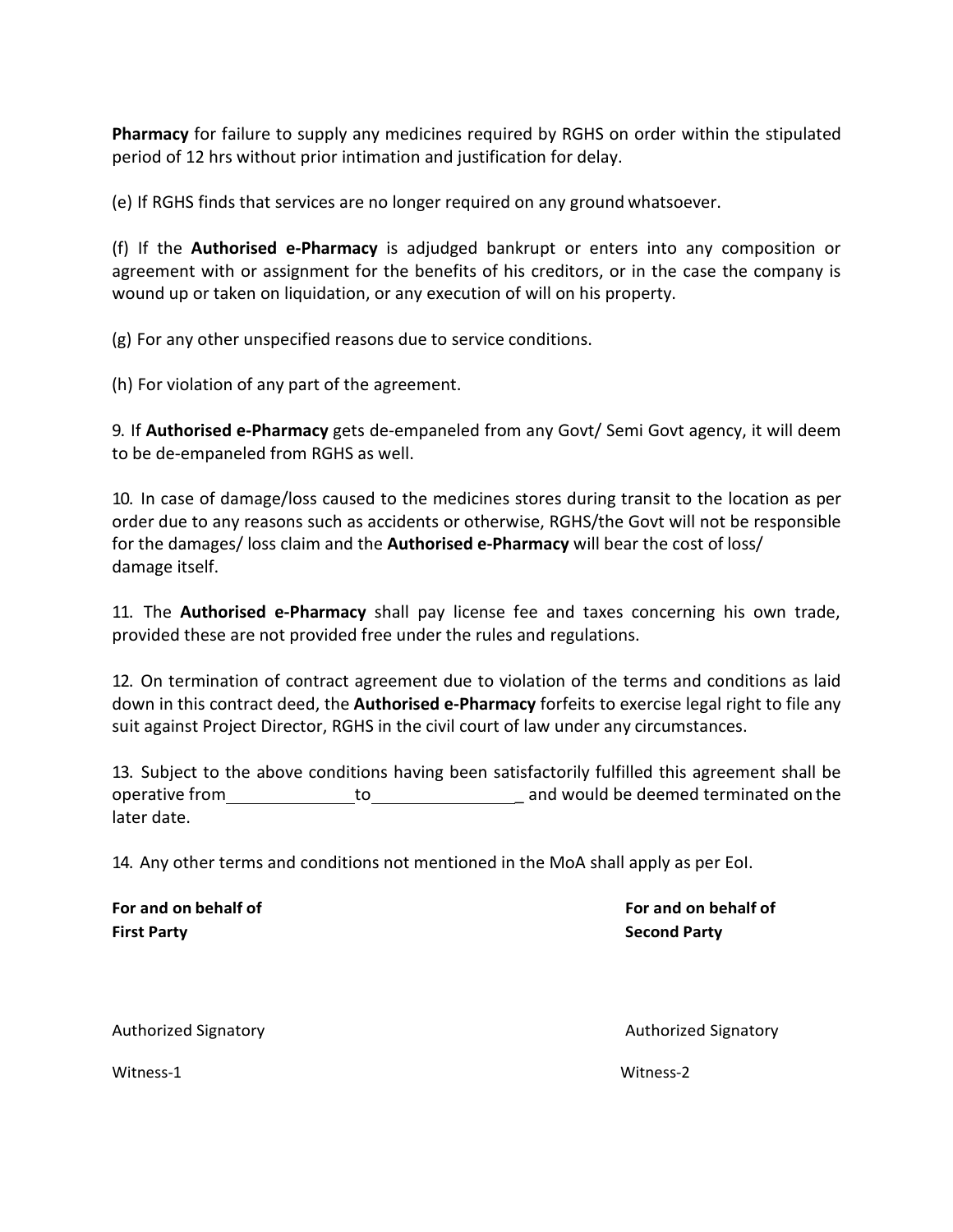#### **Annexure IV:**

| סושטות שהסיוש שהווה ושטא שאשאכיוטשטוניוניו וע<br><b>NAME OF THE ALLOPATHIC MEDICINES</b> |                                 |        |                                |  |
|------------------------------------------------------------------------------------------|---------------------------------|--------|--------------------------------|--|
| S. No.                                                                                   | <b>Name of Medicine</b>         | S. No. | <b>Name of Medicine</b>        |  |
| ı.                                                                                       | 2                               | L      | 2                              |  |
|                                                                                          | 'A'                             | 46.    | Alkocitdris                    |  |
| 1.                                                                                       | A $&$ D Pearls                  | 47.    | Allantoin                      |  |
| 2.                                                                                       | A & D Vitamin Massage oil       | 48.    | Allcooks Porous Plaster        |  |
| 3.                                                                                       | <b>Abdominal Binder</b>         | 49.    | <b>Allistan Tablets</b>        |  |
| 4.                                                                                       | Absorbent cotton (Not Drug)     | 50.    | Allochrvsine Suppositories     |  |
| 5.                                                                                       | Abzol Powder                    | 51.    | Almakal                        |  |
| 6.                                                                                       | Acecolex                        | 52.    | Aloes Compound                 |  |
| 7.                                                                                       | <b>Acid Carbolic</b>            | 53.    | Alopex Lotion                  |  |
| 8.                                                                                       | Acid Glycero pepsin B-1         | 54.    | <b>Alpex Ointment/ Tablets</b> |  |
| 9.                                                                                       | Acid Salicylic Cold Cream /     | 55.    | <b>Amfac Granules</b>          |  |
|                                                                                          | Powder                          |        |                                |  |
| 10.                                                                                      | <b>Acigel Vaginal Gelly</b>     | 56.    | Amorphos                       |  |
| 11.                                                                                      | <b>Acilose Vaginal Compound</b> | 57.    | Amosan / Mouth wash Powder     |  |
| 12.                                                                                      | Acimalt                         | 58.    | Anaardone Soludtion            |  |
| 13.                                                                                      | <b>Acrifiavin Lotion</b>        | 59.    | Anacin                         |  |
| 14.                                                                                      | Acrifitex                       | 60.    | <b>Anadin Tablets</b>          |  |
| 15.                                                                                      | Ademin Compound                 | 61.    | <b>Analax Pasalles</b>         |  |
| 16.                                                                                      | Adgusuce plaster                | 62.    | Anapolon Oxymetolone Tablets   |  |
| 17.                                                                                      | Adical                          | 63.    | Andrew"s Liver Salsts          |  |
| 18.                                                                                      | <b>Adiudets</b>                 | 64.    | Anestan Asthma Tablets         |  |
| 19.                                                                                      | Adrenapax                       | 65.    | Angioxyl                       |  |
| 20.                                                                                      | <b>Adreneline Tablets</b>       | 66.    | Angler"s Emulsion              |  |
| 21.                                                                                      | Aeri Flame                      | 67.    | Anklozid                       |  |
| 22.                                                                                      | <b>Agres Tonic</b>              | 68.    | Anne French Cream              |  |
| 23.                                                                                      | Agretonicum/ Ague Tonicum       | 69.    | Anal Ointment                  |  |
| 24.                                                                                      | Air Rings                       | 70.    | <b>Antaiby Tablets</b>         |  |
| 25.                                                                                      | <b>Akin Malt</b>                | 71.    | Antechlor                      |  |
| 26.                                                                                      | Albosang                        | 72.    | <b>Anterline Cream</b>         |  |
| 27.                                                                                      | Alcohol                         | 73.    | Anti Haemophyila Principil     |  |
| 28.                                                                                      | Alcopheniol                     | 74.    | Anti Kamnia Tablets            |  |
| 29.                                                                                      | Alcpphloqistin                  | 75.    | Antibactrin                    |  |
| 30.                                                                                      | Alefrina                        | 76.    | <b>Antical Lotion</b>          |  |
| 31.                                                                                      | <b>Aletris Cordial Soluble</b>  | 77.    | <b>Anticirhos Tablets</b>      |  |
| 32.                                                                                      | Aletris Elixir                  |        |                                |  |
| 33.                                                                                      | Aletritone                      |        |                                |  |
| 34.                                                                                      | Aloan Ointment                  | 80.    | Antiflamin                     |  |
| 35.                                                                                      | Alqipan Cream / Ointment        |        |                                |  |
| 36.                                                                                      | <b>Algocratine Cachets</b>      | 82.    | Antihis/hert Expectorant       |  |
| 37.                                                                                      | Alka Cip Tablets                | 83.    | Antiphiog Stine Plaster        |  |
| 38.                                                                                      | Alka Seltzer                    |        |                                |  |
| 39.                                                                                      | <b>Alkacitrate Granules</b>     |        |                                |  |
| 40.                                                                                      | <b>Alkaline Citrate</b>         |        |                                |  |
| 41.                                                                                      | Alkanet With Vit. S             | 87.    | Antismat                       |  |
| 42.                                                                                      | Alkaseptal                      | 88.    | Anto" s Compound               |  |
| 43.                                                                                      | Alkasim T.F                     | 89.    | Anto-Lvvit                     |  |
| 44.                                                                                      | Alkasol "C"                     | 90.    | Antoxvlin                      |  |
| 45.                                                                                      | Alkia Salrates                  | 91.    | Aprivite                       |  |

| LIST OF NON-REIMBURSABLE ALLOPATHIC DRUGS AND MEDICINES |
|---------------------------------------------------------|
| NANAE OF THE ALLONATING MAEDICINES                      |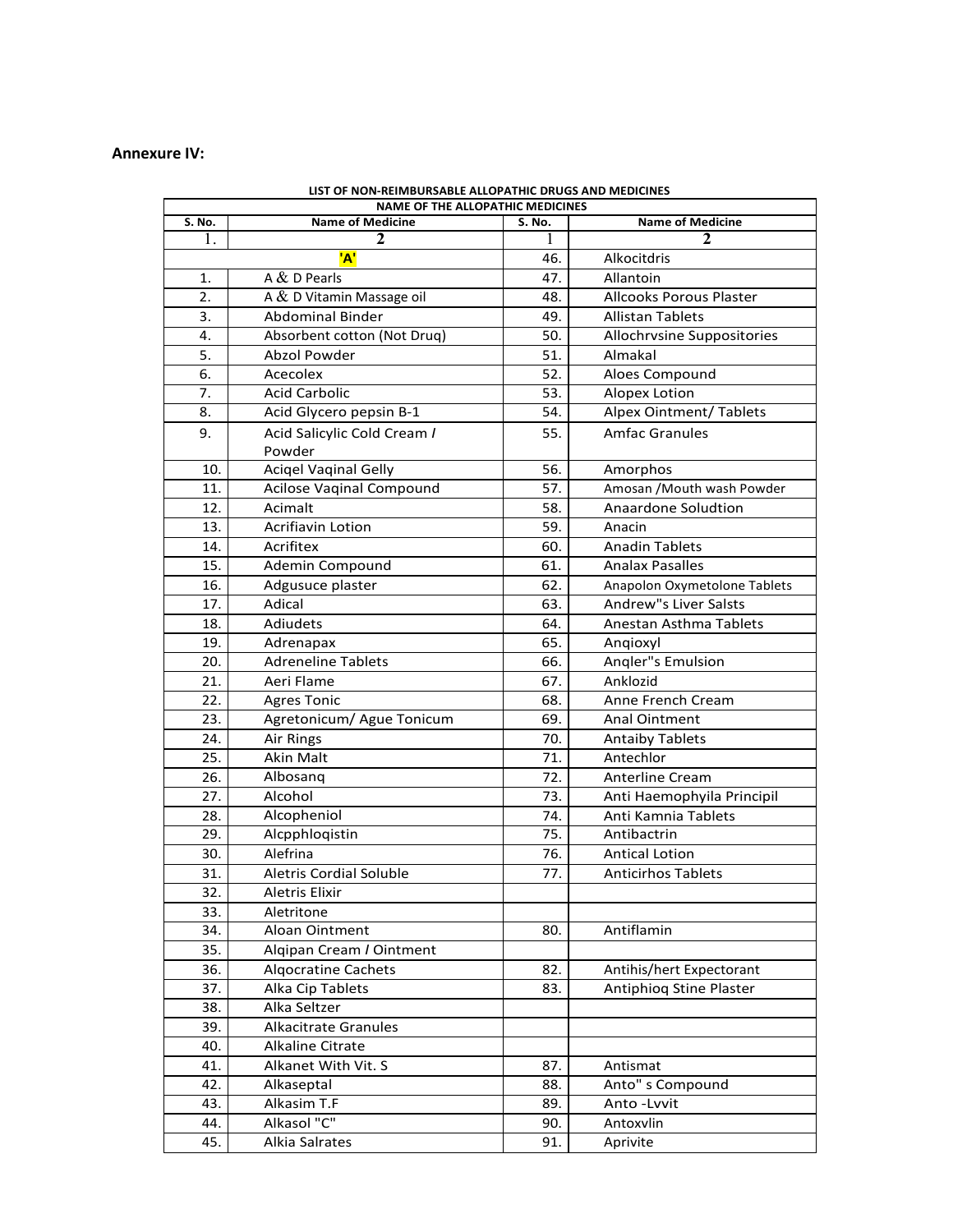| $\mathbf{1}$       | $\overline{2}$                                                              | $\mathbf{1}$ | $\mathbf{2}$                       |
|--------------------|-----------------------------------------------------------------------------|--------------|------------------------------------|
| 92.                | Argentex                                                                    | 20.          | <b>Barley</b>                      |
| 93.                | Argentum Oscol                                                              | 21.          | <b>Barley Pearl</b>                |
| 94.                | Argusol                                                                     | 22.          | Barracha Biheron                   |
| 95.                | Aromolage                                                                   | 23.          | Bates & Cos Compound               |
| 96.                | Arseno Typhoid Vaccine                                                      | 24.          | <b>Batlin Complex</b>              |
| 97.                | Aruna Uterin Tonic                                                          | 25.          | <b>Baxen Powders</b>               |
| 98.                | Ashton & Parsons Infants Powders                                            | 26.          | <b>Baxen Tablets</b>               |
|                    | Askit                                                                       |              |                                    |
| 99.                |                                                                             | 27.          | <b>Bburgoynes Iodised Satsa</b>    |
| 100.               | Asmoplan                                                                    | 28.          | <b>Becantex</b>                    |
| 101.               | Asoka, Vintone with / Cordial<br>Compound Cordial & Hormone/<br>Asoka Vin-H | 29.          | <b>Beconex</b>                     |
| 102.               | Asokaletris/ Asoka Ovaran<br>Usavin / Asvan                                 | 30.          | <b>Becophos</b>                    |
| 103.               | Asperqum                                                                    | 31.          | <b>Beechams Cough Pills</b>        |
|                    |                                                                             | 32.          | Beechams Lung Syrup                |
| 105.               | Asthma Nefrin Solution Relief<br>Powder                                     | 33.          | <b>Beechams Pills</b>              |
| 106.               | Atkins on & Barkers infants<br>Preservative                                 | 34.          | <b>Beechams Powders</b>            |
| $\overline{107}$ . | Atomiser Rubber Bulb & Cover                                                | 35.          | Beliadonna Piament                 |
| 108.               | Atropin                                                                     | 36.          | <b>Belt</b>                        |
| 109.               | <b>Auralcain Ear Drops</b>                                                  | 37.          | <b>Beltona Antiuritic Tablets</b>  |
| 110.               | <b>Aurinol Ear Drops</b>                                                    | 38.          | <b>Beltona Ointment</b>            |
| 111.               | Avittamle Powder                                                            | 39.          | <b>Benaifet</b>                    |
| 112.               | Ayazel                                                                      |              | <b>Bencard Aliergy Remes</b>       |
|                    | 'B'                                                                         | 41.          | <b>Bendial Solution / Bendicts</b> |
|                    |                                                                             |              | Solution                           |
| 1.                 | <b>B.</b> Adhesive                                                          | 42.          | Benecardin                         |
| 2.                 | <b>B.D Vine</b>                                                             | 43.          | Benzidine                          |
| 3.                 | <b>B.G Min Elixir</b>                                                       | 44.          | Benzocin Lozenges                  |
| 4.                 | B- Neurophose Elixir                                                        | 45.          | Benzoyl Perxide Wolley             |
| 5.                 | <b>B-Tax Ointment</b>                                                       | 46.          | Bepron                             |
| 6.                 | <b>Baby Oil</b>                                                             | 47.          | Bertzyme                           |
| 7.                 | Bacte Coli Phaqe                                                            | 48.          | <b>Besorbon Medical Sunff</b>      |
| 8.                 | Bacte Dysenteri-Phaqe                                                       | 49.          | <b>Betalax Drops</b>               |
| 9.                 | Bacte Insesti Phaqe                                                         | 50.          | Betalysin                          |
| 10.                | Bacte Pyo Phaqe                                                             | 51.          | <b>Betana Lotion</b>               |
| 11.                | <b>Bacte Staphy Phage</b>                                                   | 52.          | Bi-Shiorobutolinhalant             |
| 12.                | Bairns                                                                      | 53.          | <b>Bianchards Female Pills</b>     |
| 13.                | <b>Baling Powder</b>                                                        | 54.          | <b>Bidel Compound</b>              |
| 14.                | <b>Balsamic Emulsion</b>                                                    | 55.          | Bidello                            |
| 15.                | Banaid                                                                      | 56.          | <b>Biglycerc Pepsin</b>            |
| 16.                | Banalona                                                                    | 57.          | <b>Bilas Pills</b>                 |
| 17.                | Bandage (Not Durg)                                                          | 58.          | <b>Bile Beans</b>                  |
| 18.                | <b>Barilia</b>                                                              | 59.          | <b>Bilitone</b>                    |
| 19.                | Barkers Liquid of life                                                      | 60.          | <b>Billo Sal</b>                   |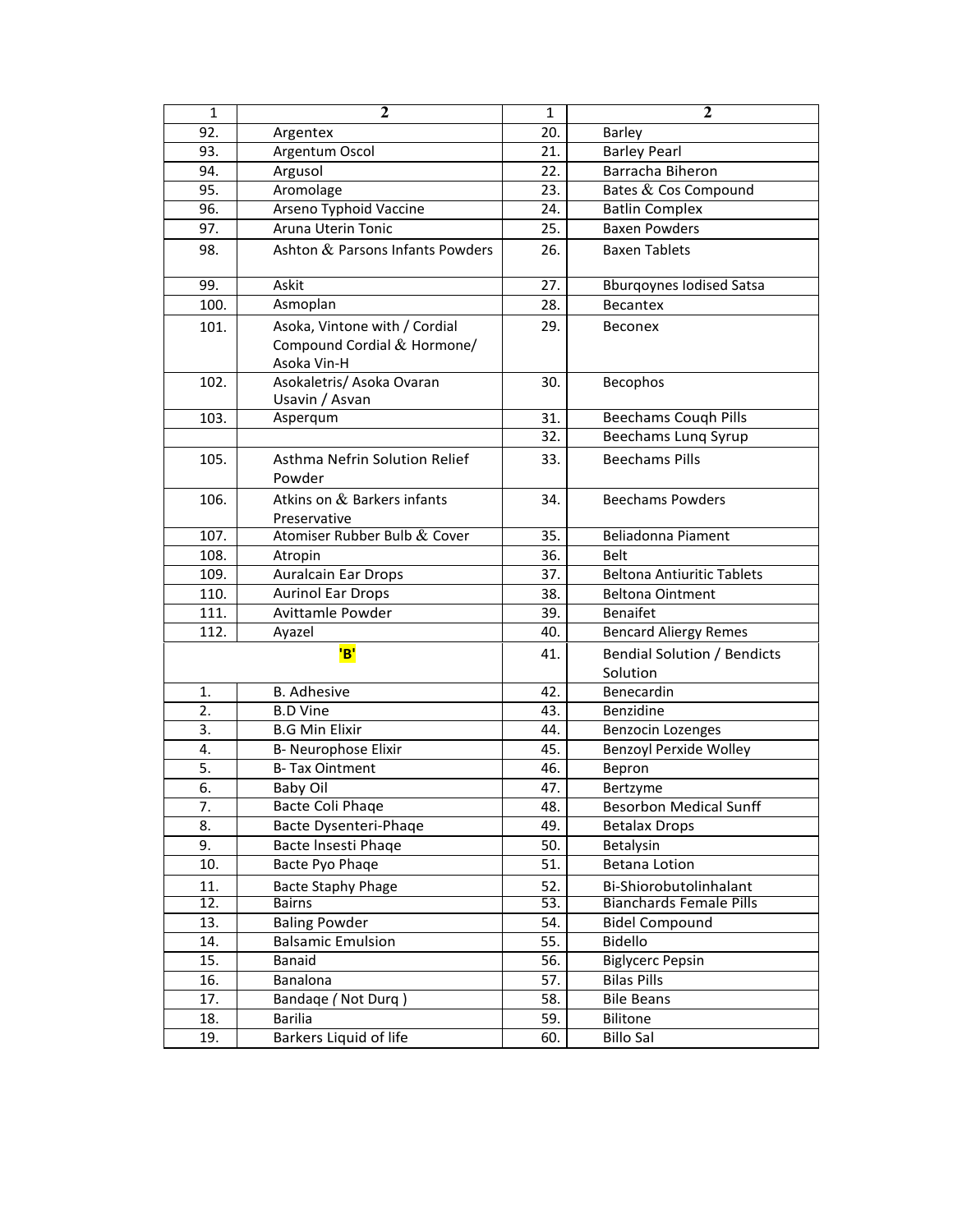| $\mathbf 1$ | $\overline{2}$                                     | $\mathbf{1}$ | $\overline{2}$                        |
|-------------|----------------------------------------------------|--------------|---------------------------------------|
| 61.         | Bilogen                                            | 105.         | Brandy                                |
| 62.         | <b>Bilsons Laxative Cleanser</b>                   | 106.         | <b>Breast Pump</b>                    |
| 63.         | <b>Bio Malt</b>                                    | 107.         | <b>Breast Salve</b>                   |
| 64.         | <b>Biochlor Tablet</b>                             | 108.         | <b>Breezes Stimulating Ointment</b>   |
| 65.         | <b>Bioferbin</b>                                   | 109.         | <b>Brewers Yeast Syrup</b>            |
| 66.         | Bioglan                                            | 110.         | <b>Brillian Grease</b>                |
| 67.         | <b>Biomin Syrup</b>                                | 111.         | <b>Bristacylin Pedatric Drops</b>     |
| 68.         | <b>Bioplex Forte</b>                               | 112.         | <b>British Spa Crystal Salts</b>      |
| 69.         | Biphlogistine                                      | 113.         | <b>Brocast Inhalant</b>               |
| 70.         | <b>Birleys Antacie Powder</b>                      | 114.         | <b>Bromo Saltzer</b>                  |
| 71.         | <b>Bis Uk Mint Ovals</b>                           | 115.         | Bronchinson Cough Syrup               |
| 72.         | <b>Bishops Citrate of Lithia</b>                   | 116.         | <b>Brookie Tablets</b>                |
| 73.         | <b>Bishops Natural Fruit</b>                       | 117.         | Broon Liquid C Nebuliser              |
| 74.         | <b>Bishopsk Varailettes</b>                        | 118.         | <b>Broven Inhaler</b>                 |
| 75.         | <b>Bishops Varailettes Vichy Salts</b>             | 119.         | Brush                                 |
| 76.         | <b>Bisodol Pulves</b>                              | 120.         | <b>Buckfast Tonic Wine</b><br>Shustab |
| 77.         | <b>Bisum Cone Supposistorv</b>                     | 121.         | <b>Buegress Lion Ointment</b>         |
| 78.         | <b>Bisurated Magnesia</b>                          | 122.         | <b>Bunters Nervine</b>                |
| 79.         | <b>Bisurated Magnesia Tabs</b>                     | 123.         | <b>Burgress Lion Pills</b>            |
| 80.         | <b>Bisuroids Laxative Tabs</b>                     |              |                                       |
| 81.         | Blairs Gault & Rheumatic Pills                     | 125.         | <b>Buxeton rubbing Bottle</b>         |
| 82.         | <b>Blinblows Assthma Cure</b>                      | 126.         | <b>Bynadol Liquid</b>                 |
| 83.         | Blinblows Eucalyptus $\&$<br>Stramonium Cigarettes |              | 'C'                                   |
| 84.         | <b>Blood Percoltor</b>                             | 1.           | C.T.L Compound                        |
| 85.         | Blue Lion Foxe Nuts (Shadforths)                   | 2.           | <b>Cacton Glucose</b>                 |
| 86.         | <b>Bmaq I Aste</b>                                 | 3.           | Cadimalt                              |
| 87.         | <b>Bog Vaccine</b>                                 | 4.           | Caicie Hlin                           |
| 88.         | <b>Boldine Houde Tablets</b>                       | 5.           | Caifason                              |
| 89.         | <b>Bonchiol</b>                                    | 6.           | Caisalettes Tablets                   |
| 90.         | Boncmint Laxative chewing Gum                      | 7.           | Caisilodis Tablets                    |
| 91.         | Bar Henzolan                                       | 8.           | Cal D. Min                            |
| 92.         | <b>Borated Tin</b>                                 | 9.           | Cal D Rubba with Iron                 |
| 93.         | <b>Borax Honey</b>                                 | 10.          | Calavix Cream                         |
| 94.         | Bordoxe                                            |              |                                       |
| 95.         | <b>Boric Rectified Spirt</b>                       | 12.          | Calci Lact                            |
| 96.         | Borofa                                             | 13.          | Calciba Syrup                         |
| 97.         | Borolin                                            | 14.          | Calcigenol                            |
| 98.         | <b>Bottle Feeder</b>                               | 15.          | Calcily sin                           |
| 99.         | Bows (Dr.) Liniment                                | 16.          | Calcium C.D. Inga Syrup/Tab.          |
| 100.        | <b>Bowdens Indian Balm</b>                         | 17.          | Calcium Cascinate Powder              |
| 101.        | <b>Box of Natronone</b>                            |              |                                       |
| 102.        | <b>Box s Herbal Ointment</b>                       | 19.          | Calcivite width lysine                |
| 103.        | <b>Boxes Indiaestion Pills</b>                     | 20.          | Cali Kuttin Tablets                   |
| 104.        | <b>Braggs Prepared Vegetable</b><br>charcoal       | 21.          | Califormia Syrup of figs              |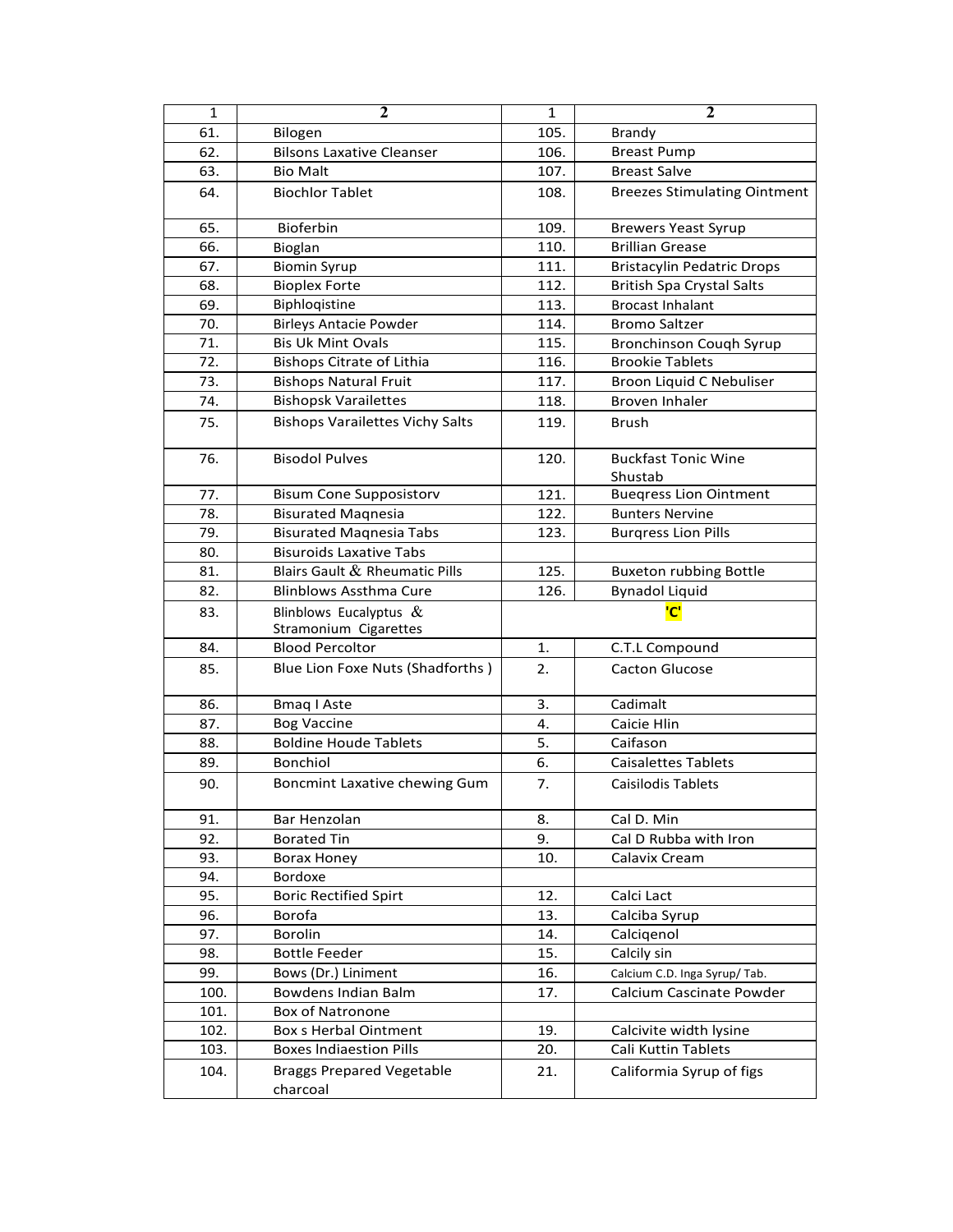| $\mathbf{1}$ | $\overline{2}$                         | $\mathbf{1}$ | $\overline{2}$                |
|--------------|----------------------------------------|--------------|-------------------------------|
| 22.          | Caliper (Including raising in the shoe | 66.          | Cephas Powders                |
|              | esdtc, complets elevator)              |              |                               |
| 23.          | Calso Bee                              | 67.          | Cephas Tablets                |
| 24.          | Calvimac                               | 68.          | Cerebrinin                    |
| 25.          | Calvimag                               | 69.          | Cerbrinin                     |
| 26.          | Calvox Ointment                        | 70.          | Cerebrinin capsules $\&$      |
|              |                                        |              | <b>Tablets</b>                |
| 27.          | Calzana                                | 71.          | Cerebrinin palationoids       |
| 28.          | Candinetts                             | 72.          | Cetavatone powder             |
| 29.          | Capsule Dutrain                        | 73.          | Chae loids                    |
| 30.          | <b>Capsules Gelating</b>               | 74.          | Charcoal                      |
| 31.          | Carapeplic Paints                      |              |                               |
| 32.          | <b>Carbindon Mild</b>                  | 76.          | Chardox super Activated       |
| 33.          | Carbo citra                            | 77.          | <b>Chardox Tablets</b>        |
| 34.          | <b>Carbonal Tablets</b>                | 78.          | Charim tablets                |
| 35.          | Cardone Drops                          | 79.          | Cheain Gum Jyrothricine       |
| 36.          | Careoxyl                               | 80.          | <b>Chel Geatone</b>           |
| 37.          | Garica peptol                          | 81.          | Chem. Tonic                   |
| 38.          | Garica Peptol with B-Bomplex           | 82.          | <b>Chemical Digestin</b>      |
|              |                                        | 83.          | Chemo Maltcalra Cream         |
| 40.          | Caripeptic Liquid                      | 84.          | Chemo Tonic                   |
| 41.          | Carmarole Compound                     | 85.          | Chicken Essence               |
| 42.          | Carmicid                               | 86.          | Children Tonic                |
| 43.          | Carniazoldicodid                       | 87.          | Chililine                     |
| 44.          | Carnigen Drops                         | 88.          | Chirphytone Dragges $&$       |
|              |                                        |              | <b>Drops</b>                  |
| 45.          | Carters litter liver Pills             | 89.          | Chloromex Syrup               |
| 46.          | <b>Carters Little Neve Pills</b>       | 90.          | Chocolated                    |
| 47.          | Carwant Lotion                         | 91.          | Chronalgicin                  |
| 48.          | Casinone                               | 92.          | <b>Chtst</b>                  |
| 49.          | Cassells (Dr.) Insstant Relief         | 93.          | <b>Cibazol Throat Paint</b>   |
| 50.          | Cassells (Dr.) Tablets                 | 94.          | Cineraraia Matitimasucour     |
| 51.          | Castellan childrens cough Mixture      | 95.          | Ciofa Tablets                 |
| 52.          | Castellan No 10 cough Mixture          | 96.          | Citadel fipa calcium with     |
|              |                                        |              | vitamin C Tablets             |
| 53.          | Castols                                | 97.          | Citrol Lemon                  |
| 54.          | Castophene Tablets                     | 98.          | <b>Clarks Blood Mixture</b>   |
| 55.          | Castorets                              | 99.          | Clarks Blood Mixture (Tablets |
|              |                                        |              | Form)                         |
| 56.          | Casvace/ CAS -E-VAC                    | 100.         | Clarks Glvcola Food Cream     |
| 57.          | Casvdral                               | 101.         | Clarks Medicine               |
| 58.          | Catqut                                 | 102.         | Clarks Skin Lotion            |
| 59.          | Catheters                              | 103.         | Clasmin Pearl                 |
| 60.          | Cawtex                                 | 104.         | CII cal . D Elixir/ Tablets   |
| 61.          | Cefral                                 | 105.         | Cloister Herbal Tea           |
| 62.          | Celmo Tablets                          | 106.         | Cloth                         |
| 63.          | <b>Celunox Ointment</b>                | 107.         | <b>Clynol Berries</b>         |
| 64.          | Celunox tablets                        | 108.         | Coaltar                       |
| 65.          | Cemeno Essence (Gomenol                | 109.         | Cockburns Balsam              |
|              | Laboratorites)                         |              |                               |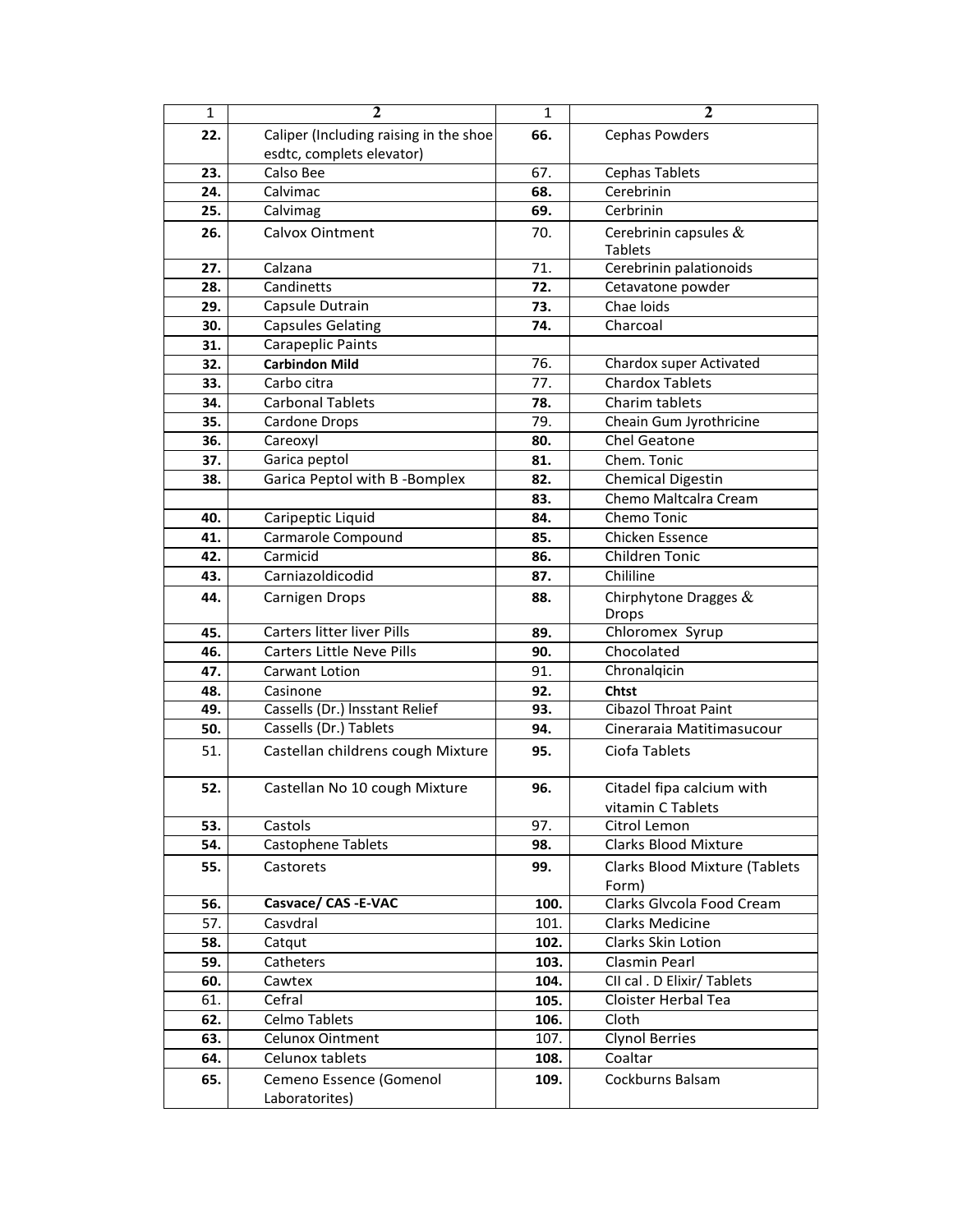| $\mathbf{1}$ | $\mathbf{2}$                              | $\mathbf{1}$            | $\mathbf{2}$                                                                                       |
|--------------|-------------------------------------------|-------------------------|----------------------------------------------------------------------------------------------------|
| 110.         | <b>Cockburns Pills</b>                    | 153.                    | Cotton                                                                                             |
| 111.         | <b>Cockles Antibilious Pills</b>          | 154.                    | <b>Cotton Boric</b>                                                                                |
| 112.         | Cocline                                   | 155.                    | Cotton Wash                                                                                        |
| 113.         | <b>Coconut Hair Oil</b>                   | 156.                    | Cotton Wool                                                                                        |
| 114.         | Cod Liver Oil (By Names Co./ Kalpers)     | 157.                    | Cough mixture Syrup Sandoz                                                                         |
| 115.         | Coqfne Tablets                            | 158.                    | <b>Coutts Accilic Acid</b>                                                                         |
| 116.         | <b>Cold Creams</b>                        | 159.                    | Cream                                                                                              |
| 117.         | <b>Coles Family Ointment Sublamine</b>    | 160.                    | Cream of Jujol                                                                                     |
| 118.         | Collar (Not Medicine)                     | 161.                    | Crmalin                                                                                            |
| 119.         | Collocalcium                              | 162.                    | Creope Bandage                                                                                     |
| 120.         | Collodac                                  | 163.                    | <b>Crocks Dendruff Lotion</b>                                                                      |
| 121.         | Collorm Cordial                           | 164.                    | <b>Crooks Capsules</b>                                                                             |
| 122.         | Colossal Argentum Nasal Drops             | 165.                    | Crooks VD                                                                                          |
| 123.         | Colossal Argentum Opthalmic               | 166.                    | <b>Crooks Emulsion</b>                                                                             |
| 124.         | Collosol currum opthaimic                 | 167.                    | Crulivex                                                                                           |
|              |                                           |                         |                                                                                                    |
| 125.         | <b>Collosol currum Solution</b>           | 168.                    | <b>Cryclospasmot Forte Tablets</b>                                                                 |
| 126.         | <b>Collosol Gold Sulphid</b>              | 169.                    | Cryog Nine catchets $\&$<br><b>Tablets</b>                                                         |
| 127.         | <b>Collosol Merecurry Suriphile</b>       | 170.                    | Cunbepan                                                                                           |
| 128.         | Solution                                  | 171.                    | <b>Cupal in Tonic</b>                                                                              |
| 129.         | Collunovar Collutoire                     | 172.                    | <b>Curacho Emboration</b>                                                                          |
| 130.         | Colofine                                  | 173.                    | Curicones                                                                                          |
| 131.         | Cologne                                   | 174.                    | Cusi Denmoze                                                                                       |
| 132.         | Cologne Water                             | 175.                    | Cusi Resolvent                                                                                     |
| 133.         | Colossal lwche                            | 176.                    | Cusi ophtaimoloses lod rubici<br>Idsrubidi Calcium<br>Loretinbismuthic Nizin<br>Noviform Vitaminic |
| 134.         | Colydeltra                                | 177.                    | Cuticura Ointment                                                                                  |
| 135.         | Combadex Cream                            | 178.                    | Cutiract                                                                                           |
| 136.         | <b>Combitone Elixir</b>                   | 179.                    | Cylinder (Oxygen)                                                                                  |
| 137.         | Compericum                                | 180.                    | <b>Cystex Tablets</b>                                                                              |
| 138.         | Completone                                |                         |                                                                                                    |
| 139.         | Compound Hevimin with Folic<br>Acid       | 182.                    | Cytamen G.H.O                                                                                      |
| 140.         | Condys Remedial Fluid                     |                         | 'D'                                                                                                |
| 141.         | Conareves Elixir                          |                         |                                                                                                    |
| 142.         | Conotramine pessaries                     | 1.                      | D.D.D Balm                                                                                         |
|              |                                           | 2.                      | D.D.D. Lotion                                                                                      |
| 144.         | Cordial Asaka                             | 3.                      | D.D.D. Prescription                                                                                |
| 145.         | Corncure                                  | 4.                      | D.D.L. Vitamin B Yeast Tablets                                                                     |
| 146.         | Corpora leutea Amples                     | 5.                      | D.D.T. Powder                                                                                      |
| 147.         | Corpora ludtex capsules                   | 6.                      | D.K. Salt                                                                                          |
| 148.         | Corpusk ludteim & Mammary<br>Palatinloids | 7.<br>Dagra Honey Syrup |                                                                                                    |
| 149.         | Corrlisone                                | 8.                      | Daisy Powders                                                                                      |
| 150.         | Corvason eve lotion                       | 9.                      | Daisy Tablets                                                                                      |
| 151.         | Corvasvmoon evek wash                     | 10.                     | Damaroids Tablets                                                                                  |
| 152.         | Cotarnine Hydrochloride Palatinoids       | 11.                     | Danish Ointment                                                                                    |
|              |                                           |                         |                                                                                                    |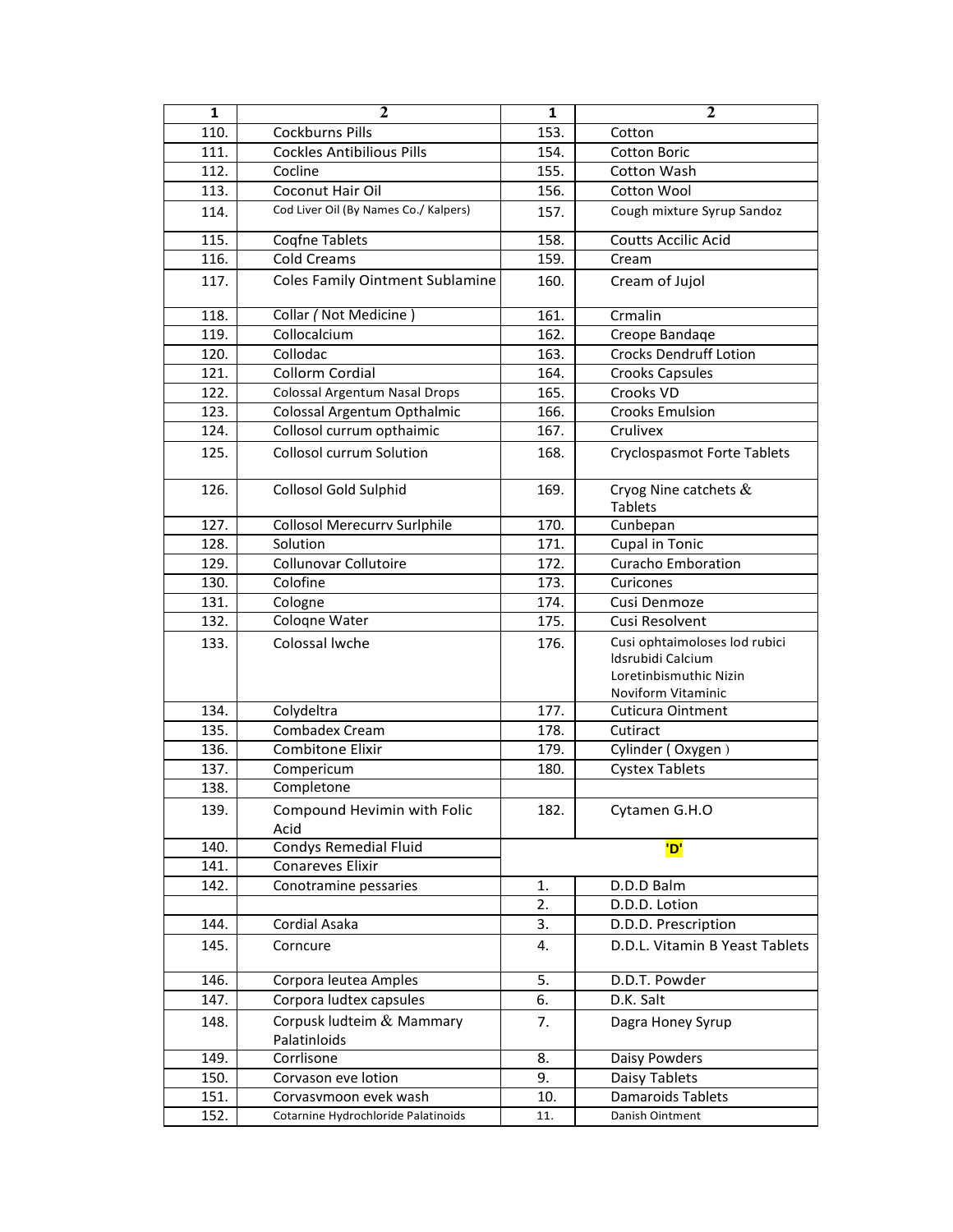| $\mathbf{1}$ | $\mathbf 2$                        | $\mathbf{1}$ | $\mathbf{2}$                          |
|--------------|------------------------------------|--------------|---------------------------------------|
| 12.          | Daviss (Dr.) Famous Female Pills   | 57.          | Distilled Water                       |
| 13.          | Daya Mineral                       | 58.          | Ditralka                              |
| 14.          | <b>Deakins Inflamation Remedy</b>  | 59.          | Do-Do Pastilles                       |
| 15.          | Deakins lung healer                | 60.          | Do-Do Tablets                         |
| 16.          | Decholine                          | 61.          | Doans Backache and Kidney             |
|              |                                    |              | Pills                                 |
| 17.          | Decomalt                           | 62.          | Doans Ointment                        |
| 18.          | Degalan Ointment and Suppositories | 63.          | Dodds Kinney pills                    |
|              |                                    |              |                                       |
| 19.          | Dehydronmise & Rosterone Tablets   | 64.          | Dols Voistalise Rub                   |
| 20.          | Deimor                             | 65.          | Dolcal                                |
| 21.          | <b>Delbiase Tablets</b>            | 66.          | <b>Dolchin Tablets</b>                |
|              |                                    | 67.          | Dollorina                             |
| 23.          | Dental Toothache Powder            | 68.          | Dolvidt Liquid                        |
| 24.          | Depil                              | 69.          | <b>Dressing Surgical</b>              |
| 25.          | Depilatory Wax                     | 70.          | Drxamin Cream                         |
| 26.          | Deschicols Syrup of Hamoqlobine    | 71.          | Dropper Eye                           |
|              | With Vit. 12                       |              |                                       |
| 27.          | Deschiens Syrup Hemoqlobine        | 72.          | <b>Drurvs Infants Preservative</b>    |
| 28.          | Deschiens Syrup Hepathemo          | 73.          | Ducogen                               |
| 29.          | Detensyl tablets Vegeto            | 74.          | Duodenin (Palationoids)               |
|              | polynormonib Hypotensor            |              |                                       |
| 30.          | <b>Dettol Gargle</b>               | 75.          | <b>Duodenin Tablets</b>               |
| 31.          | Dettol Ointment                    | 76.          | Duoformua Tablets                     |
| 32.          | Devibiso                           | 77.          | Dupharsol                             |
| 33.          | Dewitts ? Antacid Powder           |              |                                       |
| 34.          | Dewitts Catarrhal Cream            | 79.          | Durol - Liquid                        |
| 35.          | Dewitts Kidney and Bladder Pills   | 80.          | Dusent                                |
| 36.          | Dewitts Little Luxative pills      | 81.          | Dustin Powder/ Antisepic              |
| 37.          | Dextranil -D                       | 82.          | Dutch Drops                           |
| 38.          | Dextrosol                          |              | 'E'                                   |
| 39.          | di-lodotyrosine Tablets (Pabyrn)   | 1.           | E.C. Lotion                           |
| 40.          | <b>Diabetox</b>                    | 2.           | E.L.A. Emulsion Lactobacillos         |
|              |                                    |              | Acidophilus                           |
| 41.          | Daana                              | 3.           | E.N.T. Nerve Powders                  |
| 42.          | Diaphreqin Jelly                   | 4.           | <b>Eades Antibitious Pills</b>        |
| 43.          | Dietay Supplement                  | 5.           | Eades Rhematic & Cout Pills           |
|              |                                    |              |                                       |
| 44.          | Digesol                            | 6.           | Eades Universal Anodyne               |
| 45.          | Digest                             | 7.           | Eard Alibour                          |
| 46.          | <b>Digestif Rennies Tablets</b>    | 8.           | Ecimalt (Everest)                     |
| 47.          | Digestin                           | 9.           | <b>Ecsolent Compound</b>              |
| 48.          | Digestive Syrup                    | 10.          | <b>Effervescent Sandostin Tablets</b> |
|              |                                    |              |                                       |
| 49.          | Digeys (Dr.) Batemans Drops        | 11.          | <b>Effico Tonic</b>                   |
| 50.          | Dinnefords Magnesia Tablets        | 12.          | <b>Eqyptian Salve</b>                 |
| 51.          | Dinnefords pure fluid magnesia     | 13.          | Ehzyidrin Syrup                       |
| 52.          | Dinosignatolchesedon               | 14.          | Eisocal                               |
| 53.          | Diorein Cream                      | 15.          | Eko                                   |
| 54.          | <b>Diotex Tablets</b>              | 16.          | <b>Elastic Bandages</b>               |
| 55.          | Diporosin                          | 17.          | <b>Elastic Plaster</b>                |
| 56.          | <b>Dismensol Tablets</b>           | 18.          | <b>Elasto Crepe Bandage</b>           |
|              |                                    |              |                                       |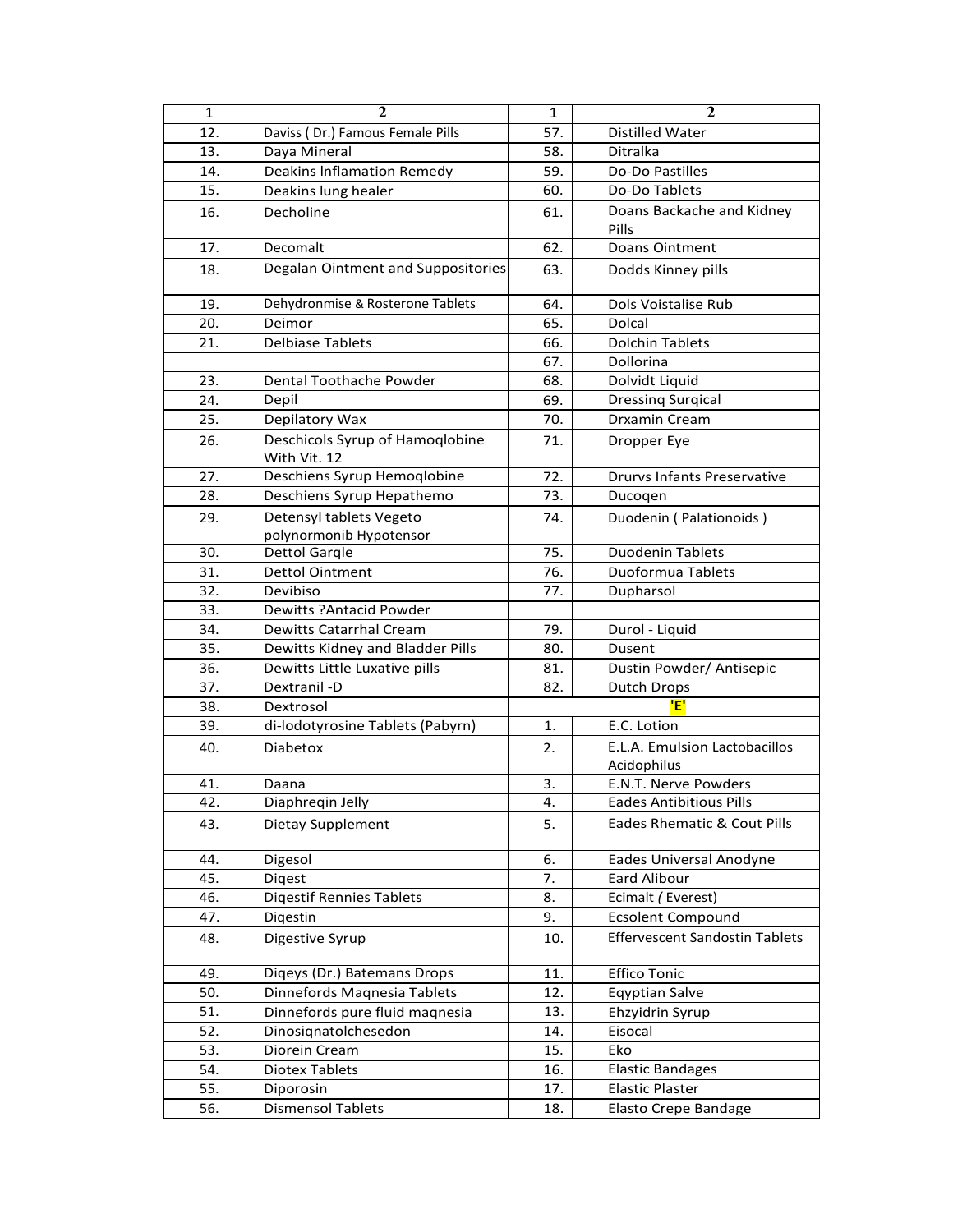| $\mathbf{1}$ | $\mathbf{2}$                         | $\mathbf 1$ | $\overline{2}$                                      |
|--------------|--------------------------------------|-------------|-----------------------------------------------------|
| 19.          | <b>Elasto Nature Salve</b>           | 65.         | Epcol Cough Syrup                                   |
| 20.          | Elasto Tablets                       | 66.         | <b>Ephadibe Oil Drops</b>                           |
| 21.          | <b>Electric Vapourizer</b>           | 67.         | Ephedrol in Halant                                  |
| 22.          | Eledon                               | 68.         | Ephemix                                             |
| 23.          | <b>Eledrin Dried Milk</b>            | 69.         | Ephemix                                             |
| 24.          | <b>Elesmin Pearls Drops</b>          | 70.         | <b>Ephomaq Elixir/Tablets</b>                       |
| 25.          | <b>Elimans Athlitic Rub</b>          | 71.         | Eskay B.I                                           |
| 26.          | <b>Elixio Vital</b>                  | 72.         | <b>Eskay Becomplex</b>                              |
| 27.          | Elixir A.D.M.                        | 73.         | <b>Esobactolin Capsules</b>                         |
| 28.          | Elixir B.C. 50                       | 74.         | <b>Essence of Chicken</b>                           |
| 29.          | Elixir B.C Mineral                   | 75.         | <b>Essence of Chirata</b>                           |
| 30.          | <b>Elixir Calcilysine</b>            | 76.         | <b>Essence of Pepermint</b>                         |
| 31.          | <b>Elixir Combitone</b>              | 77.         | Ethi Vite Syrup                                     |
| 32.          | <b>Elixir Combitone</b>              | 78.         | Ethobral                                            |
| 33.          | /Elixir Fevromyn                     | 79.         | <b>Eupeptic Tablets</b>                             |
| 34.          | Elixir Gynol                         | 80.         | Eutheria Cream                                      |
| 35.          | Elixir Heposim With Extra Folic Acid | 81.         | Evaholia Tube                                       |
|              | and $B-12$                           |             |                                                     |
| 36.          | <b>Elixir Keliples</b>               | 82.         | Eve's Cordial                                       |
| 37.          | Elixir Lacteena                      | 83.         | Ex-Lasx Chocolate Laxative<br><b>Elixir Vitamin</b> |
| 38.          | Elixir Morhuvine                     | 84.         | Ext. Ergot Liquid                                   |
| 39.          | <b>Elixir Muritunint</b>             | 85.         | <b>Extra Sterilised Pads</b>                        |
| 40.          | Elixir Neo Cordial                   | 86.         | <b>Extross</b>                                      |
| 41.          | <b>Elixir Panovin</b>                | 87.         | Eye Wash                                            |
| 42.          | <b>Elixir Panther</b>                | 88.         | Ezotine                                             |
| 43.          | Elixir Peptenzyme                    |             | 'F'                                                 |
| 44.          | Elixir Phosferine                    | 1.          | F. 99 Capsules & Ointment                           |
| 45.          | Elixir Poly-B Complex                | 2.          | F. Liquid                                           |
| 46.          | <b>Elixir Rutaferron</b>             | 3.          | Falconders' Golden Compound                         |
| 47.          | <b>Elixir Thiaden</b>                | 4.          | Famel Syrup                                         |
| 48.          | Elixir Val Bromide Smith             | 5.          | Farex                                               |
| 49.          | Elixir Vali Vrom Evans               | 6.          | Farilan                                             |
| 50.          | Elixir Vibeta                        | 7.          | Feeder Grip Tight                                   |
| 51.          | Elixir Vita Com forte                | 8.          | Feedlar Bottle (Not Druq)                           |
| 52.          | Eliman's Universal Embrocation       | 9.          | Feenamints                                          |
| 53.          | Elmbaimskin Ointment                 | 10.         | <b>Fehlin Solution</b>                              |
| 54.          | Elosol 10% Drops                     | 11.         | Felatone Syrup                                      |
| 55.          | Embelix                              | 12.         | Fellow's Syrup                                      |
| 56.          | <b>Emige Tablets</b>                 | 13.         | Felosol                                             |
| 57.          | Emo. Belladona Liquid                | 14.         | Female Cordial                                      |
| 58.          | <b>Emulsion Hypophosphate</b>        | 15.         | Fematone                                            |
| 59.          | <b>Enden Drops</b>                   | 16.         | <b>Fennings Adult Cooling</b>                       |
|              |                                      |             | Powders                                             |
| 60.          | Energon                              | 17.         | Fenning's Children's                                |
|              |                                      |             | <b>Cooling Powders</b>                              |
| 61.          | <b>Enhodryl Capsules</b>             | 18.         | <b>Fennings Little Healers</b>                      |
| 62.          | Eno's Fruits salt                    | 19.         | Fenning's Ointment                                  |
| 63.          | Entero Sulphazyme                    | 20.         | Fenning's Rehooping Cough<br>Powders                |
|              |                                      |             | Fenning's Rheumatic and                             |
| 64.          | Enterocurmol                         | 21.         |                                                     |
|              |                                      |             | <b>Erysilates Drops</b>                             |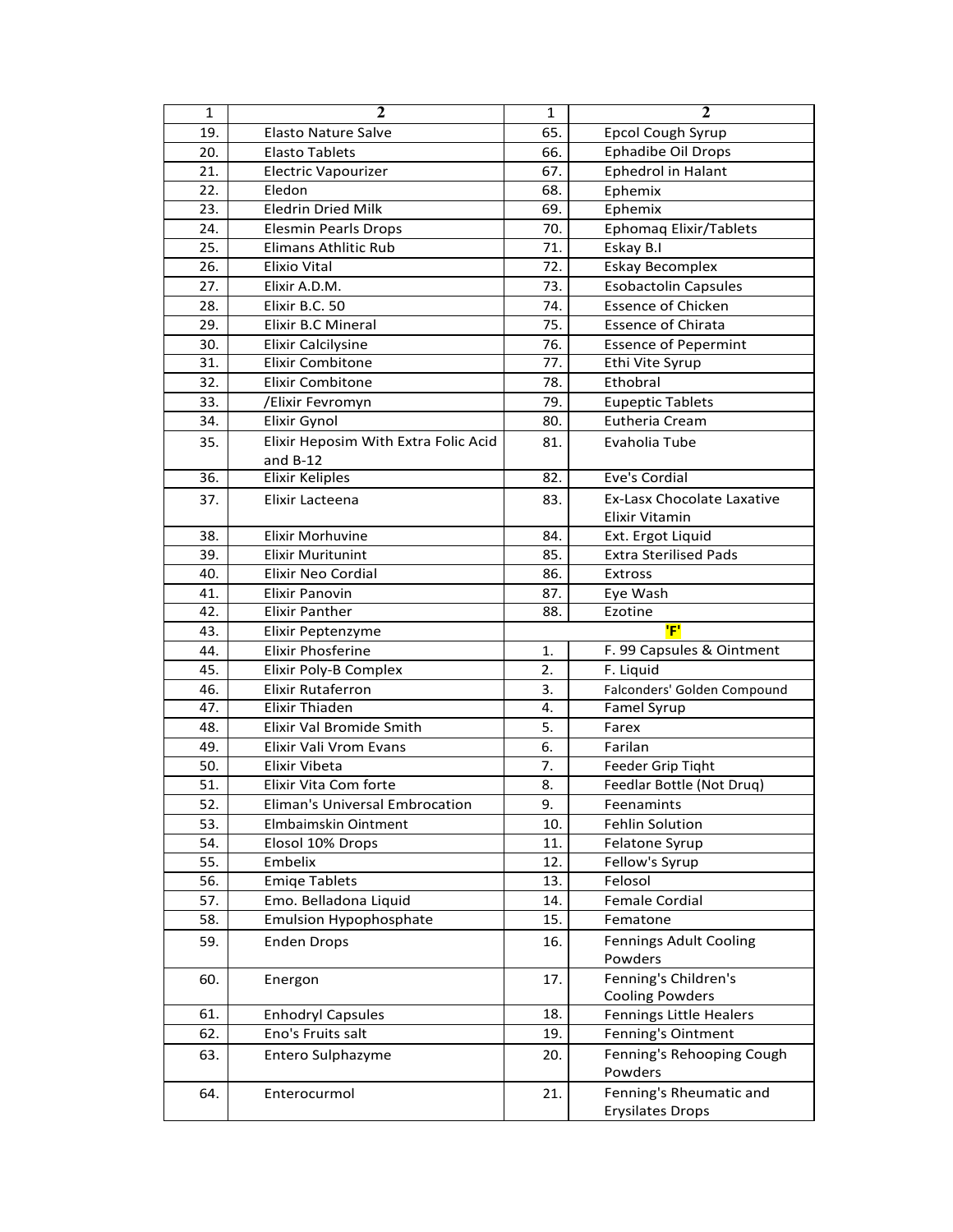| $\mathbf{1}$ | $\mathbf 2$                                            | 1   | $\overline{2}$                     |
|--------------|--------------------------------------------------------|-----|------------------------------------|
| 22.          | Fenning's Stomach Strettheners                         |     | 'G'                                |
| 23.          | Fenning's Worm Powders                                 | 1.  | G.S. Tablets                       |
| 24.          | Fer Bravias                                            | 2.  | Gajjartonf                         |
| 25.          | Ferilexmatt                                            | 3.  | Galacogeno                         |
| 26.          | Ferles                                                 | 4.  | <b>Galloways Family Lung Syrup</b> |
| 27.          | Fero Blimin                                            | 5.  | Gar Antiseptic Ointment            |
| 28.          | Feroglobin                                             | 6.  | Garlisol                           |
| 29.          | Feroion                                                | 7.  | Gastridine                         |
| 30.          | Ferro Drarshomalt                                      | 8.  | Gastrozyme                         |
| 31.          | Ferromatl                                              | 9.  | Gauze (not Drug)                   |
| 32.          | Ferrum 'Oscol'                                         | 10. | Gees Lobelline                     |
| 33.          | Ferrylyn                                               | 11. | Gees Lobelline Lozenqes            |
| 34.          | <b>Fertilol Cream</b>                                  | 12. | Gelonic                            |
| 35.          | <b>Ferute Elixir</b>                                   | 13. | <b>Genasprin Tablets</b>           |
| 36.          | <b>Fever Powders</b>                                   | 14. | Genatone                           |
| 37.          | Feveromyin Elixir                                      | 15. | Genosanasol Cream                  |
| 38.          | Fibron Adrenaline Cream Finlex                         | 16. | Georges Pills and Gravel Pills     |
| 39.          | Firth's Cream Salve                                    | 17. | Georges Pills for the Pills        |
| 40.          | <b>Fissan Paste</b>                                    | 18. | Germex                             |
| 41.          | <b>Fisson Anal Suppositories</b>                       | 19. | Germicide                          |
| 42.          | Florzone                                               | 20. | Germolene Bloode Purifier and      |
|              |                                                        |     | Tonic                              |
| 43.          | <b>Floss Silk</b>                                      | 21. | Germolene Ointment                 |
| 44.          | <b>Fitilin Revitailsing Rub</b>                        | 22. | <b>Germolene Tablets</b>           |
| 45.          | Foliplex                                               | 23. | Germoloid's Soppositories          |
| 46.          | <b>Fomitorial Formalin Pastilles</b>                   | 24. | <b>Geroges Gravel Pills</b>        |
| 47.          | Fosderxvle Pills                                       | 25. | <b>Geronvl Tablets</b>             |
| 48.          | Fosfexyle Pills & Syrup Freeman's                      | 26. | Getsit                             |
| 49.          | Chlorodyne                                             | 27. | Gharbinol                          |
| 50.          | Fresone Corn Remover                                   | 28. | Gharbinol                          |
| 51.          | Fri Pyrine                                             | 29. | Gilley's (Dr.) Herbal Laxative     |
| 52.          | Fructolax                                              | 30. | Gin Kola                           |
| 53.          | <b>Fructole Black Current and Iodine</b><br>Pastillers | 31. | Gingivitis Powder (Special)        |
| 54.          | Fructole Carpina Co. (May Fair A<br>Brand)             | 32. | Giycomal                           |
| 55.          | Fruit Lax                                              | 33. | Glass Rod                          |
| 56.          | Fruit Salt                                             | 34. | <b>Glass Urinal</b>                |
| 57.          | Fruitlan                                               | 35. | Glaxo D                            |
| 58.          | Fruliger                                               | 36. | Gloycero Pepsin B.I                |
| 59.          | <b>Fuller Brand Celery</b>                             | 37. | Gluco                              |
| 60.          | <b>Fungex Cream</b>                                    |     |                                    |
| 61.          | Furqus with Prednisolone                               | 39. | <b>Glucose Solution Crooks</b>     |
| 62.          | Fynnon Salt                                            |     |                                    |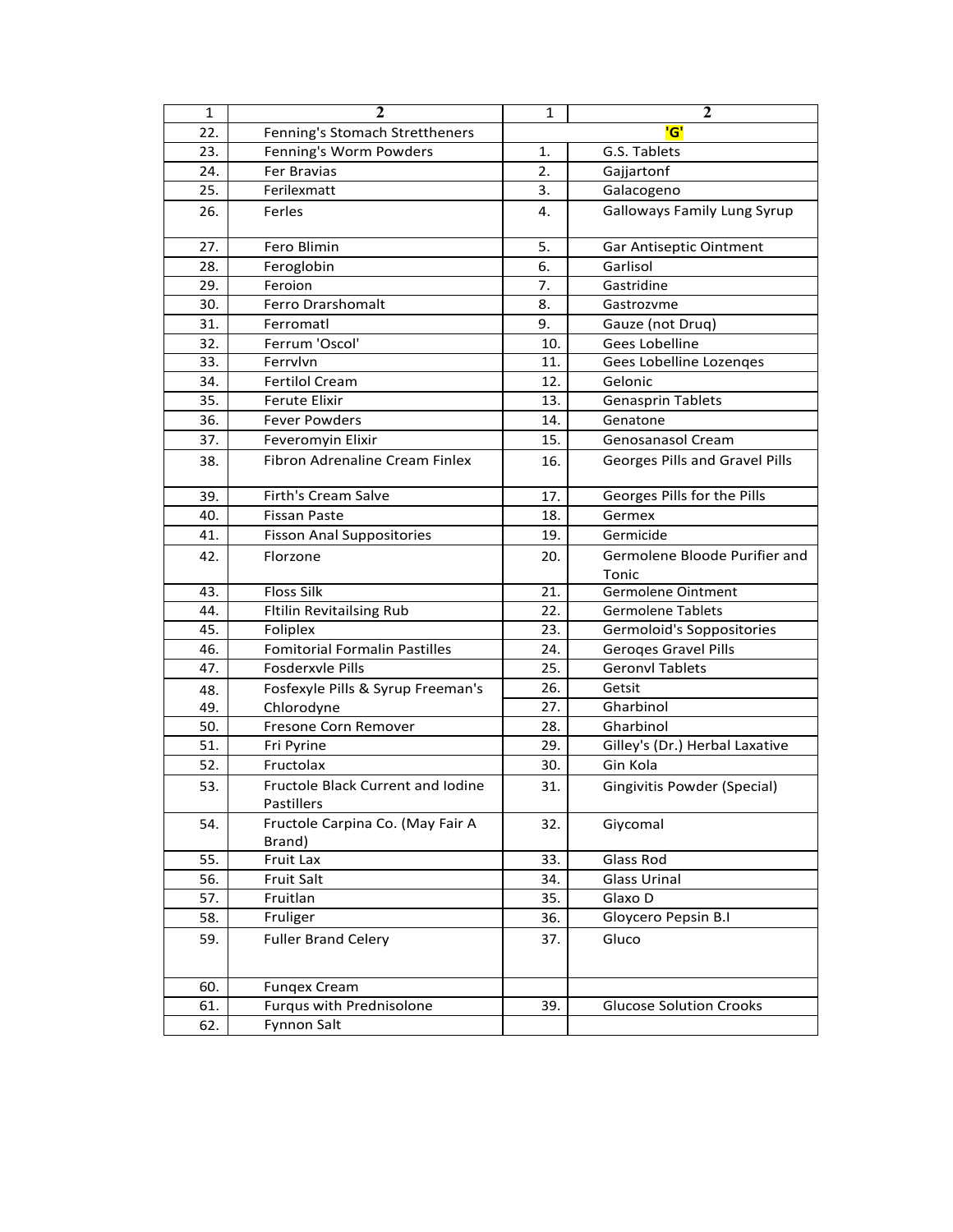| $\mathbf{1}$ | 2                                                     | $\mathbf{1}$ | $\mathbf{2}$                                      |
|--------------|-------------------------------------------------------|--------------|---------------------------------------------------|
| 41.          | Glucotone                                             | 14.          | Hair's (Dr.) Asthma cure<br><b>Pastilles</b>      |
| 42.          | Gluescin                                              | 15.          | Hair's (Dr.) Bronchial Cough<br>remedy            |
| 43.          | Glycerin Extract of Red Bone<br><b>Marrow Glanoid</b> | 16.          | Hair's (Dr.) Catrarrh cure Pills                  |
| 44.          | Glycodin Lozengers Gasex<br><b>Tablets</b>            | 17.          | Hair's (Dr.) Liver Pills                          |
| 45.          | Glycolactophos                                        | 18.          | Halabak                                           |
| 46.          | Glycomalt                                             | 19.          | <b>Haleline Snow</b>                              |
| 47.          | Glysovit                                              | 20.          | Haliborange Large                                 |
| 48.          | Goulard's Lotion                                      | 21.          | Halibrange                                        |
| 49.          |                                                       |              |                                                   |
|              | Grape Sugar                                           | 22.          | Halibut Oil Capsule Liver                         |
| 50.          | <b>Grasshopper Ointement</b>                          | 23.          | Halibut Orange Liquid                             |
| 51.          | Greenfield's (Dr.) Whooping Couqh<br>Mixture          | 24.          | Halingol                                          |
| 52.          | Grimault Haemo qlobin Forte                           | 25.          | Halingol                                          |
| 53.          | Grimix                                                | 26.          | <b>Halivitol Orange</b>                           |
| 54.          | <b>Gripe Ease</b>                                     | 27.          | Halloway's Ointment                               |
| 55.          | Gripe Liq.                                            | 28.          | Halloway's Pills                                  |
| 56.          | Gripe Liquid                                          | 29.          | <b>Halmegon Tablets</b>                           |
| 57.          | <b>Gripe Mixture</b>                                  | 30.          | Halyctrol                                         |
| 58.          | Gripe Water (Warden India)                            | 31.          | Hameorrhoidl Ointment                             |
| 59.          | <b>Gripe Water Carminative</b><br>(Woodwards)         | 32.          | <b>Haratox Tablets</b>                            |
| 60.          | Guipsine III                                          | 33.          | Harbalene (Lustys)                                |
| 61.          | Gulioix                                               | 34.          | Harley's Three Salts                              |
|              |                                                       | 35.          | Haumasbro                                         |
| 63           | Guncetta                                              | 36.          | Havimin Co. Folic Acid                            |
| 64.          | <b>Guttac Ephidrine</b>                               | 37.          | Hayward's Tonic Wine                              |
| 65.          | <b>Guy Slinctus</b>                                   | 38.          | Healex Skol Antiseptic                            |
| 66.          | Guy's Tonic                                           | 39.          | Health & Heather's Catarrh Pastilles              |
| 67.          | <b>Guys Fruit Pills</b>                               | 40.          | Health salt                                       |
| 68.          | Gyanecoin                                             | 41.          | <b>Heart Drops</b>                                |
| 69.          | Gynedol Liquid                                        | 42.          | Heme Malt                                         |
| 70.          | Gynosedan                                             | 43.          | Hema Ashoka                                       |
|              | 'H'                                                   | 44.          | <b>Hemocalvit Elixir</b>                          |
| 1.           | H2 02 (Hydroqen Peroxide)                             | 45.          | Hemoavnol                                         |
| 2.           | Hablouane                                             | 46.          | Hemopatp (Grimoult) Elixir                        |
| 3.           | Hachemine                                             | 47.          | <b>Hemostyl Syrup</b>                             |
| 4.           | Heamobin                                              | 48.          | Henopital                                         |
| 5.           | Heamogastine                                          | 49.          | Heoblum                                           |
| 6.           | Heamogastine Tonic                                    | 50.          | Hepacod                                           |
| 7.           | Heamoqlobin Elixir                                    | 51.          | Hepagest                                          |
| 8.           | Heamoqlobin Forte                                     | 52.          | Hepanima Forte                                    |
| 9.           | Heamoglobin Syrup C.B. 12                             | 53.          | Hepatex Malt Liquid                               |
| 10.          | Heamo-Petolb Complex                                  | 54.          | Hepatone                                          |
| 11.          | Haimo Gerobin                                         | 55.          | Hepelscoy                                         |
| 12.          | Hair Lotion Tincture                                  | 56.          | Heposim C. Vit 12                                 |
| 13.          | Hair (Dr.) Asthma cure                                | 57.          | Hepsonin Elixir Cextra Folic Acid<br>and Vit B-12 |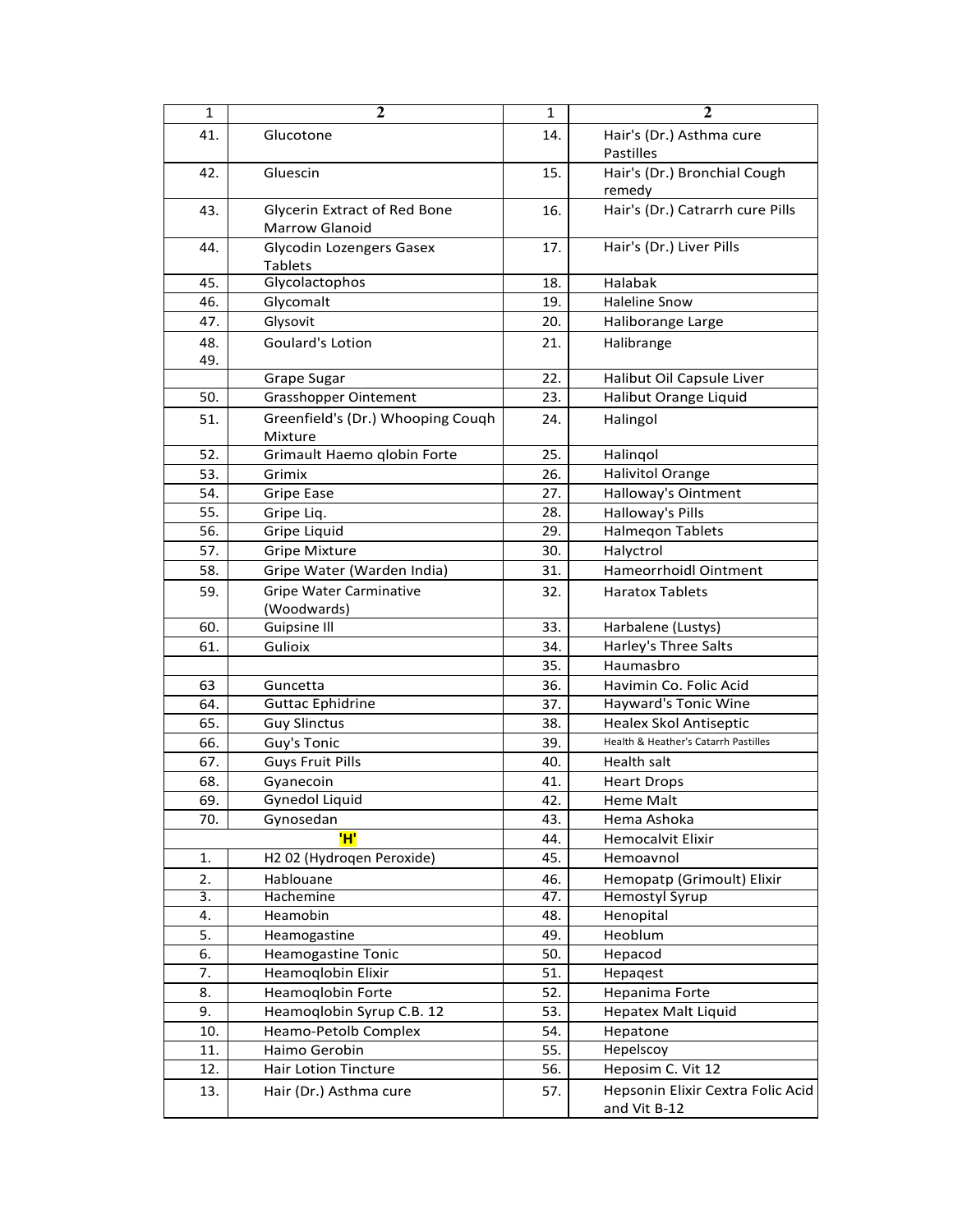| 1   | $\mathbf{2}$                               | 1   | $\mathbf{2}$                                         |
|-----|--------------------------------------------|-----|------------------------------------------------------|
| 58. | <b>Herbal Bitter</b>                       |     | Ŧ                                                    |
| 59. | Herbolax                                   | 1.  | Ice                                                  |
| 60. | Herbolax Strong (For Constipation)         | 2.  | Ice Cap                                              |
| 61. | Herbs                                      | 3.  | Ice Collar                                           |
| 62. | Herma Be Dozo                              | 4.  | <b>Ideal Warming Liniment</b>                        |
| 63  | <b>Herrile Pills</b>                       | 5.  | Iglodine Antiseptic Ointment                         |
| 64. | <b>Hesanol Ointment</b>                    | 6.  | Ina Carabin                                          |
| 65. | <b>Hevitron Liquid</b>                     | 7.  | Ina Carabin                                          |
| 66. | Hewletts Misture Pepsin C. Bismuth         | 8.  | Inde Dausse Solution                                 |
|     | Co. C. Opium                               |     |                                                      |
| 67. | <b>Hewletts Mixture</b>                    | 9.  | <b>Indian Oerate</b>                                 |
| 68. | Hewletts Teethina Jelly                    | 10. | Inda Peotone                                         |
| 69. | Hexable                                    | 11. | Indorubid Calcium Ophthalmic<br><b>Ointment Cusi</b> |
| 70. | Hicoline Elixir (Cough Syrup)              | 12. | Indu Compound                                        |
| 71. | <b>Himco Tonic</b>                         | 13. | Infant's Friend                                      |
| 72. | <b>Himrod's Cure</b>                       | 14. | Infantone                                            |
| 73. | <b>Hinco Tonic</b>                         | 15. | Influenza Tablets                                    |
| 74. | Hind's Cream                               | 16. | Inhaler Huxley's                                     |
| 75. | Hinksman's Asthma Cigarettes               |     |                                                      |
| 76. | Hinksman's Asthma Reliver                  | 18. | <b>Insanity Cure</b>                                 |
| 77. | Hinksman's Asthma Smoking<br>Mixture       | 19. | Inted Tablets                                        |
| 78. | Hinutrone                                  | 20. | Intrait De Marrond                                   |
| 79. | <b>Hipro Mill</b>                          | 21. | lodalbin                                             |
| 80. | His/hertamine B. D. H. Ointment            | 22. | lodemex                                              |
| 81. | <b>Hibutol Orange</b>                      | 23. | Jodine & Black Current Pastiles                      |
| 82. | <b>Hocking Remedy</b>                      | 24. | Iodine Model Aseptec Ointment                        |
| 83. | Hodge's Pessary                            |     |                                                      |
| 84. | <b>Holdroyd's Gravel Pills</b>             | 26. | <b>Iodise Throat Tablets</b>                         |
| 85. | Holins Pray                                | 27. | <b>Iodised Sarsaparilla</b>                          |
| 86. | Homocea Ointment                           | 28. | lodo From Powder                                     |
| 87. | Honey                                      | 29. | Ionised Iodine (Molson) Brand                        |
| 88. | Hopper's (Dr. John) Female<br><b>Pills</b> | 30. | Ipac Malt                                            |
| 89. | Hot Water Bottle                           | 31. | Irivine                                              |
| 90. | Hoyle's Pures Vegetable Viscos Oil         | 32. | Iron Putty Fitting C Pully                           |
| 91. | Huxley S. Wintigen                         | 33. | <b>Irosol Syrup</b>                                  |
| 92. | Huxley's Nervigor                          | 34. | Irrigator                                            |
| 93. | Hydramions                                 | 35. | Irrigatorpire                                        |
| 94. | Hydremin                                   | 36. | Irvona Tablets                                       |
| 95. | Hydrine                                    | 37. | Isabqol                                              |
| 96. | Hydro Protein                              | 38. | Isa Glutamalt                                        |
| 97. | <b>Hygion Powder</b>                       | 39. | Isocalcium                                           |
| 98. | <b>Hypotenyl Tablets</b>                   | 40. | Isocol                                               |
| 99. | Hytex Pills Balm                           | 41. | Isogel                                               |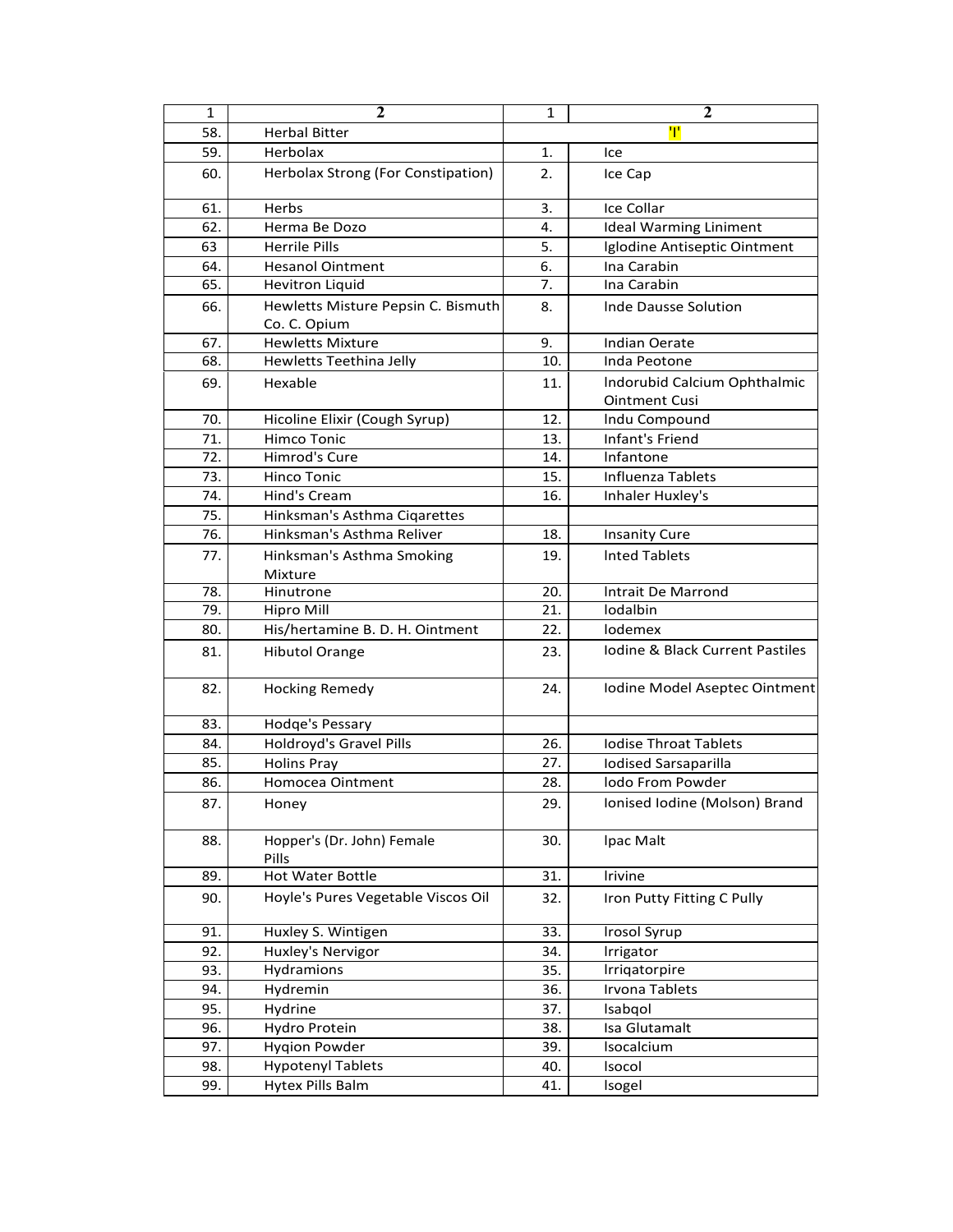| $\mathbf{1}$ | $\mathbf{2}$                                | $\mathbf{1}$ | $\overline{2}$                                        |
|--------------|---------------------------------------------|--------------|-------------------------------------------------------|
| 42.          | <b>Itinsucrets</b>                          | 19.          | Kaseolin                                              |
| 43.          | Ivax                                        | 20.          | Kay's Linseed Compound                                |
| 44.          | <b>Iverdal Lozenges</b>                     | 21.          | Kay's Worsdell's Vage. Tablets                        |
| 45.          | lvimalt                                     | 22.          | Kediprin                                              |
|              | IJ'                                         | 23.          | Kephaldol Pectoral Cough                              |
|              |                                             |              | Lozenges                                              |
| 1.           | Jackman's Convulsion Cure                   | 24.          | <b>Kephaldol Tablets</b>                              |
| 2.           | Jackson's Febrifuqe                         | 25.          | Kepler's God Liver Oil                                |
| 3.           | Jamins Liver Cure                           | 26.          | Kepler's God Liver Oil C malt                         |
| 4.           | Jamins Liver Cure Complex                   | 27.          | Kepler's Multivitamins Capsules                       |
| 5.           | Jayakar's Convulsion Cure                   | 28.          | Keplex                                                |
| 6.           | Jenner's (Dr.) Absorbent                    | 29.          | Keplex Elixir                                         |
|              | Nozenge Brand Digestive Tablets             |              |                                                       |
| 7.           | <b>Jests Tablets</b>                        | 30.          | Kepsin                                                |
| 8.           | Jifneuralgic Powder                         | 31.          | Kerol Medical Capsules (Gastric)                      |
| 9.           | Jocigares                                   | 32.          | <b>Kerol Medical Capsules</b><br>(Intestine)          |
| 10.          | Johnson's (Mrs.) American Soothing<br>Syrup | 33.          | Kest Compound Epsom Salt<br><b>Tablets</b>            |
| 11.          | Jordan's Gin Pills                          | 34.          | <b>Kestorative Pills</b>                              |
| 12.          | Juno Junipah Salts (Powders &<br>Tablets)   | 35.          | Keswick's Pure Vegetable<br><b>Charco Lax Tablets</b> |
| 13.          | <b>Juvigold Gland Tonic</b>                 | 36.          | Keswick's Pure Vegetable<br>Charcocal                 |
| 14.          | Juvinine Tablets                            | 37.          | Kettle                                                |
| 15.          | Jyrothricine Chewing Gum                    | 38.          | Kewell Travel Lickness Remedy                         |
|              | 'K'                                         | 39.          | Khasional (Cough Syrup)                               |
| 1.           | K-5 Hair Tincture                           | 40.          | Kim                                                   |
| 2.           | K-Liquid                                    | 41.          | Kipak Vapur Rub                                       |
| 3.           | K-Salt                                      | 42.          | Kiuma Ointment                                        |
| 4.           | K.N. 2782                                   | 43.          | Kiuma Plasters                                        |
| 5.           | K.S. Hair Tincture                          | 44.          | Kiyon G. F. 4                                         |
| 6.           | Kaiel                                       | 45.          | Kofnol                                                |
| 7.           | Kaima                                       | 46.          | Kompo (Dr. White's)                                   |
| 8.           | Kalm's Tablets                              | 47.          | <b>Korey Tablets</b>                                  |
| 9.           | Kalzana-D                                   | 48.          | Kossform Braodway                                     |
| 10.          | Kaomagma Cpectin                            | 49.          | Kotalko                                               |
| 11.          | <b>Kapilon Drops</b>                        | 50.          | Kotax                                                 |
| 12.          | Kaputine Powders                            | 51.          | Krooks Saline                                         |
| 13.          | Kardyl Prickly Heat Powder                  | 52.          | Kruschen                                              |
| 14.          | <b>Karmoid Tablets</b>                      | 53.          | Kurazol                                               |
| 15.          | Karo                                        | 54.          | Kutnow's Powder                                       |
| 16.          | Karsodrine Inhaler                          |              | Έ                                                     |
| 17.          | Karsolets Inhalant                          | 1.           | <b>Lactated Persinl Elixir</b>                        |
| 18.          | Kasan                                       | 2.           | Lacteal                                               |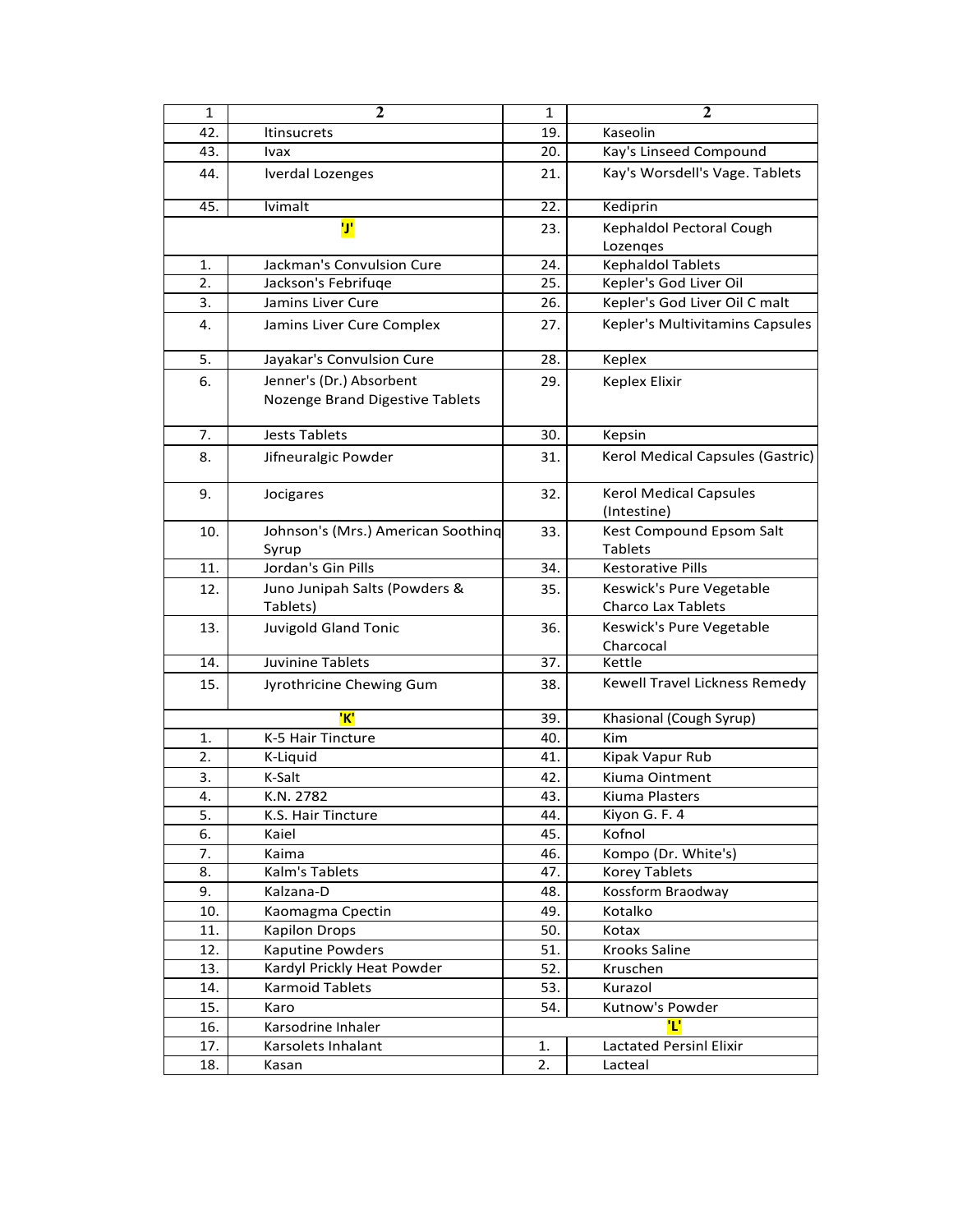| $\mathbf{1}$ | $\overline{2}$                  | $\mathbf{1}$ | $\overline{\mathbf{2}}$                             |
|--------------|---------------------------------|--------------|-----------------------------------------------------|
| 3.           | Lacto Kandline                  | 51.          | Limeston Phosphate Compound                         |
| 4.           | Lactofaciline Tablets           | 52.          | Limical                                             |
| 5.           | Lactodex / Axil                 | 53.          | Linctoid                                            |
| 6.           | Lactolin                        | 54.          | Liniment                                            |
| 7.           | Lactopeptine Elixir             | 55.          | Liniment Belladona                                  |
| 8.           | Lactopeptine Powder             | 56.          | Liniment Embrocation                                |
| 9.           | Lactopeptine Tablets            | 57.          | Liniment Limabo                                     |
| 10.          | Lactose (Powder From)           | 58.          | <b>Liniment Terpentine</b>                          |
| 11.          | Ladeo                           | 59.          | <b>Linnamon Tablets</b>                             |
| 12.          | Ladkovine                       | 60.          | Lint Absorbent/Lint Salgeylic                       |
| 13.          | Laedo Towels                    | 61.          | Lint Anadyne                                        |
| 14.          | Lalkala/ Lalkala Cigarettes     | 62.          | Lint Camphor                                        |
| 15.          | Lamadine                        | 63.          | Loifix                                              |
| 16.          | Langdale's Compressed           | 64.          | Liovd's Adrenalise Cream                            |
| 17.          | Langdalel's Compressed Self-Aid | 65.          | Lipaments in Tablets                                |
|              | Pepermint                       |              |                                                     |
| 18.          | Lantigen A                      | 66.          | Lipobeta                                            |
| 19.          | Lantiaen B                      | 67.          | Lipsa Diaest                                        |
| 20.          | Lantigen C                      | 68.          | Lia Ext. Arjuna                                     |
| 21.          | Lantigen D                      | 69.          | Liaufruta                                           |
| 22.          | Lantigen E                      | 70.          | Liquid Ext. of lodh                                 |
| 23.          | Lantigen F                      | 71.          | Liquid Pocitron                                     |
| 24.          | Larostedin                      | 72.          | Liquordisastose                                     |
| 25.          | Laseelles Pills                 | 73.          | Lisoform                                            |
| 26.          | Laxagol                         | 74.          | Listerine                                           |
|              |                                 | 75.          | Little Victor Inhaler                               |
| 28.          | Laxbsoni Cap.                   |              |                                                     |
| 29.          | Laxobaclxative Chocolate        |              |                                                     |
| 30.          | Lead Lotion                     | 78.          | Liver Cure                                          |
| 31.          | Lecithin ALB                    | 79.          | Liver Might                                         |
| 32.          | Lecivin                         | 80.          | Liver Oil Capsules                                  |
| 33.          | Ledinac Protein/lodinac         | 81.          | Livetone Ucozade/livier to                          |
| 34.          | Leetz Compound                  | 82.          | Livoderm                                            |
| 35.          | Leetz Cough Syrup               | 83.          | Livoperm                                            |
| 36.          | Leetz Malt                      | 84.          | Livoperm Liver Extract Ointment                     |
|              |                                 |              | (Tcf)                                               |
| 37.          | Leetz Pypen                     | 85.          | Lixen Elixir                                        |
| 38.          | Lemon Barley                    | 86.          | Lodhrinol                                           |
| 39.          | Lena Prutomin Syrup             | 87.          | Lombio                                              |
| 40.          | Lenigallol (Knoll)              | 88.          | Lombio Suppositories                                |
| 41.          | Lercstidin                      | 89.          | Lorethinbimuthic Ophthalmic<br><b>Ointment Cusi</b> |
| 42.          | Lerei Albanian Salve            | 90.          | Latex                                               |
| 43.          | Leucoplast                      | 91.          | Lotion Crook's Dendruff                             |
| 44.          | Leucoplast Elastic for Chaste   | 92.          | <b>Lotion Eusol</b>                                 |
| 45.          | Leukora                         | 93.          | Low Elastic Sacrollimix Belt                        |
| 46.          | Lewis's /Ewis's Drops           | 94.          | Lucozade                                            |
| 47.          | Libatone Ferri                  | 95.          | Lusty Garlic Tablets                                |
| 48.          | Liboricine                      | 96.          | <b>Luteomension Tablets</b>                         |
| 49.          | Lidogat on Jelly                | 97.          | Lyco Yeastets                                       |
| 50.          | Ligrieis Carlimix Zinc Cream    | 98.          | Lykaclin                                            |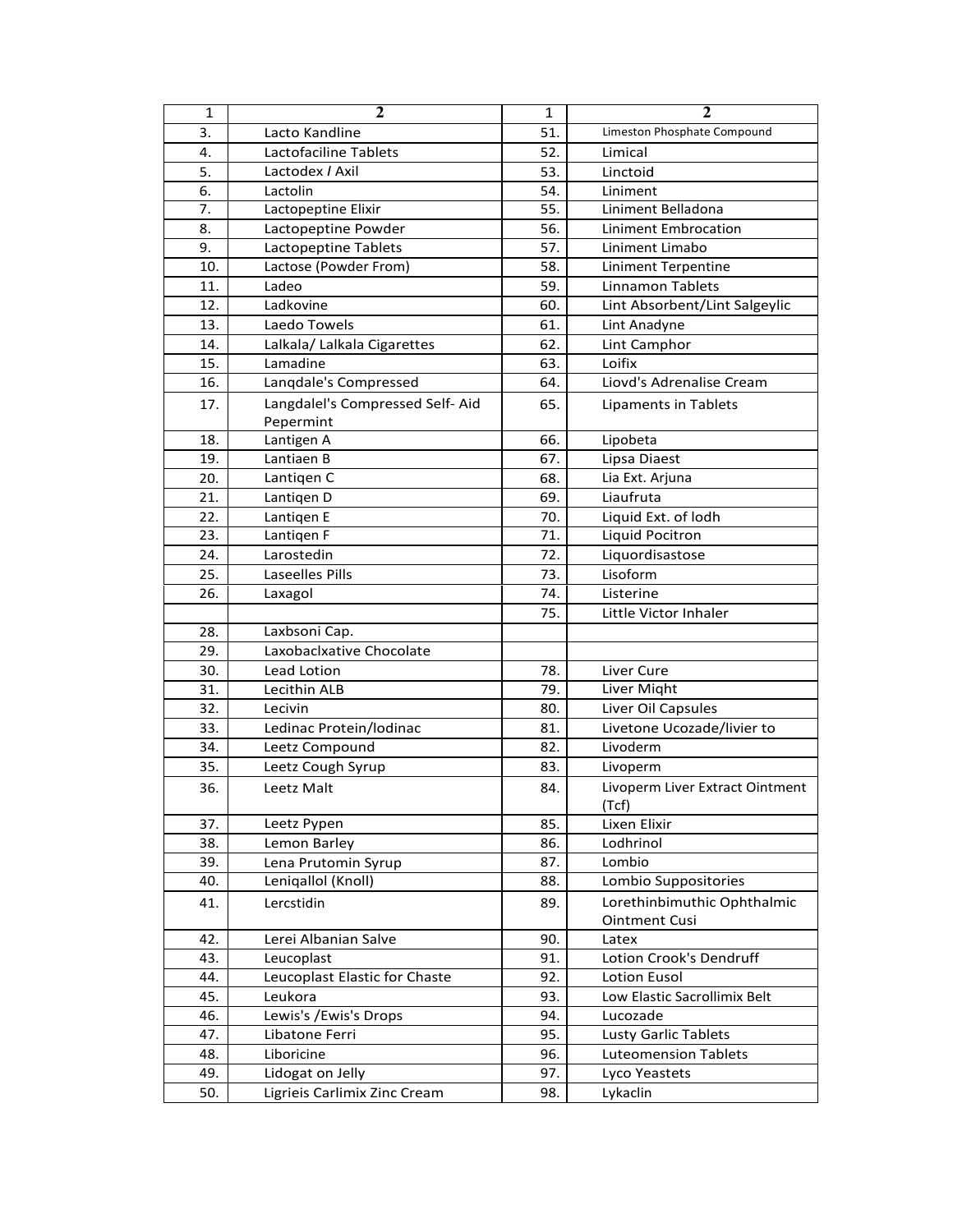| $\mathbf{1}$ | $\overline{2}$                            | $\mathbf 1$ | $\overline{2}$                           |
|--------------|-------------------------------------------|-------------|------------------------------------------|
| 99.          | Lykaclin Drops                            | 34.         | Mandel Malt                              |
| 100.         | Lymphatic Capsules & Tablets              | 35.         | Mandy Paint                              |
| 101.         | Lyraton                                   | 36.         | <b>Manestrin Capsules</b>                |
| 102.         | Lysatone                                  | 37.         | Manganese 'Oscol'                        |
| 103.         | Lysaloats                                 | 38.         | Manner Gripe Mixture                     |
| 104.         | Lysofer                                   | 39.         | Mancia                                   |
| 105.         | Lysofos                                   | 40.         | Manzan Pile Remedy                       |
| 106.         | Lysol                                     | 41.         | Marienbad Anti Obesite Tabs.             |
| 107.         | Lysterin Antiseptic Liquid                | 42.         | Marmite                                  |
|              | 'M'                                       | 43.         | <b>Marmola Antifat Tablets</b>           |
| 1.           | M Rex Pile Ointment                       | 44.         | Mass's Nipple Ointment                   |
| 2.           | M. & E. Pastillies                        | 45.         | Massage Oil                              |
| 3.           | M. $&$ H. Elixir                          | 46.         | Masse Nipple Cream                       |
| 4.           | M. 0. Towels                              | 47.         | <b>Masse Ointment</b>                    |
| 5.           | Mackia Tosh Sheeting                      | 48.         | Massive Vitamic                          |
| 6.           | Macl Brand Antiseptic Throat<br>Sweets    | 49.         | Materials (Dressing)                     |
| 7.           | Maclean Brand Stomach Tabs.               | 50.         | <b>Maternity Belt</b>                    |
| 8.           | Maclean Indigestion Powder                | 51.         | <b>Mathews Fullers Earch Cream</b>       |
| 9.           | Maclean Brand Stomach Powder              | 52.         | Matriz Powder/Tablets                    |
| 10.          | Mag Mag                                   | 53.         | Mcclure's Glucomel                       |
| 11.          | Mag Mag Plaster                           | 54.         | Mcclure's Glucose Tonic                  |
| 12.          | Magna Tone                                | 55.         | Mcclure's Oxogen Tablets                 |
| 13.          | <b>Magnogone Tablets</b>                  | 56.         | Mcclure's Vaposan Outfit                 |
| 14.          | <b>Maqsil Tablets</b>                     | 57.         | <b>Meads Protein</b>                     |
| 15.          | Malt Extract (Maqan Malt)                 | 58.         | <b>Measure Glass</b>                     |
| 16.          | Malt Extract C. Cod Liver Oil (A & H Co.) | 59.         | Mebradal                                 |
| 17.          | Malt Iron                                 | 60.         | <b>Mebran Elixir</b>                     |
| 18.          | Malt Kepler                               | 61.         | Mecca Pasilles (Gibson)                  |
| 19.          | Malt Nesta                                | 62.         | Medica Belt                              |
| 20.          | Malt Oto                                  | 63.         | <b>Medilax Laxative Pellets</b>          |
| 21.          | Malt Viron                                | 64.         | Meggesone Bismuth Dyspep.<br>Lia Tablets |
| 22.          | Malt Vitex                                | 65.         | Meggesones                               |
| 23.          | Malt Vitex                                | 66.         | Meglure's Balsam                         |
| 24.          | Malt Vitex ciron                          | 67.         | Meglures Ephedrine Nasal                 |
|              |                                           |             | Catarrh Specific                         |
| 25.          | Malt Vital                                | 68.         | Megluze's Crescendo                      |
|              |                                           |             | Vitamin Tonic Syrup                      |
| 26.          | Malt Vitinin                              | 69.         | Melba Iodised Throat Tabs.               |
| 27.          | Malta Vito                                | 70.         | Melgodin                                 |
| 28.          | Maltoqraf                                 | 71.         | <b>Mendaco Tablets</b>                   |
| 29.          | Maltovit                                  | 72.         | <b>Mensal Pills</b>                      |
| 30.          | Mammary Capsules & Tablets                | 73.         | Mentex                                   |
| 31.          | Mammary Gland/Palatioids'                 | 74.         | Mentholatum Antiseptic Nasal             |
|              |                                           |             | Liquid                                   |
| 32.          | Mand H. Emulsion                          | 75.         | Mentholatum Balm                         |
| 33.          | Mandles Throat/ Paint Pills               | 76.         | Mercolized Wax                           |
|              | Solution                                  |             |                                          |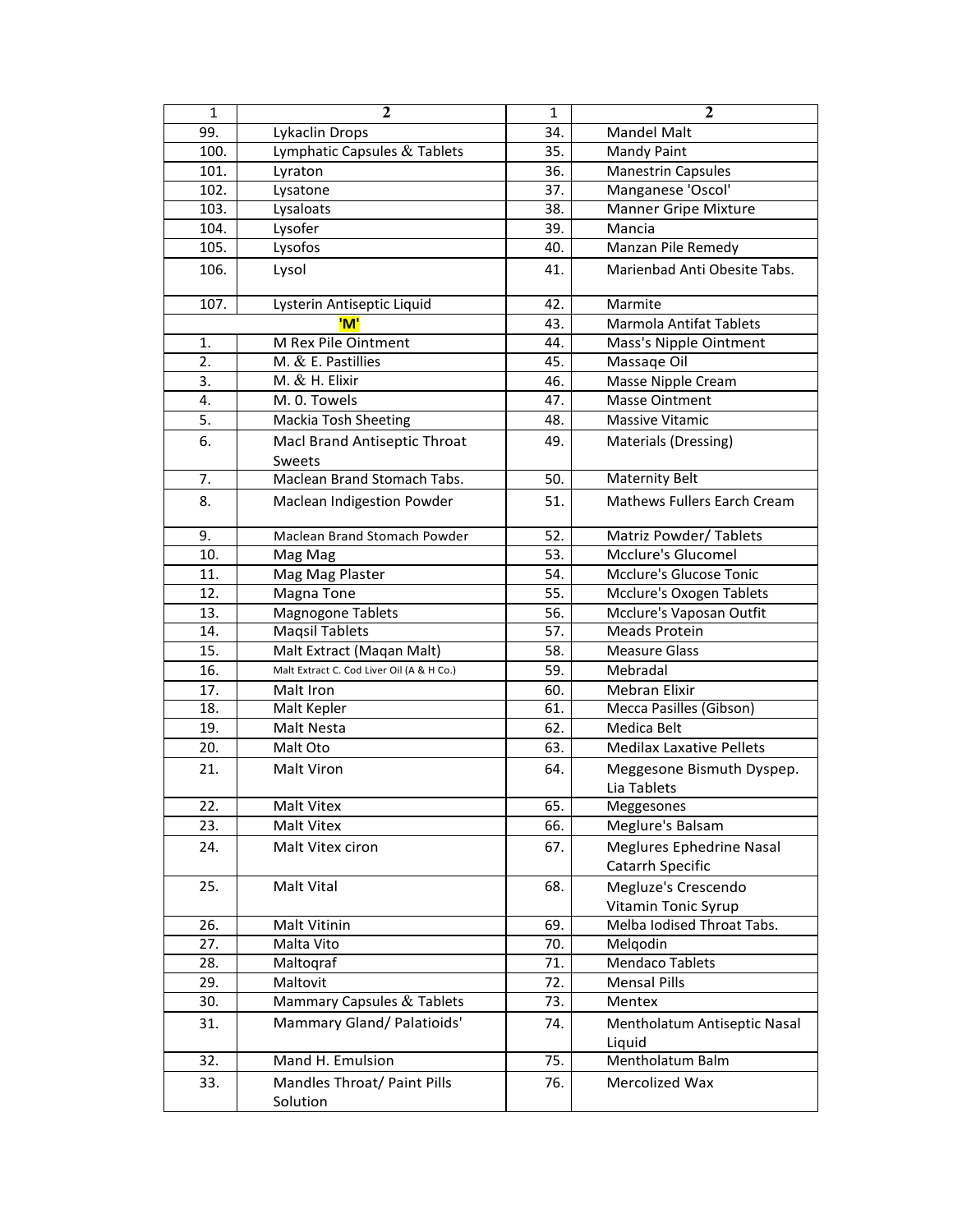| $\mathbf 1$ | $\mathbf{2}$                        | 1    | $\mathbf{2}$                |
|-------------|-------------------------------------|------|-----------------------------|
| 77.         | Meta Drops                          | 122. | Miltione                    |
| 78.         | Meta Metrol                         | 123. | <b>Multivit Candy</b>       |
| 79.         | <b>Meta Metron Tablets</b>          | 124. | Multivitamin Fipa           |
| 80.         | Metacin                             | 125. | Mulvilysin                  |
| 81.         | Methofar                            | 126. | Muscle Extract Oxoid        |
| 82.         | <b>Methugum Tablets</b>             | 127. | <b>Musterold Mustaraed</b>  |
|             |                                     |      | Ointment                    |
| 83.         | <b>Methyl Testa Viron Tablets</b>   | 128. | <b>Mycodecyl Pomade</b>     |
| 84.         | Mettural                            | 129. | Mycodecyl Power             |
| 85.         | <b>Metules Sandoz Capsules</b>      | 130. | Myein Capsules & tablets    |
| 86.         | Miassive D. Drops                   | 131. | Myn Berry's Compound        |
| 87.         | Mil- Par Brand Laxative             | 132. | <b>Myrone Tablets</b>       |
| 88.         | Milk of Maqnesia                    |      | 'N'                         |
| 89.         | Milkan C Cod Liver                  | 1.   | N. E. Sulphar               |
| 90.         | Milkan Paste                        | 2.   | N. E. T. C. Q. 444 Pills    |
| 91.         | Milkan / E.H.                       | 3.   | Narvigor                    |
| 92.         | Milka Mag Tablets                   | 4.   | <b>Nasimint Snuff</b>       |
| 93.         | Milton Antiseptic Ointment          | 5.   | Nastrisol                   |
| 94.         | <b>Milton Tablets</b>               | 6.   | <b>Natrum Phos</b>          |
| 95.         | Minaferrol                          | 7.   | Nature's Harbal Ointment    |
| 96.         | Minaferrol Vit. E                   | 8.   | Naturepent                  |
| 97.         | Minavitol Syrup                     | 9.   | Navitol                     |
| 98.         | Minervin                            | 10.  | <b>Navitol Cvios Terol</b>  |
| 99.         | <b>Minules</b>                      | 11.  | Navitol Malt Compound       |
| 100.        | Minvitone                           | 12.  | Neadallit                   |
| 101.        | Mist Steillac                       | 13.  | Necoferin                   |
| 102.        | Mistol Drops Ephedrine              | 14.  | Needdle Hypodermic          |
| 103.        | Mistona                             | 15.  | Needle                      |
| 104.        | Mitson's Liver                      | 16.  | <b>Nefer Tablets</b>        |
| 105.        | <b>Mivets Tablets</b>               | 17.  | Nejdrugen Tablets           |
| 106.        | Minets-G Tablets                    | 18.  | Neko Soap                   |
| 107.        | Mixture Tone                        | 19.  | Nemakol Brand Nasal         |
|             |                                     |      | Compound                    |
| 108.        | Mixtures (Only Patent mixtures as   | 20.  | Nemolin Pile Ointment       |
|             | Ague Mixture, etc.)                 |      |                             |
| 109.        | Moffat's (Dr.) Remedy               | 21.  | Nen Sphaqel 10% Ointment    |
| 110.        | Molivex Compound                    | 22.  | Neo Dental                  |
| 111.        | <b>Monsol Throat Pastilles</b>      | 23.  | Neo Kim Syrup               |
| 112.        | <b>Moorland Indigestion Tablets</b> | 24.  | <b>Neo-Sedalcer Tablets</b> |
| 113.        | Morhussion                          | 25.  | Neogynges                   |
| 114.        | Morse's (Dr.) Indian Root Pills     | 26.  | <b>Nephrill Tablets</b>     |
| 115.        | Mortons Elder & Pepermint Life      | 27.  | <b>Nephritin Tablets</b>    |
|             | <b>Drops</b>                        |      |                             |
| 116.        | Moryl                               | 28.  | Nervoids                    |
| 117.        | Mothersill's Digestive Syrup        | 29.  | Nervorite Mine              |
| 118.        | Mount Malt                          | 30.  | Neson Inhaler               |
| 119.        | <b>Mrvilot Malt</b>                 | 31.  | Nestargle                   |
| 120.        | Multi Tone                          | 32.  | Nestomalt                   |
| 121.        | Multi Tonic                         | 33.  | Nestrima                    |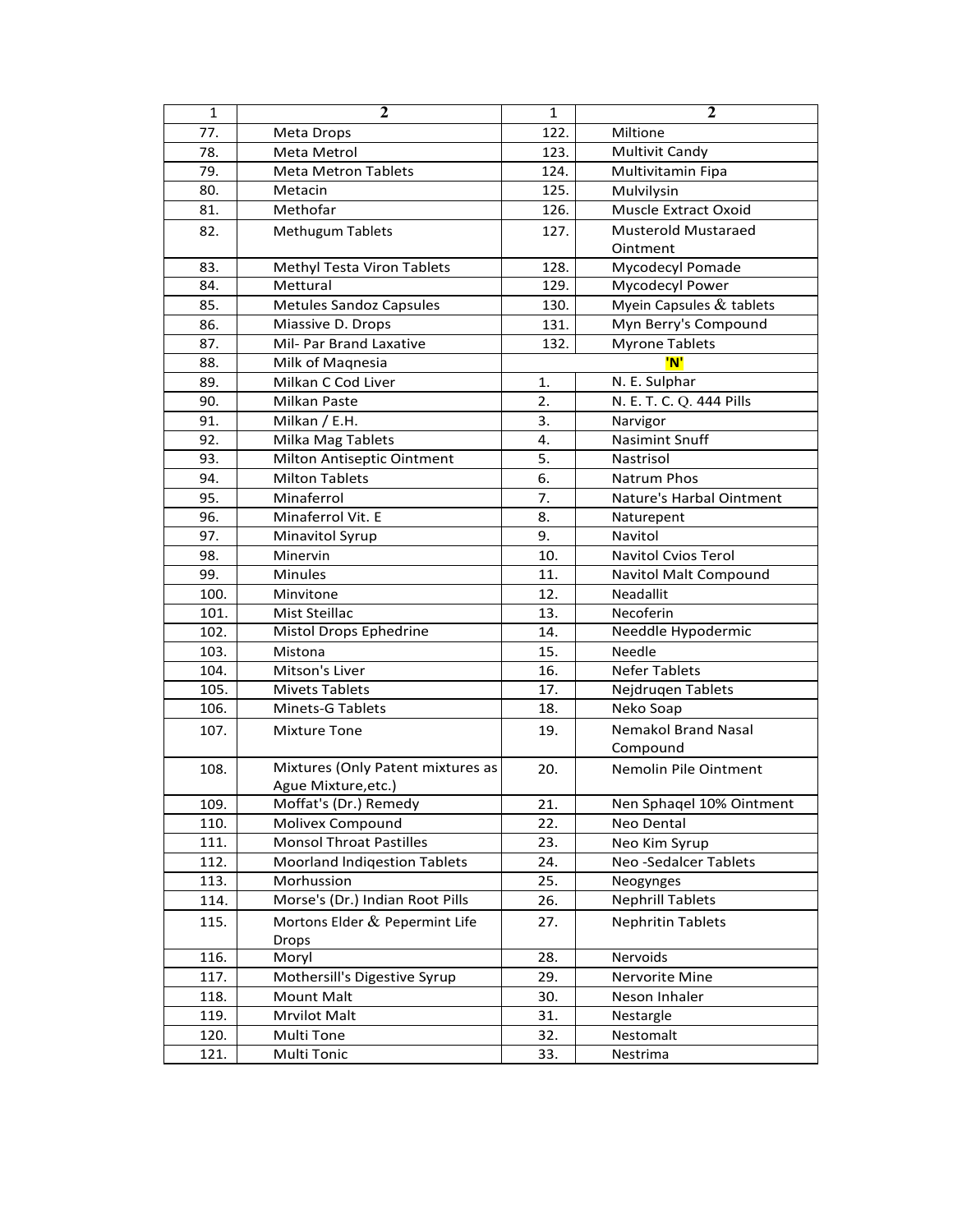| 1                 | 2                                 | 1                 | $\mathbf{2}$                                    |
|-------------------|-----------------------------------|-------------------|-------------------------------------------------|
| 34.               | Netrada                           |                   | 'ס'                                             |
| 35.               | Neuro Phosphates                  | 1.                | Oberlin Granules of Chicken<br>Embryo           |
| 36.               | Neuro Phosphite                   | 2.                | Odds on Liniment                                |
| 37.               | Neurophos                         | 3.                | Oiled Rayon                                     |
| 38.               | Neuroxides                        | 4.                | Ointment Mikaane Cod Liver                      |
| 39.               | <b>New Dental</b>                 | 5.                | Okasa Tablets                                   |
| 40.               | New Skin                          | 6.                | Oleum Araches                                   |
| 41.               | Nibleti (Dr.) Vital Renewer       |                   |                                                 |
| 42.               | Nicamide Solution                 | 8.                | Olive Oil (External or Internal)                |
| 43.               | Nico Falvin                       | 9.                | Oloum Arachis/her                               |
| 44.               | Nigroids                          | 10.               | Omega Oil                                       |
| 45.               | Ninoate                           | 11.               | Ommicidine                                      |
| 46.               | <b>Nipits</b>                     | 12.               | One Day Cold Cure                               |
| 47.               | Nipple Shield or Nipple           | 13.               | Oonim (Male)                                    |
| 48.               | Nisko Soap                        | 14.               | Opas Maciena Powders                            |
| 49.               | Niva Cream                        | 15.               | Opas Maciena Tablets                            |
| 50.               | Nivea Cream                       | 16.               | <b>Opicycline Capsules</b>                      |
| 51.               | Nivea Skin Oil                    | 17.               | Opimalt                                         |
| 52.               | Nixoderin Ointment                | 18.               | Opimalt Syrup                                   |
| 53.               | Nizin Ophthaimic Ointment Susi    | 19.               | Opp lodamelis Tablets Female &                  |
|                   |                                   |                   | Male formula                                    |
| 54.               | No Pain                           | 20.               | <b>Optibits Abott</b>                           |
| 55.               | Non Tablets                       | 21.               | <b>Optinal Eve Drops</b>                        |
| 56.               | Norasirob                         | 22.               | <b>Optisol Eye Ointment</b>                     |
| 57.               | Normo Gastring Tablets            | 23.               | Optrex Eye Lotion                               |
| 58.               | <b>Nortons Chamomile Pills</b>    | 24.               | Optrex Eve Lotion                               |
| 59.               | Norway Col Liver Oil              | 25.               | <b>Oralax Tablets</b>                           |
| 60.               | Nostroline Nasal Remedy           | 26.               | Oralex Liquid                                   |
| 61.               | Nourona 'B' Complex               | 27.               | Oralt                                           |
| 62.               | Novelgin Quinine                  | 28.               | Orange Squash                                   |
| 63.               | Noviazole                         | 29.               | Orchitate (Pabrn) Liquar<br>Pessaries & Tablets |
| 64.               | Noviform Ophthaimic Ointment Cusi | 30.               | <b>Orchitin Palatinoids</b>                     |
| 65.               | Noxacorn                          | 31.               | Orhic Substance Emplets (No. 5)                 |
| 66.               | Nozel Set                         | 32.               | Oriental Balm                                   |
| 67.               | <b>Nufer Tablets</b>              | 33.               | Orlivit                                         |
| 68.               | Nuiol                             | 34.               | Ossivite                                        |
| 69.               | Nurse Harver's Mixture            | 35.               | <b>Ostorne's Mixture</b>                        |
| 70.               | Nurophp                           | 36.               | Ortho Applicator                                |
| $\overline{71}$ . | <b>Nursing Cash Book</b>          | $\overline{37}$ . | <b>Ovacoids Tablets</b>                         |
| 72.               | <b>Nursing Powder</b>             | 38.               | <b>Ovarian &amp; Mammary</b>                    |
| 73.               | Nutrima                           | 39.               | Ovarian & Pituitary 'Palatinoids'               |
| 74.               | <b>Nutrinatal Tablets</b>         | 40.               | Ovarian & Pituitary 'Palatinoids'               |
| 75.               | Nutritone / Capsules              | 41.               | Ovarian Residue 'Palatinoids'                   |
| 76.               | Nutro Lysate                      | 42.               | Ovarian Substance 'Palatinoids'                 |
| 77.               | Nutrone                           | 43.               | <b>Ovarian Substance Emplets</b>                |
| 78                | <b>Nutrone Box</b>                | 44.               | <b>Ovary Residu Tablets</b>                     |
| 79.               | <b>Nycil Ointment</b>             | 45.               | Ovary Whole Gland Tablets & Loz                 |
|                   |                                   |                   | <b>Desiceated Powder</b>                        |
| 80.               | Nycil Powder                      | 46.               | <b>Ovesedicyl Drages</b>                        |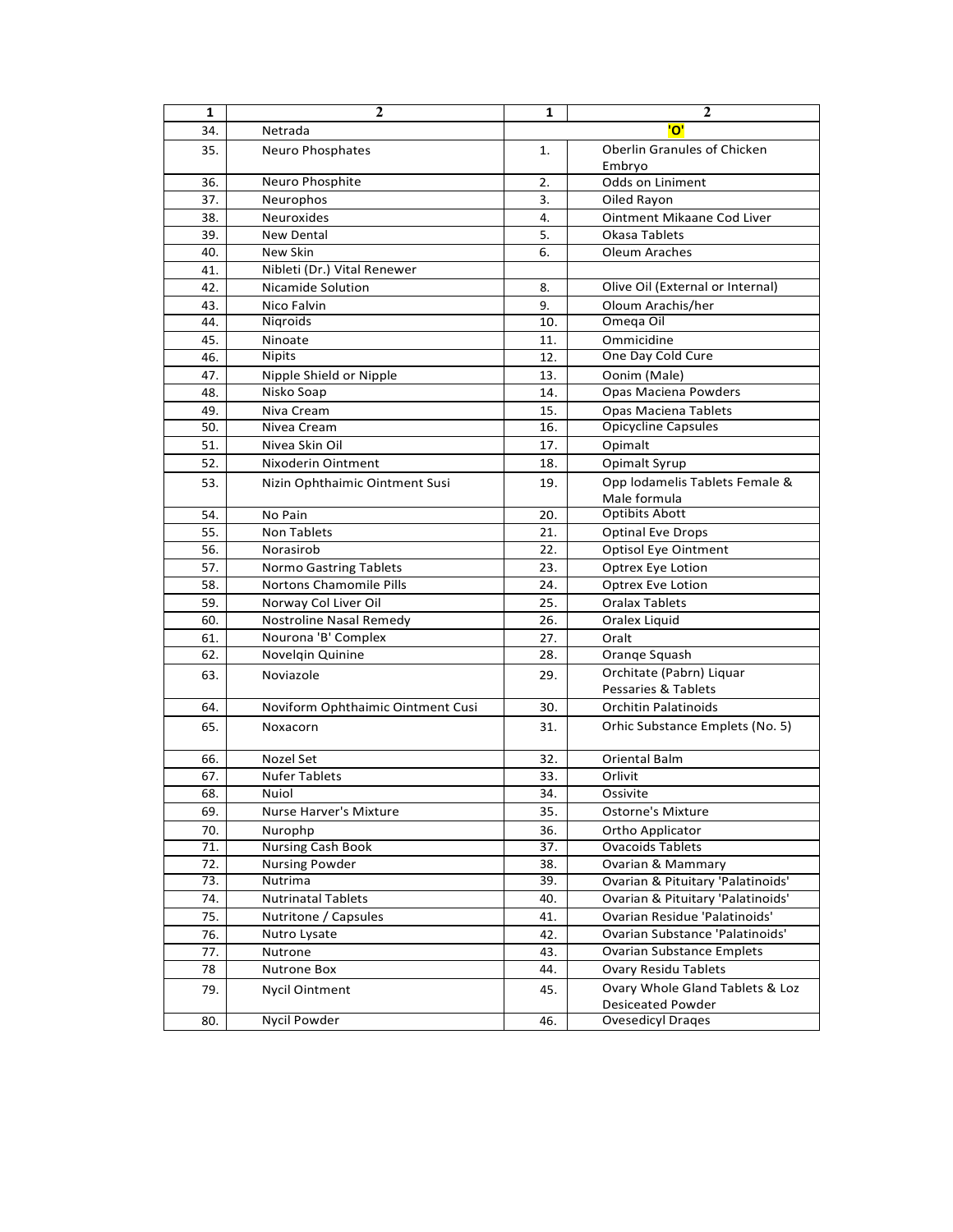| 47.<br>39.<br>Ovoto Line<br>Penetrol Inhalent<br>48.<br>40.<br>Owbridge Lung Tonic<br>Penetrol Inhaler<br>49.<br><b>Owbridge's Lung Tonic Pastilies</b><br>41.<br><b>Penetrol Pastilles</b><br>50.<br><b>Oxien Pills</b><br>42.<br>Penetrol Sulpha<br>51.<br>Oxvcide<br>43.<br><b>Penotrone Pessaries</b><br>52.<br>Oxvqen Cylinder<br>44.<br>Peps<br>53.<br><b>Oystrax Tonic</b><br>45.<br>Pepsi Digestine<br>'P'<br>Pepsi Digestive<br>46.<br>P.H. L.<br>Pepsin Bi Glycero<br>1.<br>47.<br>P. V. T. Solution<br>2.<br>49.<br>3.<br>Pablum (Cereals)<br>Pepsinal<br>Pablum Meads<br>50.<br><b>Pepsindol Tablets</b><br>4.<br>Pac Woodcock's Wind Pills<br>5.<br>51.<br>Pepsinol<br>6.<br>Peptaimine Dragees Granules<br>Pacyl Tablets<br>52.<br>Pads Corn<br>53.<br>7.<br>Peptovinstone<br>Pads Scholler<br>54.<br>Peranden<br>8.<br>9.<br>55.<br>Paints carepaplic<br>10.<br>Palatinaid<br>Perivale Chiblain Ointment<br>56.<br>11.<br><b>Palmolive Shaving Cream</b><br>57.<br>Permint Double Strength<br><b>Concentrated Essences</b><br>12.<br>Paloll<br>13.<br>Panacel Antiseptic Ointment<br>59.<br>Petein Vaccine<br>Panadantam<br>14.<br>60.<br>Petrocil<br>15.<br>Pancrex<br>61.<br>Petroloyan Forte<br>16.<br>62.<br>Petromulsion<br>Panhepar<br>Panovin / Compound<br>63.<br>17.<br>Petromulsion C Gualcol<br>Panthesine Balm<br>18.<br>64.<br>Petterson's Oky Pills<br>Parathyroid Gland Palatinoids<br>Pharma Compound<br>19.<br>65.<br>20.<br>Parathyroid Gland Tablets-Oxoid<br>Pharma Protin<br>66.<br>21.<br>Parathyroid Hormone<br>67.<br>Phenalgin<br>22.<br>68.<br>Phenascodin<br>Parculla Eye Drops<br>23.<br>Parenteral<br>Phenoda Phenate of Soda<br>69.<br>24.<br>Parmalene Ointment<br>70.<br><b>Phensic Tablets</b><br>25.<br>71.<br><b>Phenurone Tablets</b><br>Parvestin<br>Pasiso Vithve<br>72.<br>Phenyle<br>26.<br>Pheriban Tablets<br>73.<br>27.<br>Paste<br>Phillip's Pure Live Tonic Yeast<br>74.<br><b>Tablets</b><br>Phillip's Pure Live Yeast<br>29.<br>Pastiles<br>75. |
|---------------------------------------------------------------------------------------------------------------------------------------------------------------------------------------------------------------------------------------------------------------------------------------------------------------------------------------------------------------------------------------------------------------------------------------------------------------------------------------------------------------------------------------------------------------------------------------------------------------------------------------------------------------------------------------------------------------------------------------------------------------------------------------------------------------------------------------------------------------------------------------------------------------------------------------------------------------------------------------------------------------------------------------------------------------------------------------------------------------------------------------------------------------------------------------------------------------------------------------------------------------------------------------------------------------------------------------------------------------------------------------------------------------------------------------------------------------------------------------------------------------------------------------------------------------------------------------------------------------------------------------------------------------------------------------------------------------------------------------------------------------------------------------------------------------------------------------------------------------------------------------------------------------------------------------------------------------------------------------------------------------|
|                                                                                                                                                                                                                                                                                                                                                                                                                                                                                                                                                                                                                                                                                                                                                                                                                                                                                                                                                                                                                                                                                                                                                                                                                                                                                                                                                                                                                                                                                                                                                                                                                                                                                                                                                                                                                                                                                                                                                                                                               |
|                                                                                                                                                                                                                                                                                                                                                                                                                                                                                                                                                                                                                                                                                                                                                                                                                                                                                                                                                                                                                                                                                                                                                                                                                                                                                                                                                                                                                                                                                                                                                                                                                                                                                                                                                                                                                                                                                                                                                                                                               |
|                                                                                                                                                                                                                                                                                                                                                                                                                                                                                                                                                                                                                                                                                                                                                                                                                                                                                                                                                                                                                                                                                                                                                                                                                                                                                                                                                                                                                                                                                                                                                                                                                                                                                                                                                                                                                                                                                                                                                                                                               |
|                                                                                                                                                                                                                                                                                                                                                                                                                                                                                                                                                                                                                                                                                                                                                                                                                                                                                                                                                                                                                                                                                                                                                                                                                                                                                                                                                                                                                                                                                                                                                                                                                                                                                                                                                                                                                                                                                                                                                                                                               |
|                                                                                                                                                                                                                                                                                                                                                                                                                                                                                                                                                                                                                                                                                                                                                                                                                                                                                                                                                                                                                                                                                                                                                                                                                                                                                                                                                                                                                                                                                                                                                                                                                                                                                                                                                                                                                                                                                                                                                                                                               |
|                                                                                                                                                                                                                                                                                                                                                                                                                                                                                                                                                                                                                                                                                                                                                                                                                                                                                                                                                                                                                                                                                                                                                                                                                                                                                                                                                                                                                                                                                                                                                                                                                                                                                                                                                                                                                                                                                                                                                                                                               |
| Perandren Linquests / Ointment                                                                                                                                                                                                                                                                                                                                                                                                                                                                                                                                                                                                                                                                                                                                                                                                                                                                                                                                                                                                                                                                                                                                                                                                                                                                                                                                                                                                                                                                                                                                                                                                                                                                                                                                                                                                                                                                                                                                                                                |
|                                                                                                                                                                                                                                                                                                                                                                                                                                                                                                                                                                                                                                                                                                                                                                                                                                                                                                                                                                                                                                                                                                                                                                                                                                                                                                                                                                                                                                                                                                                                                                                                                                                                                                                                                                                                                                                                                                                                                                                                               |
|                                                                                                                                                                                                                                                                                                                                                                                                                                                                                                                                                                                                                                                                                                                                                                                                                                                                                                                                                                                                                                                                                                                                                                                                                                                                                                                                                                                                                                                                                                                                                                                                                                                                                                                                                                                                                                                                                                                                                                                                               |
|                                                                                                                                                                                                                                                                                                                                                                                                                                                                                                                                                                                                                                                                                                                                                                                                                                                                                                                                                                                                                                                                                                                                                                                                                                                                                                                                                                                                                                                                                                                                                                                                                                                                                                                                                                                                                                                                                                                                                                                                               |
|                                                                                                                                                                                                                                                                                                                                                                                                                                                                                                                                                                                                                                                                                                                                                                                                                                                                                                                                                                                                                                                                                                                                                                                                                                                                                                                                                                                                                                                                                                                                                                                                                                                                                                                                                                                                                                                                                                                                                                                                               |
|                                                                                                                                                                                                                                                                                                                                                                                                                                                                                                                                                                                                                                                                                                                                                                                                                                                                                                                                                                                                                                                                                                                                                                                                                                                                                                                                                                                                                                                                                                                                                                                                                                                                                                                                                                                                                                                                                                                                                                                                               |
|                                                                                                                                                                                                                                                                                                                                                                                                                                                                                                                                                                                                                                                                                                                                                                                                                                                                                                                                                                                                                                                                                                                                                                                                                                                                                                                                                                                                                                                                                                                                                                                                                                                                                                                                                                                                                                                                                                                                                                                                               |
|                                                                                                                                                                                                                                                                                                                                                                                                                                                                                                                                                                                                                                                                                                                                                                                                                                                                                                                                                                                                                                                                                                                                                                                                                                                                                                                                                                                                                                                                                                                                                                                                                                                                                                                                                                                                                                                                                                                                                                                                               |
|                                                                                                                                                                                                                                                                                                                                                                                                                                                                                                                                                                                                                                                                                                                                                                                                                                                                                                                                                                                                                                                                                                                                                                                                                                                                                                                                                                                                                                                                                                                                                                                                                                                                                                                                                                                                                                                                                                                                                                                                               |
|                                                                                                                                                                                                                                                                                                                                                                                                                                                                                                                                                                                                                                                                                                                                                                                                                                                                                                                                                                                                                                                                                                                                                                                                                                                                                                                                                                                                                                                                                                                                                                                                                                                                                                                                                                                                                                                                                                                                                                                                               |
|                                                                                                                                                                                                                                                                                                                                                                                                                                                                                                                                                                                                                                                                                                                                                                                                                                                                                                                                                                                                                                                                                                                                                                                                                                                                                                                                                                                                                                                                                                                                                                                                                                                                                                                                                                                                                                                                                                                                                                                                               |
|                                                                                                                                                                                                                                                                                                                                                                                                                                                                                                                                                                                                                                                                                                                                                                                                                                                                                                                                                                                                                                                                                                                                                                                                                                                                                                                                                                                                                                                                                                                                                                                                                                                                                                                                                                                                                                                                                                                                                                                                               |
|                                                                                                                                                                                                                                                                                                                                                                                                                                                                                                                                                                                                                                                                                                                                                                                                                                                                                                                                                                                                                                                                                                                                                                                                                                                                                                                                                                                                                                                                                                                                                                                                                                                                                                                                                                                                                                                                                                                                                                                                               |
|                                                                                                                                                                                                                                                                                                                                                                                                                                                                                                                                                                                                                                                                                                                                                                                                                                                                                                                                                                                                                                                                                                                                                                                                                                                                                                                                                                                                                                                                                                                                                                                                                                                                                                                                                                                                                                                                                                                                                                                                               |
|                                                                                                                                                                                                                                                                                                                                                                                                                                                                                                                                                                                                                                                                                                                                                                                                                                                                                                                                                                                                                                                                                                                                                                                                                                                                                                                                                                                                                                                                                                                                                                                                                                                                                                                                                                                                                                                                                                                                                                                                               |
|                                                                                                                                                                                                                                                                                                                                                                                                                                                                                                                                                                                                                                                                                                                                                                                                                                                                                                                                                                                                                                                                                                                                                                                                                                                                                                                                                                                                                                                                                                                                                                                                                                                                                                                                                                                                                                                                                                                                                                                                               |
|                                                                                                                                                                                                                                                                                                                                                                                                                                                                                                                                                                                                                                                                                                                                                                                                                                                                                                                                                                                                                                                                                                                                                                                                                                                                                                                                                                                                                                                                                                                                                                                                                                                                                                                                                                                                                                                                                                                                                                                                               |
|                                                                                                                                                                                                                                                                                                                                                                                                                                                                                                                                                                                                                                                                                                                                                                                                                                                                                                                                                                                                                                                                                                                                                                                                                                                                                                                                                                                                                                                                                                                                                                                                                                                                                                                                                                                                                                                                                                                                                                                                               |
|                                                                                                                                                                                                                                                                                                                                                                                                                                                                                                                                                                                                                                                                                                                                                                                                                                                                                                                                                                                                                                                                                                                                                                                                                                                                                                                                                                                                                                                                                                                                                                                                                                                                                                                                                                                                                                                                                                                                                                                                               |
|                                                                                                                                                                                                                                                                                                                                                                                                                                                                                                                                                                                                                                                                                                                                                                                                                                                                                                                                                                                                                                                                                                                                                                                                                                                                                                                                                                                                                                                                                                                                                                                                                                                                                                                                                                                                                                                                                                                                                                                                               |
|                                                                                                                                                                                                                                                                                                                                                                                                                                                                                                                                                                                                                                                                                                                                                                                                                                                                                                                                                                                                                                                                                                                                                                                                                                                                                                                                                                                                                                                                                                                                                                                                                                                                                                                                                                                                                                                                                                                                                                                                               |
|                                                                                                                                                                                                                                                                                                                                                                                                                                                                                                                                                                                                                                                                                                                                                                                                                                                                                                                                                                                                                                                                                                                                                                                                                                                                                                                                                                                                                                                                                                                                                                                                                                                                                                                                                                                                                                                                                                                                                                                                               |
|                                                                                                                                                                                                                                                                                                                                                                                                                                                                                                                                                                                                                                                                                                                                                                                                                                                                                                                                                                                                                                                                                                                                                                                                                                                                                                                                                                                                                                                                                                                                                                                                                                                                                                                                                                                                                                                                                                                                                                                                               |
|                                                                                                                                                                                                                                                                                                                                                                                                                                                                                                                                                                                                                                                                                                                                                                                                                                                                                                                                                                                                                                                                                                                                                                                                                                                                                                                                                                                                                                                                                                                                                                                                                                                                                                                                                                                                                                                                                                                                                                                                               |
|                                                                                                                                                                                                                                                                                                                                                                                                                                                                                                                                                                                                                                                                                                                                                                                                                                                                                                                                                                                                                                                                                                                                                                                                                                                                                                                                                                                                                                                                                                                                                                                                                                                                                                                                                                                                                                                                                                                                                                                                               |
|                                                                                                                                                                                                                                                                                                                                                                                                                                                                                                                                                                                                                                                                                                                                                                                                                                                                                                                                                                                                                                                                                                                                                                                                                                                                                                                                                                                                                                                                                                                                                                                                                                                                                                                                                                                                                                                                                                                                                                                                               |
|                                                                                                                                                                                                                                                                                                                                                                                                                                                                                                                                                                                                                                                                                                                                                                                                                                                                                                                                                                                                                                                                                                                                                                                                                                                                                                                                                                                                                                                                                                                                                                                                                                                                                                                                                                                                                                                                                                                                                                                                               |
|                                                                                                                                                                                                                                                                                                                                                                                                                                                                                                                                                                                                                                                                                                                                                                                                                                                                                                                                                                                                                                                                                                                                                                                                                                                                                                                                                                                                                                                                                                                                                                                                                                                                                                                                                                                                                                                                                                                                                                                                               |
|                                                                                                                                                                                                                                                                                                                                                                                                                                                                                                                                                                                                                                                                                                                                                                                                                                                                                                                                                                                                                                                                                                                                                                                                                                                                                                                                                                                                                                                                                                                                                                                                                                                                                                                                                                                                                                                                                                                                                                                                               |
|                                                                                                                                                                                                                                                                                                                                                                                                                                                                                                                                                                                                                                                                                                                                                                                                                                                                                                                                                                                                                                                                                                                                                                                                                                                                                                                                                                                                                                                                                                                                                                                                                                                                                                                                                                                                                                                                                                                                                                                                               |
|                                                                                                                                                                                                                                                                                                                                                                                                                                                                                                                                                                                                                                                                                                                                                                                                                                                                                                                                                                                                                                                                                                                                                                                                                                                                                                                                                                                                                                                                                                                                                                                                                                                                                                                                                                                                                                                                                                                                                                                                               |
|                                                                                                                                                                                                                                                                                                                                                                                                                                                                                                                                                                                                                                                                                                                                                                                                                                                                                                                                                                                                                                                                                                                                                                                                                                                                                                                                                                                                                                                                                                                                                                                                                                                                                                                                                                                                                                                                                                                                                                                                               |
|                                                                                                                                                                                                                                                                                                                                                                                                                                                                                                                                                                                                                                                                                                                                                                                                                                                                                                                                                                                                                                                                                                                                                                                                                                                                                                                                                                                                                                                                                                                                                                                                                                                                                                                                                                                                                                                                                                                                                                                                               |
| Granules                                                                                                                                                                                                                                                                                                                                                                                                                                                                                                                                                                                                                                                                                                                                                                                                                                                                                                                                                                                                                                                                                                                                                                                                                                                                                                                                                                                                                                                                                                                                                                                                                                                                                                                                                                                                                                                                                                                                                                                                      |
| <b>Phinl Halycitrol Crookes</b><br>30.<br>Pasuma (Strong)<br>76.                                                                                                                                                                                                                                                                                                                                                                                                                                                                                                                                                                                                                                                                                                                                                                                                                                                                                                                                                                                                                                                                                                                                                                                                                                                                                                                                                                                                                                                                                                                                                                                                                                                                                                                                                                                                                                                                                                                                              |
| Paternoster's Gout & Rheumatic<br>31.<br>Pho Seferine Syrup<br>77.<br>Pills                                                                                                                                                                                                                                                                                                                                                                                                                                                                                                                                                                                                                                                                                                                                                                                                                                                                                                                                                                                                                                                                                                                                                                                                                                                                                                                                                                                                                                                                                                                                                                                                                                                                                                                                                                                                                                                                                                                                   |
| Phosellite C<br>32.<br><b>Pearl Barley</b><br>78.                                                                                                                                                                                                                                                                                                                                                                                                                                                                                                                                                                                                                                                                                                                                                                                                                                                                                                                                                                                                                                                                                                                                                                                                                                                                                                                                                                                                                                                                                                                                                                                                                                                                                                                                                                                                                                                                                                                                                             |
| Phosferine Health Salt<br>33.<br>Pecto Malt<br>79.                                                                                                                                                                                                                                                                                                                                                                                                                                                                                                                                                                                                                                                                                                                                                                                                                                                                                                                                                                                                                                                                                                                                                                                                                                                                                                                                                                                                                                                                                                                                                                                                                                                                                                                                                                                                                                                                                                                                                            |
| Phospho Cynamin<br>Pedaform<br>34.<br>80.                                                                                                                                                                                                                                                                                                                                                                                                                                                                                                                                                                                                                                                                                                                                                                                                                                                                                                                                                                                                                                                                                                                                                                                                                                                                                                                                                                                                                                                                                                                                                                                                                                                                                                                                                                                                                                                                                                                                                                     |
| Phospho Lecithin<br>Palaraen<br>35.<br>81.                                                                                                                                                                                                                                                                                                                                                                                                                                                                                                                                                                                                                                                                                                                                                                                                                                                                                                                                                                                                                                                                                                                                                                                                                                                                                                                                                                                                                                                                                                                                                                                                                                                                                                                                                                                                                                                                                                                                                                    |
| Pellanthum<br>Phosphoqodine<br>36.<br>82.                                                                                                                                                                                                                                                                                                                                                                                                                                                                                                                                                                                                                                                                                                                                                                                                                                                                                                                                                                                                                                                                                                                                                                                                                                                                                                                                                                                                                                                                                                                                                                                                                                                                                                                                                                                                                                                                                                                                                                     |
| Phosphokqm<br>37.<br>Pends Tissues<br>83.                                                                                                                                                                                                                                                                                                                                                                                                                                                                                                                                                                                                                                                                                                                                                                                                                                                                                                                                                                                                                                                                                                                                                                                                                                                                                                                                                                                                                                                                                                                                                                                                                                                                                                                                                                                                                                                                                                                                                                     |
| Phosphomalt<br>38.<br>Penetrol Drops<br>84.                                                                                                                                                                                                                                                                                                                                                                                                                                                                                                                                                                                                                                                                                                                                                                                                                                                                                                                                                                                                                                                                                                                                                                                                                                                                                                                                                                                                                                                                                                                                                                                                                                                                                                                                                                                                                                                                                                                                                                   |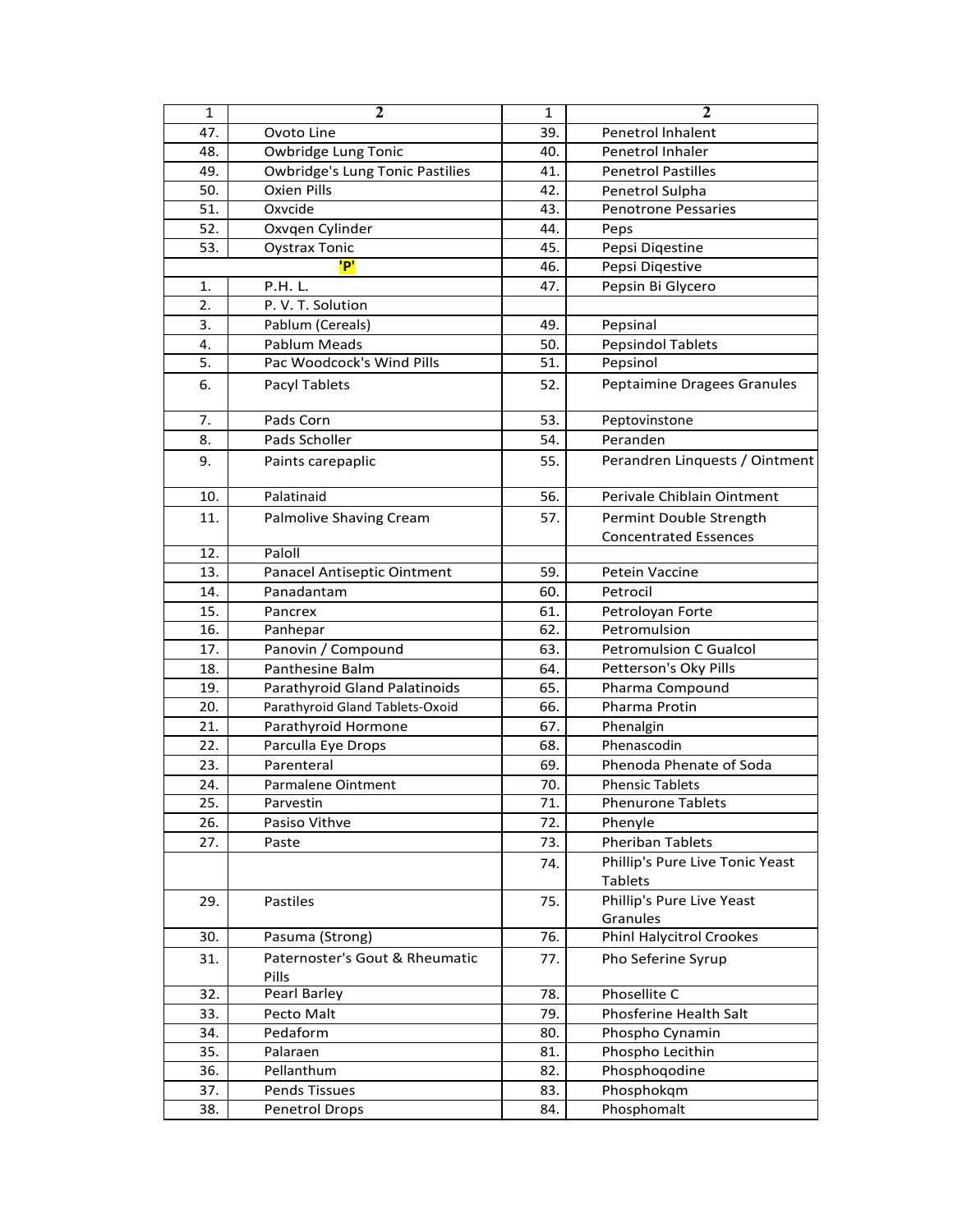| $\mathbf{1}$ | $\mathbf{2}$                         | $\mathbf 1$ | $\mathbf 2$                                 |
|--------------|--------------------------------------|-------------|---------------------------------------------|
| 85.          | Phospotone                           | 130.        | Potters Asthma Cigrettes                    |
| 86.          | Phrenazol, Solution and Tablets      | 131.        | Powder Baby                                 |
| 87.          | <b>Phylatum Ointment</b>             | 132.        | Powder Colgate                              |
| 88.          | Phylatum Regulatore                  | 133.        | Powder Cuticura                             |
| 89.          | Phyllosan Tablets                    | 134.        | <b>Powder Dusting</b>                       |
| 90.          | Phytin, Granules and Tablets         | 135.        | Powder Himalaya                             |
| 91.          | Pierre's (Father) Monastery          | 136.        | Powder Hygiene                              |
|              | Herbs                                |             |                                             |
| 92.          | Pig Bile Palatinoids                 | 137.        | Powder J. & J. Baby                         |
| 93.          | Pigment Beliadona                    | 138.        | Powder J.B.                                 |
| 94.          | Pigment No. Bi 421                   | 139.        | Powder Maclean Stomach Prip                 |
| 95.          | <b>Pikacid</b>                       | 140.        | <b>Powder Nursing</b>                       |
|              |                                      | 141.        | <b>Powder Talcum</b>                        |
|              |                                      | 142.        | Powder's (Prepared From Patent              |
|              |                                      |             | Medicines or Patent Powders as              |
|              |                                      |             | Johnson                                     |
|              |                                      |             | Powders, etc.)                              |
| 98.          | Pimplem                              | 143.        | Poysikurate                                 |
| 99.          | <b>Pineal Capsules and Tablets</b>   | 144.        | Pramilets                                   |
| 100.         | <b>Pineal Compound</b>               | 145.        | <b>Pregnenolone Glassettes</b>              |
| 101.         | Pineate Honey Cough Syrup            | 146.        | Preguenolone B.D.H. Tablets                 |
| 102.         | <b>Pinelptus Peastilles</b>          | 147.        | Presto Powder                               |
| 103.         | Pineoleum Ephedrine Jelly            | 148.        | Primoderm Mild Cream                        |
| 104.         | Pineoleum Inhalant                   | 149.        | Primodern Ointment                          |
| 105.         | Pineqleum Inhalant C Ephedrine       | 150.        | Primosliasmye Tablets                       |
| 106.         | <b>Pinkettss Tinv Laxative Pills</b> | 151.        | <b>Procar Mine</b>                          |
| 107.         | Pins Safety                          | 152.        | Prodorm Cream                               |
| 108.         | Pip                                  | 153.        | Progneter Cream                             |
| 109.         | Pirisol                              | 154.        | Prolypo                                     |
| 110.         | <b>Pitexin Capsules and Snuff</b>    | 155.        | Promoian                                    |
| 111.         | <b>Plaster Elastic</b>               | 156.        | Propax Tablets                              |
| 112.         | Plaster Sticking                     | 157.        | <b>Prostate Gland Palatinoids</b>           |
| 113.         | <b>Plaster Zinc Adhesive</b>         | 158.        | <b>Prostate Tablets</b>                     |
| 114.         | Platts (Dr.) Rinex Prescription      | 159.        | Protein Ledinac                             |
| 115.         | <b>Plebex Capsules</b>               | 160.        | Protteinosol                                |
| 116.         | Plimasin                             | 161.        | Protein Hydrosylal                          |
| 117.         | Pocitron                             | 162.        | Protinal                                    |
| 118.         | Poly-Malt                            |             |                                             |
| 119.         | Polybactrin                          |             |                                             |
| 120.         | Polythene Tube                       |             |                                             |
| 121.         | Polyvitin Capsules                   | 166.        | Protisol                                    |
| 122.         | Pond's Extract of Hamermells         | 167.        | Protodol                                    |
| 123.         | Pond's Ointment                      | 168.        | Protolan                                    |
| 124.         | Poor Man's Friend                    | 169.        | Protomino                                   |
| 125.         | Pot Urinal                           | 170.        | Protomyl                                    |
| 126.         | Potassium Chlorate                   | 171.        | Protovin                                    |
| 127.         | Potassium Chloride                   | 172.        | Protovin Elixir                             |
| 128.         | Potchlora Powder                     | 173.        | Provatol                                    |
| 129.         | <b>Potter's Catarrh Pastilles</b>    | 174.        | Psychil (Succini) Dinitrile<br>Supositories |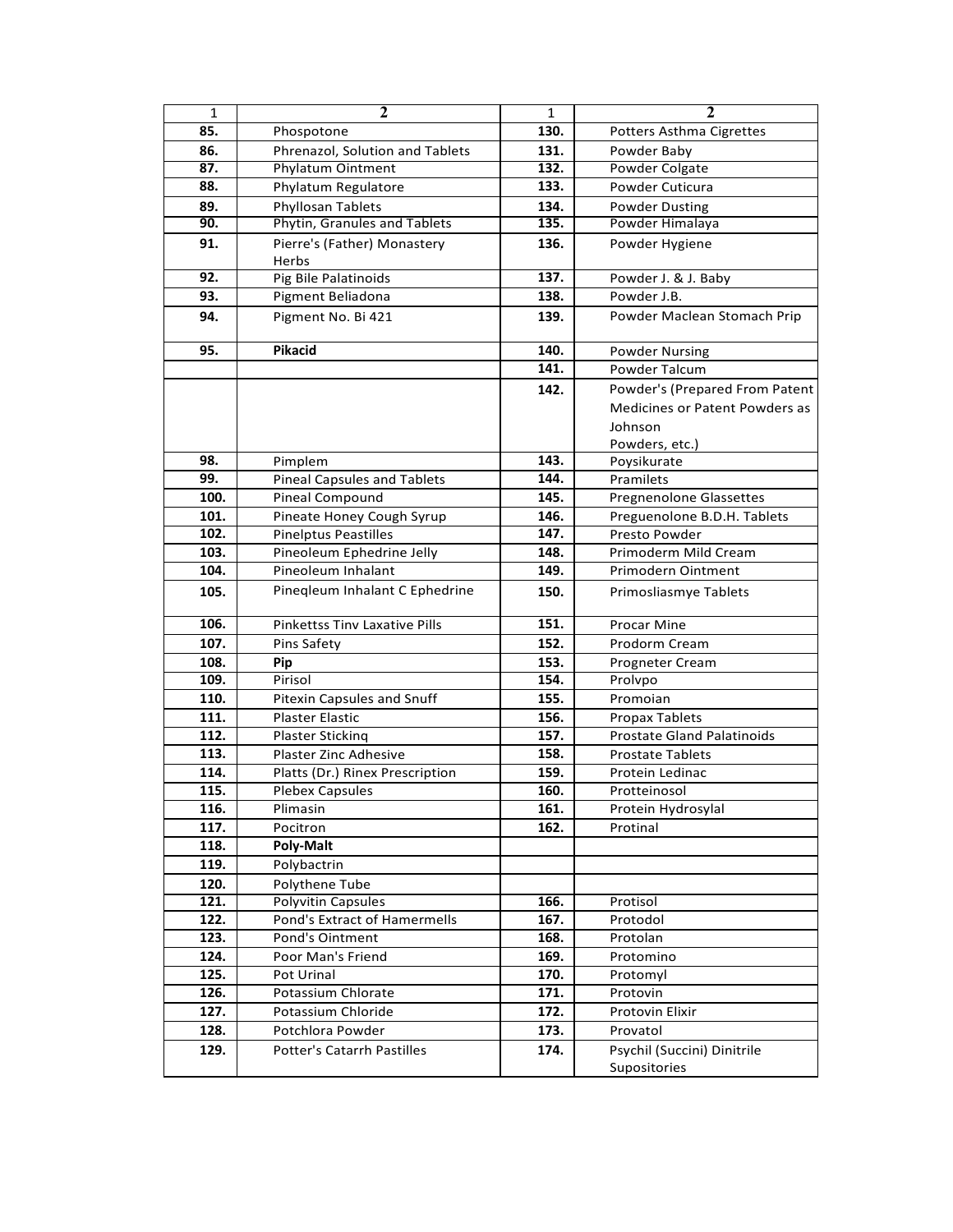| $\mathbf{1}$ | $\mathbf{2}$                                        | 1   | $\mathbf{2}$                              |
|--------------|-----------------------------------------------------|-----|-------------------------------------------|
| 175.         | Ptyalin                                             | 24. | Regulatts                                 |
| 176.         | Ptychosoda Tablets                                  | 25. | Reloment                                  |
| 177.         | Puliuatyan                                          | 26. | <b>Remelysine Drops</b>                   |
| 178.         | Pulmal                                              | 27. | Remelysine Syrup                          |
| 179.         | <b>Pulmocod C Creasote Gualacol</b>                 | 28. | Ren Ta                                    |
| 180.         | Pulverizator For Oily Liquids                       | 29. | <b>Resolvent Ointment</b>                 |
| 181.         | <b>Purgen Tablets</b>                               | 30. | Resyl                                     |
| 182.         | Purgolin                                            | 31. | <b>Retarcyle Tablets</b>                  |
| 183.         | Puri Late                                           | 32. | Reto-Super A&D Pearls Toy<br><b>Pills</b> |
| 184.         | <b>Purnol Pastilles</b>                             | 33. | Retoberry Compound C<br>Lysine            |
| 185.         | <b>Pustiles Mine</b>                                | 34. | Reverbin Inhalant                         |
| 186.         | <b>Pylitha Aperient Tablets</b>                     | 35. | Reverbin Inhaler                          |
| 187.         | Pylitha Pile Powder                                 | 36. | Rexal Bone & Nerve Liniment               |
| 188.         | Pyorehosol                                          | 37. | Rexall Bysma - Rex - Antacid<br>Powder    |
| 189.         | Pyorine                                             | 38. | <b>Rexall Orderlise</b>                   |
| 190.         | Pyrgasol Hozenges / Tablets                         | 39. | <b>Rheumagic Oils</b>                     |
| 191.         | Pyrodent                                            | 40. | Rheumason                                 |
| 192.         | Pyson Gum Paste                                     | 41. | Rheumenton                                |
| 193.         | Pyson Mouth Wash                                    | 42. | Rheumogen                                 |
|              | Q'                                                  | 43. | <b>Rhinox Drops</b>                       |
| 1.           | Quaker Qats                                         | 44. | <b>Rhinx</b>                              |
|              | 'R'                                                 | 45. | <b>Rhinx Mild</b>                         |
| 1.           | R. Compound                                         | 46. | Rhuaka Sweet Digestive Syrup              |
| 2.           | R. S. M.                                            | 47. | <b>Rhumetia Tablets</b>                   |
| 3.           | <b>Radian Dressing</b>                              | 48. | Rhumetol                                  |
| 4.           | Radianb Liniment                                    | 49. | <b>Rinoxe Capsules</b>                    |
| 5.           | Radio Bonco                                         | 50. | <b>Riodine Capsules</b>                   |
| 6.           | Radio Malt                                          | 51. | Ripasen                                   |
| 7.           | Radium Butxon Crystal Salts                         | 52. | <b>Robaden Tablets</b>                    |
| 8.           | Raiciplex Dragrees                                  | 53. | <b>Robert Tablets</b>                     |
| 9.           | Raicrizyme                                          | 54. | Robert's Croupline                        |
| 10.          | <b>Rand's Anisakal Pills</b>                        | 55. | Robuden Dvod                              |
| 11.          | <b>Rankin's Ointment</b>                            | 56. | Robuden Tablets/ Capsules                 |
| 12.          | Raspagles (Dr.) Female Pills                        | 57. | Robuden - G                               |
| 13.          | Raybravin Inhalant                                  | 58. | Roche's Croupline                         |
| 14.          | Raymiod                                             | 59. | Roche's Embrocation                       |
| 15.          | Rayon Oiled                                         | 60. | Riod Adhesive                             |
| 16.          | Reade's Egyptian Salve                              | 61. | Rooke's (Dr.) Orintal Pills               |
| 17.          | Reade's Express Powders                             | 62. | Rose Water                                |
| 18.          | <b>Rectified Spirit</b>                             | 63. | Roter Tablets                             |
| 19.          | Red Band (Bismuthated) Magnesia                     | 64. | <b>Rotter Tablets</b>                     |
| 20.          | Red Bone Marrow Glycerin-<br><b>Extract Glanoid</b> | 65. | Royal Oonim (Male)                        |
| 21.          | Red Bone Marrow Powder Glanoid                      | 66. | Ru-Mari Compound                          |
| 22.          | Rediqubil Water                                     | 67. | <b>Rubber Sheeting</b>                    |
| 23.          | Reduxherbal Tea                                     | 68. | <b>Rubber Tubing</b>                      |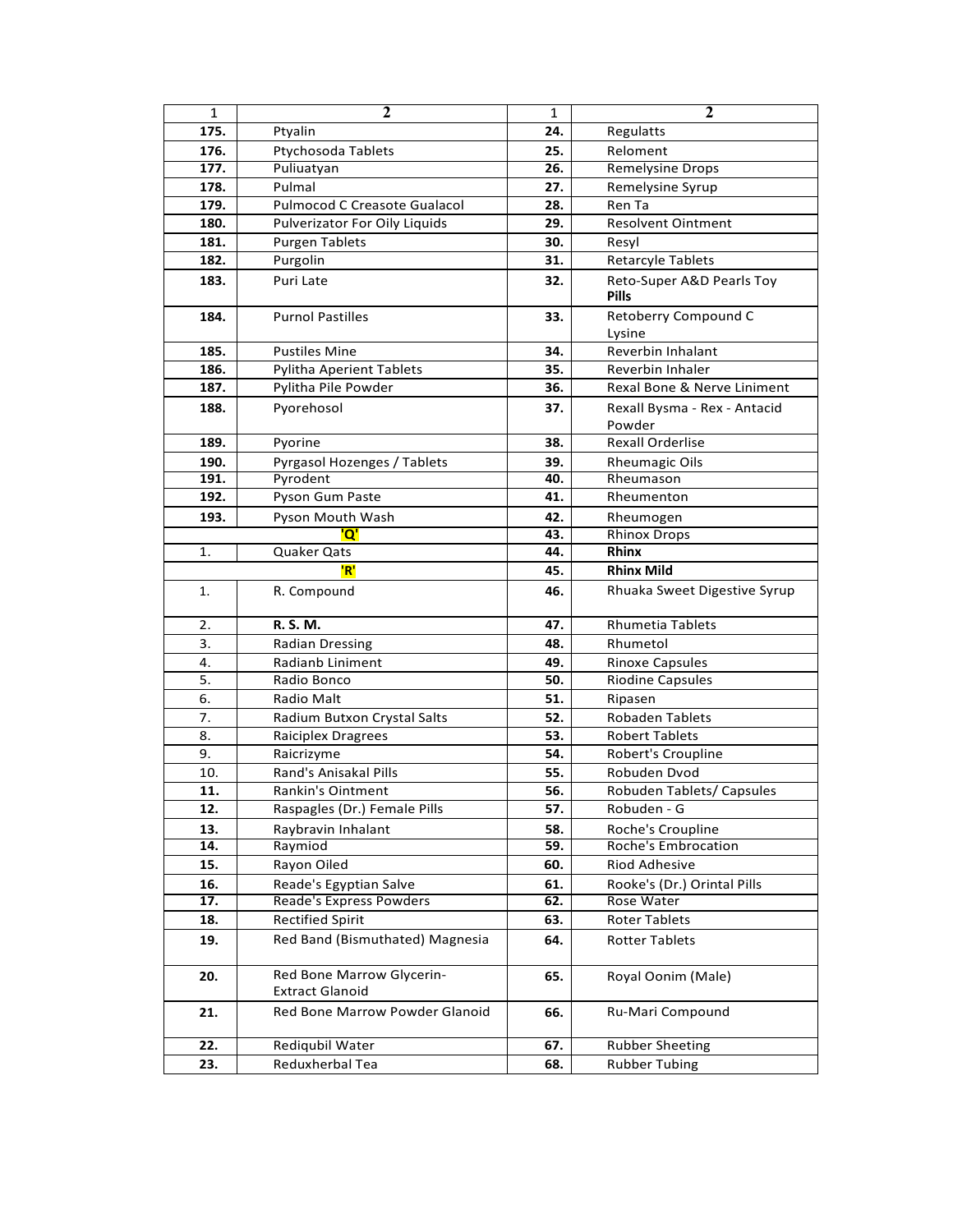| $\mathbf{1}$ | $\mathbf{2}$                        | 1   | $\overline{2}$                     |
|--------------|-------------------------------------|-----|------------------------------------|
| 69.          | <b>Rubriment Liniment</b>           | 42. | Sedaplex Liquid                    |
| 70.          | <b>Rubriment Lotion</b>             | 43. | Sadatin                            |
|              |                                     | 44. | <b>Sedicyl Tablets</b>             |
|              | 'S'                                 | 45. | Sedulon (Roche)                    |
| 1.           | S.P.R Compound                      | 46. | Sedulon Syrup                      |
| 2.           | Saccharin                           | 47. | Seidlitz Powder                    |
| 3.           | Sacro-Illiac Belt (for treatment of | 48. | Selvozyne                          |
|              | Ostee-Arthrities)                   |     |                                    |
| 4.           | Safety Pins                         | 49. | Semprin (Child)                    |
|              |                                     | 50. | Semprolin Petroleum Emulsion       |
| 6.           | Sai Ai Terata/Sal Hepatica          | 51. | Sen's Stomach Cure                 |
| 7.           | Saifion Hav Fever Salve             | 52. | Senaaran                           |
| 8.           | Salaadine                           | 53. | Senakot                            |
| 9.           | Salidex (Superb)                    | 54. | Septilin                           |
| 10.          | Salphur Bitter                      | 55. | Serocabsin Tablets                 |
| 11.          | <b>Salt Enos Fruits</b>             | 56. | 'Seven Seas' Cod Liver             |
|              |                                     |     | Capsules (but ordinary brands of   |
|              |                                     |     | Cod Liver Oil are admissible)      |
| 12.          | <b>Salviool Ozenaes</b>             | 57. | 'Seven Seas' Cod Liver Oil         |
| 13.          | Samona Tablets                      | 58. | Sexin SIA Cod Liver Oil            |
| 14.          | Sanacine Cough Mixture              | 59. | Shadforters                        |
| 15.          | Sanatogen                           | 60. | <b>Shaphos Tablets</b>             |
| 16.          | Sandal Wood Oil                     | 61. | Sericainis                         |
| 17.          | Saderson's Cough Mix-Linctus        | 62. | <b>Shurine Antiseptic Ointment</b> |
| 18.          | Sanderson's Throat Specific         | 63. | Sibling                            |
| 19.          | Sandoz Tablets                      | 64. | Silbe Asthama Tablets              |
| 20.          | Sani Malt                           | 65. | <b>Silf Obesity Tablets</b>        |
| 21.          | Sani Vidal                          | 66. | Silvikrin Pure                     |
| 22.          | <b>Sanitary Pads</b>                | 67. | Silviserin Hair Tonic              |
| 23.          | <b>Sanitary Towles</b>              | 68. | Simeof                             |
| 24.          | <b>Sanozol Tablets</b>              | 69. | Similace                           |
| 25.          | <b>Sante Pastules</b>               | 70. | Simpson's Nilblain                 |
| 26.          | Sanvidol C Creasote                 | 71. | Simpson's Seaweed $&$              |
|              |                                     |     | Celery Tabs.                       |
| 27.          | Sarqol                              | 72. | Sinemenine                         |
| 28.          | Sat Isabgol                         | 73. | Singha (Dr.) Asthama Tablets       |
| 29.          | Savalone Antiseptic Lozenaes        | 74. | Sinaleton's Eve Ointment           |
| 30.          | Savit                               | 75. | Siodo Enterin Tablets              |
| 31.          | Savlon Shampoo                      | 76. | Sioliate                           |
|              |                                     | 77. | Siotone' 63                        |
| 33.          | Scarlet Red Ointment                | 78. | Siotrate                           |
| 34.          | Sceprita Tablets                    | 79. | Siri Mais                          |
| 35.          | Schiffmann's (Dr. R) Asthamador     | 80. | Siri Malt                          |
| 36.          | <b>Schoum Solution</b>              | 81. | Siriprotin                         |
| 37.          | Scotts (Dr.) Billiour & Liver Pills | 82. | <b>Stirring Rod</b>                |
| 38.          | <b>Scretes Throat Pastiles</b>      | 83. | Sivonia                            |
| 39.          | Scurfol                             | 84. | Slaon's Liniment                   |
| 40.          | Sebhoric Lotion                     | 85. | Sleepina Medicine                  |
| 41.          | Sadalcer Tablets                    | 86. | Smedley's Paste                    |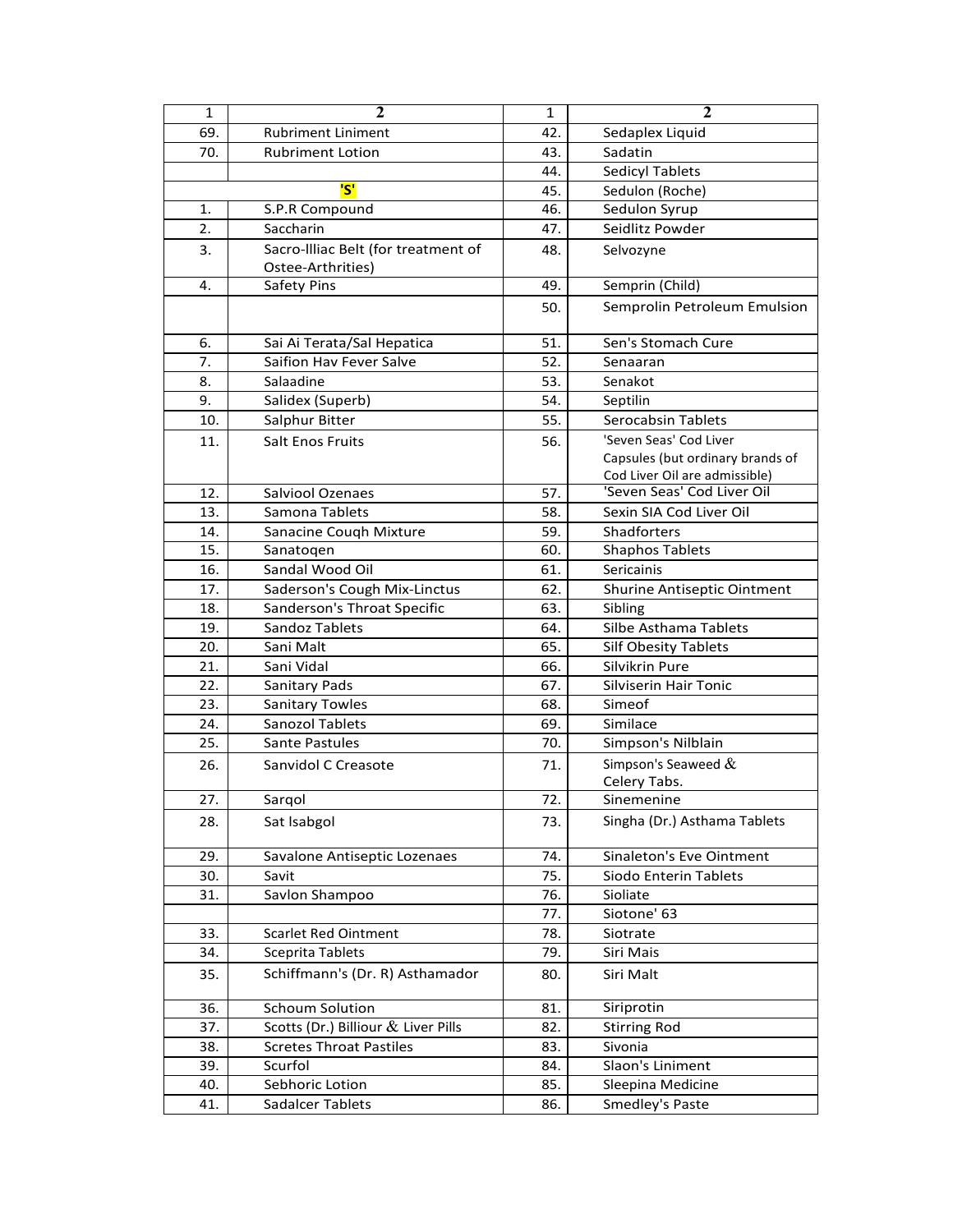| $\mathbf 1$ | $\overline{\mathbf{2}}$               | $\mathbf{1}$ | $\overline{2}$                  |
|-------------|---------------------------------------|--------------|---------------------------------|
| 87.         | Snowfire Healing tablets              | 127.         | Sterodin                        |
| 88.         | <b>Snowfire Ointment</b>              | 128.         | <b>Sterodin Solution</b>        |
| 89.         | <b>Sobis Minol Capsules</b>           | 129.         | Stimulants                      |
| 90.         | Soda Lime                             | 130.         | Stocitrate Liquid               |
| 91.         | Sodaqinver Mint. Tabs.                | 131.         | Stokoff Syrup                   |
| 92.         | Sodaspin                              | 132.         | <b>Stomach Cure</b>             |
| 93.         | Soderseing Solution                   | 133.         | Stomhepar                       |
| 94.         | Sodium Sulphocyanate Elixir           | 134.         | <b>Stoniform Dusting Powder</b> |
|             |                                       |              | Lotion Ointment & Tablets       |
| 95.         | Soframisone Collyrium                 | 135.         | Stovina                         |
| 96.         | Softsules AD. (Vit. A. & D. Capsules) | 136.         | <b>Streched Abdominal Belt</b>  |
|             |                                       |              | Suspended                       |
| 97.         | Solvent                               | 137.         | <b>Strenath Oval Tablets</b>    |
| 98.         | Somegen                               | 138.         | Strolex Couqh Syrup             |
| 99.         | Somodine                              | 139.         | Sublamine Ophthalmic            |
|             |                                       |              | Ointment                        |
| 100.        | Sonan Balm                            | 140.         | Sucrets                         |
| 101.        | Sonao                                 | 141.         | Suervl                          |
| 102.        | Soto Antiseptic Mouth Wash Tabs.      | 142.         | Sugar                           |
|             |                                       |              |                                 |
| 103.        | Sp. Vita Syrup                        | 143.         | Sugar of Milk                   |
| 104.        | Spasmo Pertusol                       | 144.         | Sulpha Quino Beal               |
| 105.        | <b>Sperm Tablets</b>                  | 145.         | Sulphatone                      |
| 106.        | Sperman                               | 146.         | Sulpholine                      |
| 107.        | Sphaqnol Lotion                       | 147.         | Sulpholine Ointment             |
| 108.        | Spinal Support C Dunlop Pillow        | 148.         | <b>Sulpholine Paste</b>         |
|             | Cushion                               |              |                                 |
| 109.        | <b>Spirit Rectified</b>               | 149.         | Sumeail                         |
| 110.        | Spirit sardax Methylated              | 150.         | <b>Supavite Capsules</b>        |
| 111.        | <b>Spleen Tablets</b>                 | 151.         | Super De Pearl                  |
| 112.        | Spolax                                | 152.         | Super Malt                      |
| 113.        | <b>Spolax Granules</b>                | 153.         | Super Neo Cod                   |
| 114.        | Sponge                                | 154.         | Super Retomaltic Lysine         |
| 115.        | Spongesian                            | 155.         | <b>Superfenalin Tablets</b>     |
| 116.        | Spongostan                            | 156.         | Supernal Gland 'Palatinoids'    |
|             |                                       | 157.         | Supernal Whole Gland, Tablets   |
| 118.        | Sprayer                               | 158.         | Supposition Ilicensia           |
| 119.        | Sprayer Shinobiotac Eqhidrine         | 159.         | Suptheen                        |
| 120.        | Spriocton Cream (for gum              | 160.         | Surahalli Kasaza                |
|             | massage)                              |              |                                 |
| 121.        | Spriocation Cream (for gum            | 161.         | Sure Shield Fruit Laxative      |
|             | massage)                              |              |                                 |
| 122.        | Spt. Vinam Galicid                    | 162.         | Sure Shield Glycerin of Thymol  |
|             |                                       |              | Pastilles                       |
| 123.        | Sricton                               | 163.         | Sure Shield Iodised Throat      |
| 124.        | Stan Malt                             | 164.         | Lozenges                        |
|             |                                       |              | Surgaseptic                     |
| 125.        | Stancoll                              | 165.         | <b>Surgical Belts</b>           |
| 126.        | Steradent                             | 166.         | Surgical Cotton /<br>Dressing   |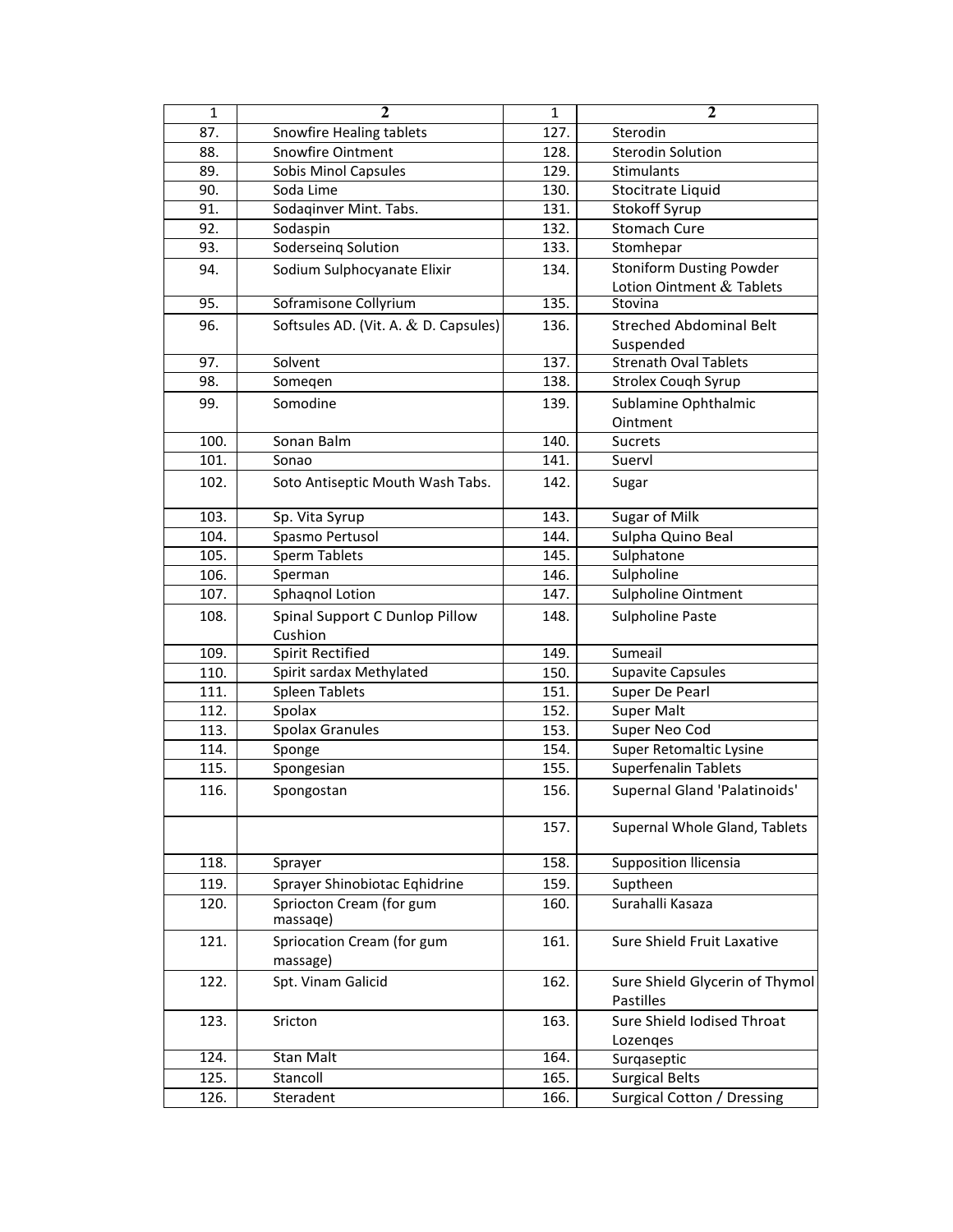| 1    | $\mathbf{2}$                     | $\mathbf{1}$ | $\mathbf{2}$                      |
|------|----------------------------------|--------------|-----------------------------------|
| 167. | <b>Surma Medicated Cigrettes</b> | 12.          | Tar Cream (Colourless)            |
| 168. | <b>Suspemsory Bandage</b>        | 13.          | <b>Tastes Tablets</b>             |
| 169. | Sustagen                         | 14.          | Tata Collegence                   |
| 170. | Suther's Chrono Thermal          | 15.          | Taverol                           |
|      | <b>Composition Essence</b>       |              |                                   |
| 171. | Swabs                            | 16.          | Taxel                             |
| 172. | Swax                             | 17.          | Teasdale's Chcorodyne             |
| 173. | Sweeten Bottle                   | 18.          | Teast                             |
| 174. | <b>Sweeings Toothache Elixir</b> | 19.          | Tedylax                           |
| 175. | <b>Syinal Brace</b>              | 20.          | <b>Ten Sex Tablets</b>            |
| 176. | <b>Synthalin Tablets</b>         | 21.          | <b>Ten Tax Tablets</b>            |
| 177. | Synthobllin                      | 22.          | <b>Tenophopan Fortius</b>         |
| 178. | Syringe                          | 23.          | Tenophophan Fortiun               |
| 179. | Syrofig                          | 24.          | Tenoxylin Female & Male           |
| 180. | Syrup Alarex                     | 25.          | <b>Tentex Forte</b>               |
| 181. | Syrup Calcium Hyprozando         | 26.          | Tephesco                          |
| 182. | Syrup Decomphopneumine           | 27.          | <b>Terorite Throat Lozenges</b>   |
| 183. | Syrup Elixir Valiman             | 28.          | <b>Tersalts</b>                   |
| 184. | Syrup Enhedonal                  | 29.          | <b>Tessylax</b>                   |
| 185. | Syrup Erotharn                   | 30.          | Testaeda                          |
| 186. | Syrup Foli Complex               | 31.          | <b>Testomakers Tablets</b>        |
| 187. | Syrup Grimalt                    | 32.          | Tetmal                            |
|      |                                  |              |                                   |
| 189. | Syrup Hevimin                    | 34.          | <b>Theracibrim Gleseals</b>       |
|      |                                  | 35.          | <b>Therecibrim Capsules</b>       |
| 191. | Syrup Mee-Toi                    | 36.          | <b>Thereptin Tryptin Biscuits</b> |
| 192. | Syrup Mechositol                 | 37.          | Thermometer                       |
| 193. | Syrup Mechschol                  | 38.          | <b>Thermax</b>                    |
| 194. | Syrup Mithiazole                 | 39.          | <b>Thermogene Medicated</b>       |
|      |                                  |              | Wadding                           |
|      |                                  | 40.          | Thermonoqen Vapour Rub            |
| 196. | Syrup Neoavid                    | 41.          | <b>Three Tonics</b>               |
| 197. | Syrup of Fiqs                    | 42.          | <b>Throat Paint</b>               |
| 198. | Syrup Sedaplex                   | 43.          | Throat pastilles                  |
| 199. | Syrup Thia Kaf-Ephidrine         | 44.          | Thymus Tablets Palatinoid's       |
|      |                                  |              | Tiodine                           |
|      |                                  |              | (Cogent)                          |
| 200. | Syrup Trosol                     | 45.          | Thyrol (for local application)    |
| 201. | Syzxgium Tablets                 | 46.          | <b>Tibbon Elixir</b>              |
|      | די                               | 47.          | Tiloil                            |
| 1.   | T. Binder                        | 48.          | <b>Toilet Lanoline</b>            |
| 2.   | T. W. A Nervine                  | 49.          | Tonavit                           |
| 3.   | T. C. P. Lotion                  | 50.          | <b>Tong Phoshon</b>               |
| 4.   | Tab. Sulphan Bunx                | 51.          | <b>Toni Malt</b>                  |
| 5.   | <b>Tablets Sandoz</b>            | 52.          | Tonic Indon                       |
| 6.   | <b>Tablets Sipromide</b>         | 53.          | <b>Tonic Merz Mixture</b>         |
| 7.   | <b>Talco Dusting Powder</b>      | 54.          | <b>Tonic Powder</b>               |
| 8.   | <b>Talcum Powder</b>             | 55.          | <b>Tonic Wine Buckfast</b>        |
| 9.   | Tanas Balm & Other Balms         | 56.          | Tonic Wine Havward's              |
| 10.  | Tannoibin                        | 57.          | Tonikum                           |
| 11.  | <b>Tapes Adhesive</b>            | 58.          | <b>Tona Blood</b>                 |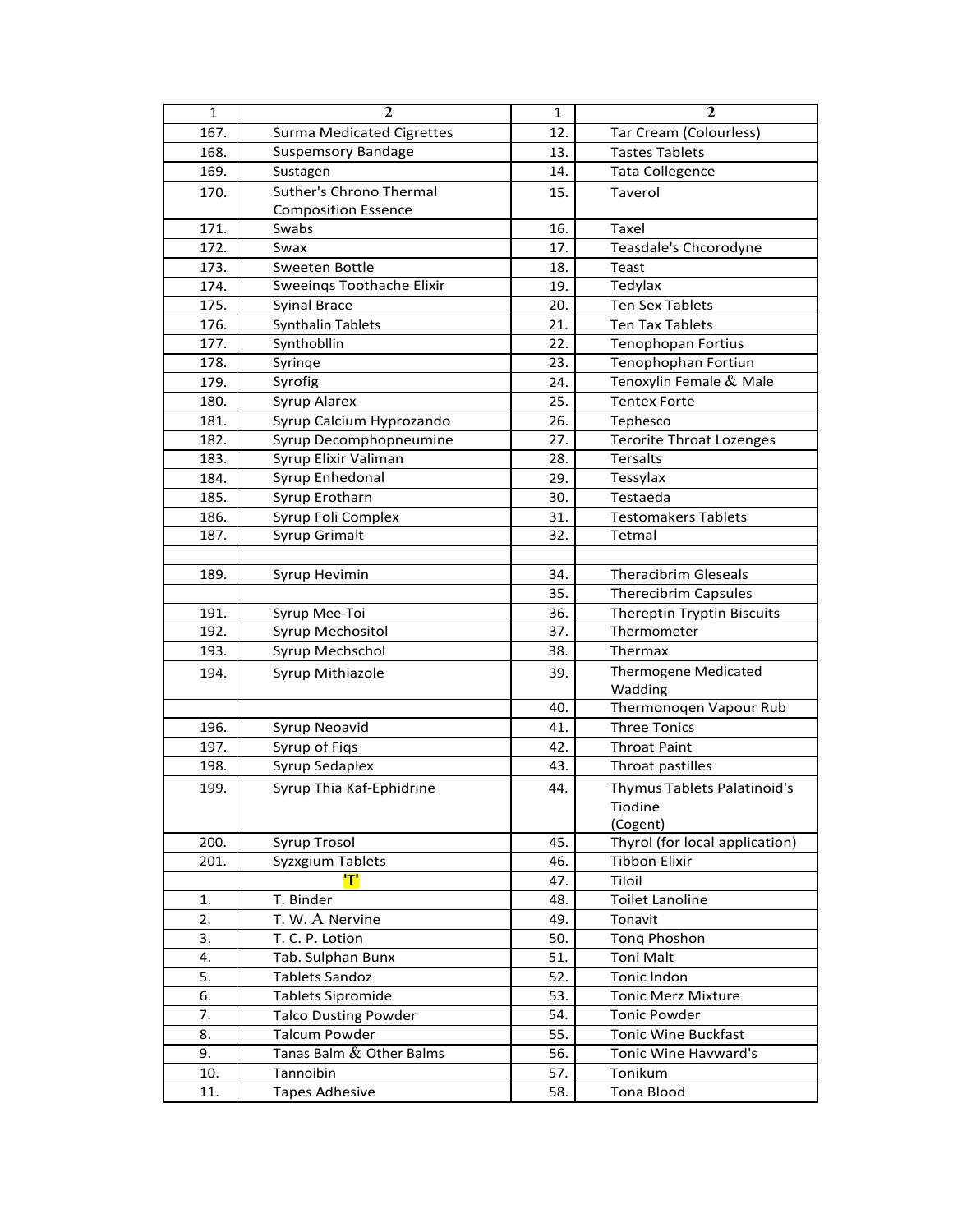| $\mathbf{1}$ | $\overline{2}$                         | $\mathbf{1}$ | $\mathbf{2}$                            |
|--------------|----------------------------------------|--------------|-----------------------------------------|
| 59.          | <b>Tona Carnibe Forte</b>              | 22.          | Utero Anodyne                           |
| 60.          | <b>Tona Malt Tona Calcin</b>           | 23.          | Uteron                                  |
| 61.          | Tona Phephne                           | 24.          | Uteron / Utrine Vitamic Arum            |
| 62.          | Tona Phospotatone                      | 25.          | Utrina                                  |
|              |                                        | 26.          | Utromenolim                             |
| 64.          | Tonovit                                | 27.          | <b>Uttrus Tonic</b>                     |
| 65.          | Tonozvm                                |              | 'V'                                     |
| 66.          | <b>Tooth Paste Medicated</b>           | 1.           | V. I. P. Tablets                        |
| 67.          | <b>Towel's Pills</b>                   | 2.           | Vaida Bastiller                         |
| 68.          | <b>Towel's Pink Pills</b>              | 3.           | Vaiderma Antiseptic Gaim                |
| 69.          | Towels Chilordyne                      | 4.           | Vaiderma Cream                          |
| 70.          | <b>Towels Sanitary</b>                 | 5.           | Valiment Liquid & Peries                |
| 71.          | Traquinor                              | 6.           | Valor/Drop                              |
| 72.          | Trilactin & Tablets                    | 7.           | Valves                                  |
| 73.          | <b>Trilax Tablets</b>                  | 8.           | Vapex Inhalant                          |
| 74.          | Trohpile                               | 9.           | Vapex Inhalers                          |
| 75.          | Tudor Williams Balsam of Honev         | 10.          | Vapex Volatol                           |
| 76.          | <b>Tulslicon Pectoral Cough Elixir</b> | 11.          | Vapoline                                |
| 77.          | Tus Con Pectoral Cough                 | 12.          | Vapours (for inhaling)                  |
| 78.          | Tuseioplia                             | 13.          | Vasano Travel Sickness Remedy           |
| 79.          | <b>Tyzine Drops</b>                    | 14.          | Vaseline Borated Petroleum<br>Jelly     |
| 80.          | <b>Tzyine Spray</b>                    | 15.          | Vaseline Carobolated<br>Petroleum Jelly |
|              | <mark>'U'</mark>                       | 16.          | Vasotone Aseptules                      |
| 1.           | Uilprum                                | 17.          | Vaughan's Bronchialure                  |
| 2.           | <b>Ulaeratum Ointment</b>              | 18.          | <b>Vegain Tablets</b>                   |
| 3.           | Ultrocor Tenol                         | 19.          | <b>Vegetax Brand Tablets</b>            |
| 4.           | Undecvl Cream Milken                   | 20.          | <b>Velocrium Tablets</b>                |
| 5.           | Unq. Allaution                         | 21.          | Velroc 2 "2x6"                          |
| 6.           | Uni. - Protin                          | 22.          | Velroc Bandages                         |
| 7.           | Unienen                                | 23.          | Veno's Liniment                         |
| 8.           | <b>Unimentin Capsules</b>              | 24.          | Veno's Mixture Cough                    |
| 9.           | Uniscale Lotion                        | 25.          | Veno's Nasal Tablets                    |
| 10.          | Universal Compound                     | 26.          | Veno's Seaweed Tonic                    |
| 11.          | Universal Cordia                       | 27.          | Venus Cough Cure                        |
| 12.          | Universal Cough Syrup                  | 28.          | Veolox Rheumatic Tab.                   |
| 13.          | <b>Universal Gripe</b>                 | 29.          | Vercolate                               |
| 14.          | Universal Tonic                        | 30.          | <b>Verindon Tablets</b>                 |
| 15.          | Unkon Jack Paste                       | 31.          | Veritain Oral Solution                  |
| 16.          | Upvee Malt                             | 32.          | Veritol Liquid ("knoll")                |
| 17.          | <b>Urace Rheumatism Tablets</b>        | 33.          | Vermarjem Liquid                        |
| 18.          | <b>Uricure Tablets</b>                 | 34.          | Vical Liquid                            |
| 19.          | Urillac Tablets                        | 35.          | <b>Vicks Cough Drops</b>                |
| 20.          | Urinal Pot/ Urinal                     | 36.          | <b>Vicks Draughts</b>                   |
| 21.          | Urodonal                               | 37.          | Vicks Vapour Rub                        |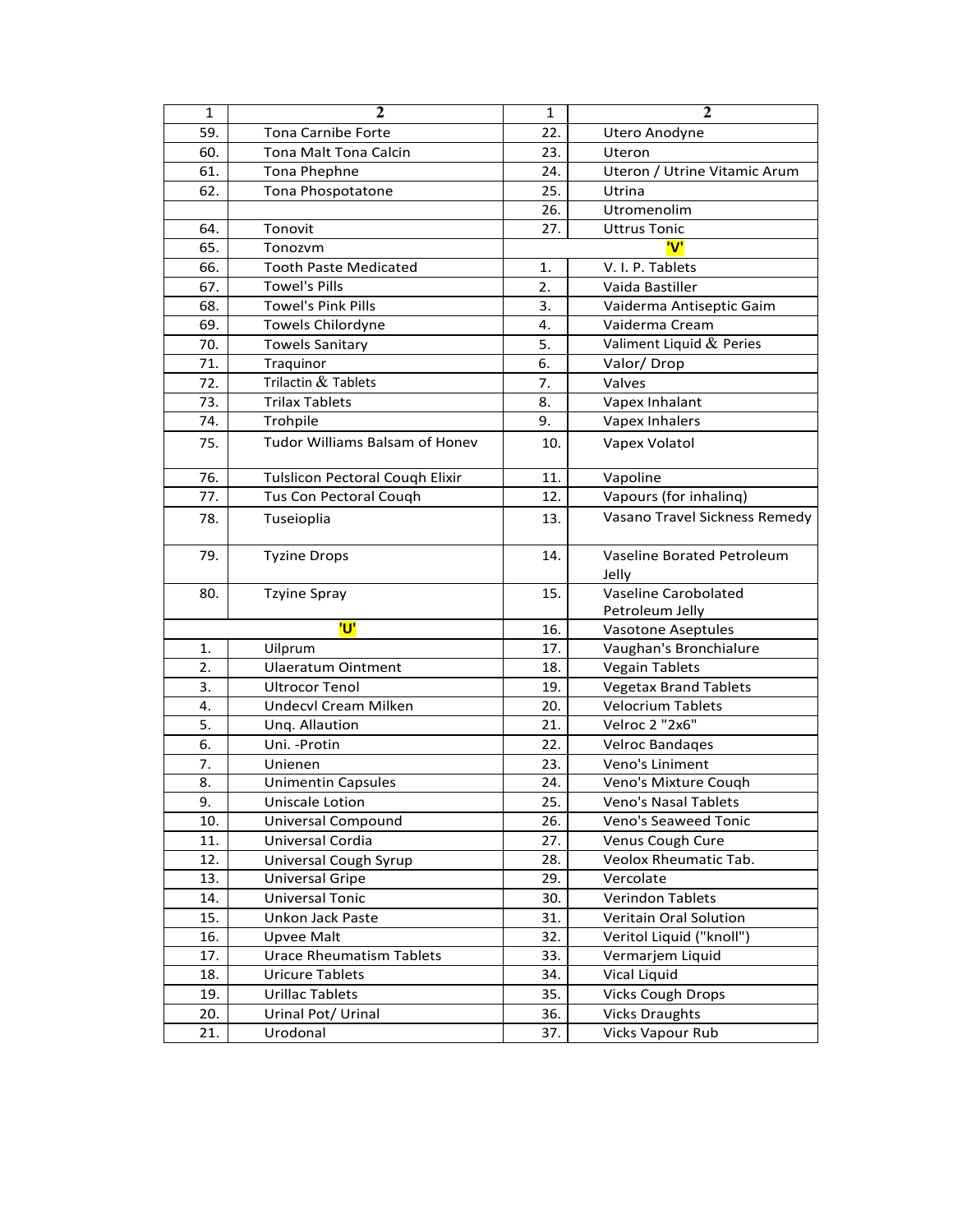| 1   | $\mathbf{2}$                      | 1   | $\mathbf{2}$                       |
|-----|-----------------------------------|-----|------------------------------------|
| 38. | Vicomalt                          | 80. | <b>Vitex Liquid</b>                |
| 39. | Victor's Cough Syrup              | 81. | Vitex Liquid                       |
| 40. | Victors (Dr.) Ointment            | 82. | Vitmal Compound                    |
| 41. | Vide Malt                         | 83. | Vitmol / Compound                  |
| 42. | Vidal                             | 84. | Vitoferrin                         |
| 43. | Vidolin                           | 85. | <b>Vital Drops</b>                 |
| 44. | <b>Vik-Wilk Liniment</b>          | 86. | Vital Syrup                        |
| 45. | Vikelp Mineral Vitamin Tablets    | 87. | <b>Vitoline Capsules</b>           |
| 46. | Vimalt                            | 88. | Vitomalt                           |
| 47. | Vimaron                           | 89. | <b>Vnildene Tablets</b>            |
| 48. | Vimix Liquid                      | 90. | <b>Vocal Zone Nasal Capsules</b>   |
| 49. | Vimulta                           | 91. | Vogelor's Curatisi Compound        |
| 50. | Vinchola                          | 92. | <b>Voiroc Bandaaes Plaster</b>     |
| 51. | Vinkavit                          | 93. | Vax Pastilles                      |
| 52. | Vinkdia C Vitamins                | 94. | Vax Tablets                        |
| 53. | Vinkolan                          | 95. | <b>Vykmin Capsules</b>             |
| 54. |                                   |     | Vykmin Vitamin Mineral             |
|     | Vinlgar                           | 96. | Capsules                           |
| 55. | Vino Lecithin (Liquid)            |     | 'W'                                |
| 56. | Vino Malt Bl                      | 1.  | Walker's Precalcin Lactake         |
| 57. | Vino-Berry's Compound             | 2.  | Waralitone                         |
| 58. | Vinocod C Creosote Gualacol       | 3.  | Water Ury's Compound               |
| 59. | Vinolaiur                         | 4.  | <b>Watson's Family Pills</b>       |
| 60. | Vinovit                           | 5.  | <b>Webber's Laxative Pills</b>     |
| 61. | Vintome                           | 6.  | Welch's Original Female Pills      |
| 62. | Vintone C Asoka                   | 7.  | <b>Wex Saline</b>                  |
| 63. | Via-Ray Malt                      | 8.  | Whelphon's Vegetable Purifying     |
|     |                                   |     | Pills                              |
| 64. | Virroma                           | 9.  | <b>Whelphon's Vegetable</b>        |
|     |                                   |     | <b>Stomach Pills</b>               |
| 65. | Visept Tablets                    | 10. | White Bear Brand Cod Liver Oil     |
|     |                                   |     |                                    |
| 66. | Visolfal                          | 11. | White Bear Brand Cod Liver Oil     |
|     |                                   |     | Emulsion                           |
| 67. | Vit Isopan Tablets                | 12. | White Lions (Shadforth's)          |
| 68. | Vitacod                           | 13. | White's Q.B.C.                     |
| 69. | Vitadatio                         | 14. | White's Tar Ointment               |
| 70. | Vitael on Tablets                 | 15. | Williams (Dr.) Pink Pills For Pale |
|     |                                   |     | People                             |
| 71. | Vitalyn Syrup                     | 16. | Wilper's Compound                  |
|     |                                   | 17. | Win Tona                           |
|     |                                   | 18. | Winacrnis                          |
| 74. | Vitamin Malt                      | 19. | Winafit                            |
| 75. | Vitaminic Ophthimic Ointment Cusi | 20. | Winominos                          |
|     |                                   |     |                                    |
| 76. | Vitamulsion                       | 21. | Winsiow's Mrs.Smoothing Syrup      |
|     |                                   |     |                                    |
| 77. | <b>Vitaphor Elixir</b>            | 22. | <b>Winter Adine Tablets</b>        |
| 78. | Vitatone                          | 23. | Winter Bury's Compound             |
| 79. | Viteolin Vitamin Capsules         | 24. | Wintoaeno                          |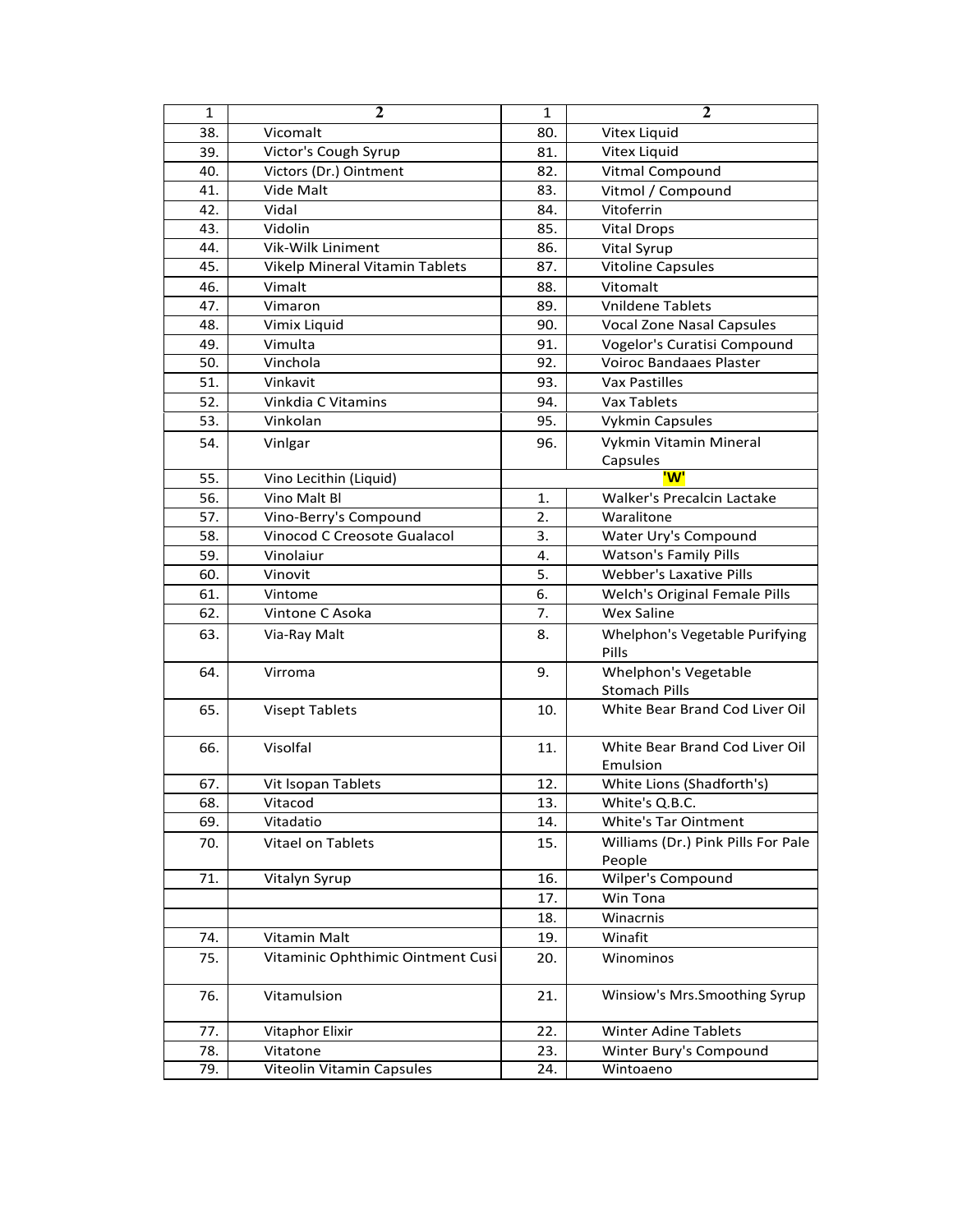| 1   | $\mathbf{2}$                                             | 1   | $\mathbf{2}$              |
|-----|----------------------------------------------------------|-----|---------------------------|
| 25. | Wooldrige's Brand Gout $\&$<br><b>Rheumatic Tincture</b> |     | <mark>'Z'</mark>          |
| 26. | Worm Expeeling Syrup (Trade<br>$\&$ Mark)                | 1.  | Zag Gripe Mixture         |
| 27. | Wright Coal Tar Soap                                     | 2.  | Zambuk Suppositories      |
| 28. | Wright's Coal Tar Ointment                               | 3.  | Zee Kol Blood Tonic Pills |
| 29. | Wvoopeca                                                 | 4.  | Zee Kol Ointment          |
| 30. | <b>Wyadol Capsules</b>                                   | 5.  | Zee Pile Ointment         |
|     | 'X'                                                      | 6.  | Zembuk Ointment           |
| 1.  | Xema Ointment                                            | 7.  | Zing Oxide                |
| 2.  | Xerosol (Vitamin A.B.D.) Tonic                           | 8.  | Zola Cordiation           |
|     | 'Y'                                                      | 9.  | <b>Zorn Pile Tablets</b>  |
| 1.  | Yadil Antiseptic                                         | 10. | Zomax Suppositories       |
| 2.  | Yadil Antiseptic Ointment                                | 11. | Zotal Liniment            |
| 3.  | Yadil Antiseptic Pills                                   | 12. | Zox Powders               |
| 4.  | <b>Yadil Pastilies</b>                                   | 13. | Zubes                     |
| 5.  | Yadilets                                                 | 14. | Zubimalt                  |
| 6.  | Yeastamin                                                | 15. | Zumalt                    |
| 7.  | <b>Yeastoffer Tablets</b>                                | 16. | Zuvi Drop                 |
| 8.  | <b>Yellow Bone Marrow</b>                                | 17. | Zuvimalt                  |
| 9.  | Concentrate Liquid Glanoid                               | 18. | Zymovit                   |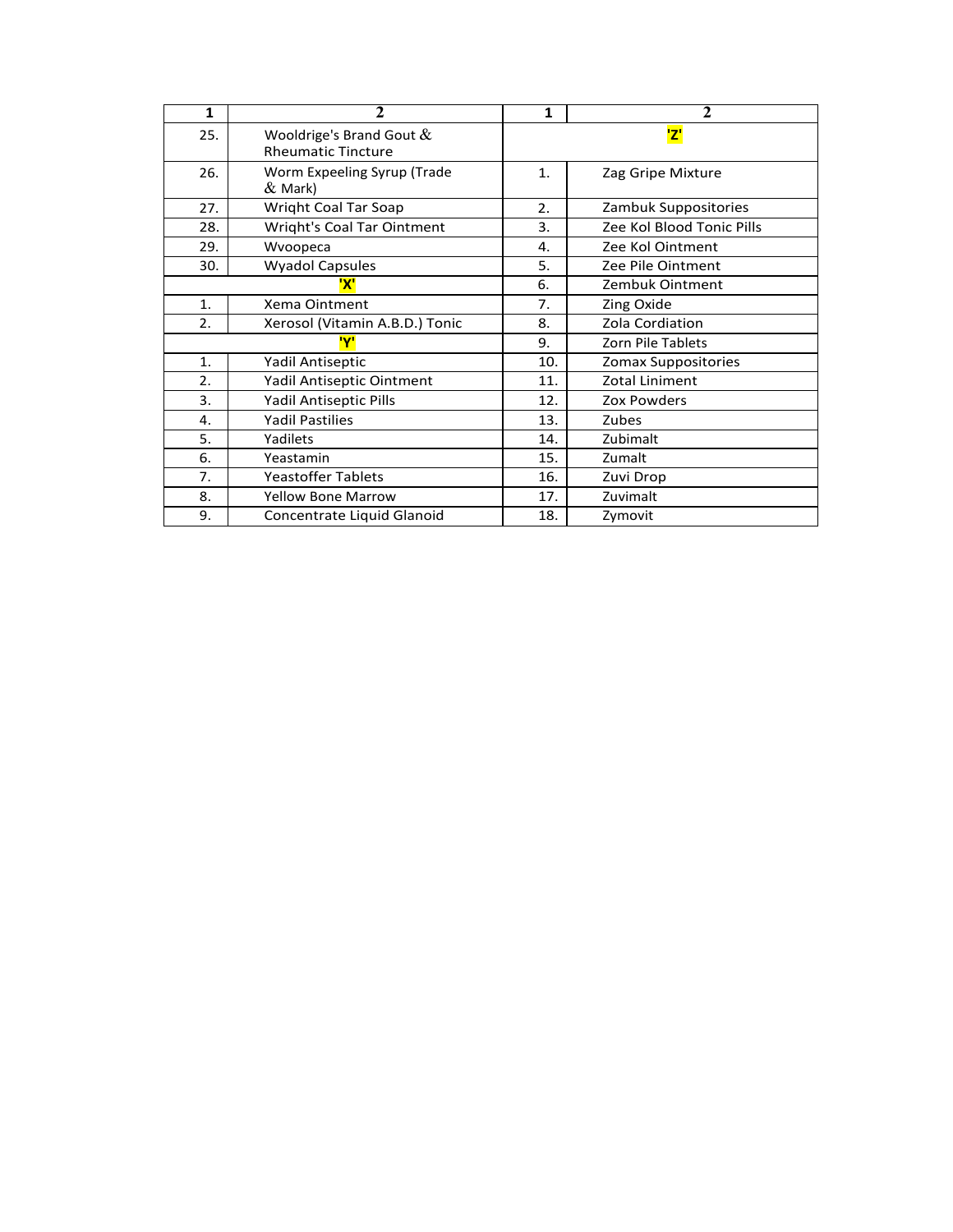The following preparations are classified as Foods:<br>(I) Baby Foods, Milk Foods and Invalid Foods, other than those indicated below:

| Allenburys Cereal<br><b>Allenburys Diet</b>     | Neave's Food<br>Neave's Milk Foods           |
|-------------------------------------------------|----------------------------------------------|
| Allenburys Humanized Milk Food No. 1            | Numel                                        |
|                                                 | Oatrex Infant and Invalid Food Fine and      |
| Allenburys Humanized Milk Food No. 2            | Medium (Ings)                                |
| Allenburys Malted Milk Food No. 3               | Ovaltine                                     |
| Amporosi                                        | <b>Ovaltine Rusks</b>                        |
| Benger's Food                                   | <b>Robinson's Preparation -</b>              |
| Bournvita                                       | (1) Patent (Barely)                          |
| <b>Cow and Goad Foods</b>                       | (2) Patent' Greats                           |
| (1) Beurlac                                     | (3) Robrex                                   |
| (2) Brestol Supplementary Food                  | Sanatogen                                    |
| (3) Callicac                                    | Savory and Moore Foods                       |
| (4)Cerex                                        | Sister Laura's Foods                         |
| (5) Daltose C.G.                                | Slippery Eim Foods                           |
| (6) Frailac                                     | Strained Foods e.g. Heinz and Sett's Tobret  |
|                                                 | Lacticoats                                   |
| (7) Full Cream Milk Food                        | Turfood Follow On Food                       |
| (8) Half Cream Milk Food                        | <b>Turfood Humanised Food</b>                |
| (9) Heomlac                                     | <b>Turfood Prosol</b>                        |
| (10) Humanised Milk Food                        | <b>Turfood Seeway</b>                        |
| (11) Lacidac Full Cream                         | Vitasac                                      |
| (12) Medilac                                    | Vivemin and Similar Preparations             |
| (13) Peptalac                                   | (II) Compound Foods of Specified Vitamin     |
|                                                 |                                              |
|                                                 |                                              |
|                                                 | Content -                                    |
| (14) Prenatelac                                 | Bemax<br>C.V.B.                              |
| (15) Prelac                                     | Marmite                                      |
| (16) Separated Milk Food                        | Roboleine                                    |
| (17) Special Half Cream Milk Food               |                                              |
| (18) Weylac<br><b>Dorsella Glaxo Products -</b> | Virol and Similar Preparations               |
| (1) Colact                                      | (III) Glucose Preparations -<br>Glucodin     |
| (2) Farex                                       | Glucose BO                                   |
|                                                 | Glucose with Vitamin D and Similar           |
| (3) Ferrolac                                    | Preparations                                 |
| (4) Oster Milk No. 1 and No. 2                  | (IV) Liquid Foods and Wines -                |
| Lacta Milk Food                                 | Aoole Juices                                 |
| Lactagal / Lactatone                            | <b>Barluze</b>                               |
| Libbp's Homogenised Foods                       | Diabetic Cordial                             |
| Malted Milk e.g. Barieva Beulah Horlicks        | Glucosol                                     |
| Mellin's Food                                   | Lembar                                       |
| M.O.F.                                          | Lucozode                                     |
| <b>Nestle's Preparations -</b>                  | Ribena                                       |
| (1) Condensed Milk                              | Robinson's Lemon Barley                      |
| (2) Lactogen                                    | Rose - Hip L.B.W.                            |
| (3) Milk Food                                   | Rose's Squashes and Diabetic                 |
| (4) Milk Tonic Food                             | Squashes Alcoholic Beverages, Wines, Spirits |